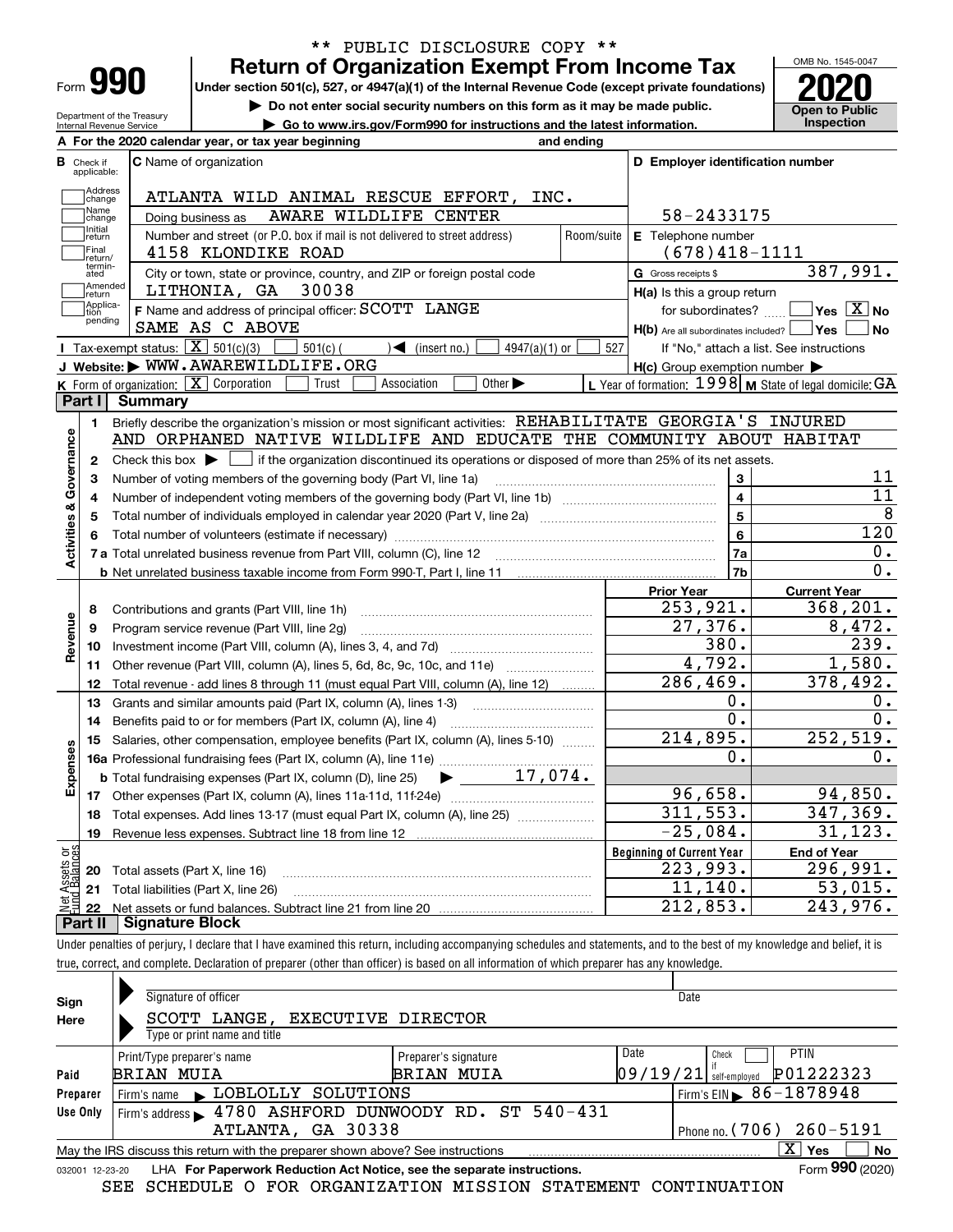|              | 58-2433175<br>ATLANTA WILD ANIMAL RESCUE EFFORT, INC.<br>Page 2<br>Form 990 (2020)                                                                                                 |
|--------------|------------------------------------------------------------------------------------------------------------------------------------------------------------------------------------|
|              | Part III   Statement of Program Service Accomplishments                                                                                                                            |
|              |                                                                                                                                                                                    |
| $\mathbf{1}$ | Briefly describe the organization's mission:<br>REHABILITATE GEORGIA'S INJURED AND ORPHANED NATIVE WILDLIFE AND                                                                    |
|              | EDUCATE THE COMMUNITY ABOUT HABITAT PRESERVATION AND PEACEFUL                                                                                                                      |
|              | COEXISTENCE.                                                                                                                                                                       |
|              |                                                                                                                                                                                    |
| $\mathbf{2}$ | Did the organization undertake any significant program services during the year which were not listed on the                                                                       |
|              | $\sqrt{}$ Yes $\sqrt{}$ X $\sqrt{}$ No<br>prior Form 990 or 990-EZ?                                                                                                                |
|              | If "Yes," describe these new services on Schedule O.                                                                                                                               |
| 3            | $\overline{\mathsf{Yes} \mathrel{\;\;\overline{\mathbf{X}}\;}}$ No<br>Did the organization cease conducting, or make significant changes in how it conducts, any program services? |
|              | If "Yes," describe these changes on Schedule O.                                                                                                                                    |
| 4            | Describe the organization's program service accomplishments for each of its three largest program services, as measured by expenses.                                               |
|              | Section 501(c)(3) and 501(c)(4) organizations are required to report the amount of grants and allocations to others, the total expenses, and                                       |
|              | revenue, if any, for each program service reported.                                                                                                                                |
| 4a -         | $271, 664$ $\cdot$ including grants of \$<br>) (Revenue \$                                                                                                                         |
|              | (Code:<br>(Expenses \$<br>RESCUED, TREATED AND REHABILITATED HUNDREDS OF GEORGIA NATIVE WILDLIFE                                                                                   |
|              | ENSURING THAT ALL RELEASABLE ANIMALS WERE RETURNED TO THE WILD.                                                                                                                    |
|              |                                                                                                                                                                                    |
|              |                                                                                                                                                                                    |
|              |                                                                                                                                                                                    |
|              |                                                                                                                                                                                    |
|              |                                                                                                                                                                                    |
|              |                                                                                                                                                                                    |
|              |                                                                                                                                                                                    |
|              |                                                                                                                                                                                    |
|              |                                                                                                                                                                                    |
|              |                                                                                                                                                                                    |
|              | $34,503$ . including grants of \$<br>10,052.                                                                                                                                       |
| 4b           | (Expenses \$<br>) (Revenue \$<br>(Code:<br>EDUCATED OVER 7,000 PEOPLE ABOUT GEORGIA WILDLIFE THROUGH PRESENTING                                                                    |
|              | EDUCATIONAL PROGRAMS, ATTENDING FESTIVALS, PROVIDING TOURS, ANSWERING                                                                                                              |
|              | PHONE CALLS AND EMAILS, AND OTHER CONTACT WITH THE PUBLIC. AWARE'S                                                                                                                 |
|              | NON-RELEASABLE AMBASSADOR ANIMALS (INCLUDING HAWKS, OWLS, SKUNKS,                                                                                                                  |
|              | BOBCATS, FLYING SQUIRRELS, SNAKE AND BOX TURTLE) PROVIDE A FACE TO THE                                                                                                             |
|              | EDUCATION DELIVERED TO THE PUBLIC.                                                                                                                                                 |
|              |                                                                                                                                                                                    |
|              |                                                                                                                                                                                    |
|              |                                                                                                                                                                                    |
|              |                                                                                                                                                                                    |
|              |                                                                                                                                                                                    |
|              |                                                                                                                                                                                    |
| 4с           | (Code: ) (Expenses \$<br>including grants of \$<br>) (Revenue \$                                                                                                                   |
|              |                                                                                                                                                                                    |
|              |                                                                                                                                                                                    |
|              |                                                                                                                                                                                    |
|              |                                                                                                                                                                                    |
|              |                                                                                                                                                                                    |
|              |                                                                                                                                                                                    |
|              |                                                                                                                                                                                    |
|              |                                                                                                                                                                                    |
|              |                                                                                                                                                                                    |
|              |                                                                                                                                                                                    |
|              |                                                                                                                                                                                    |
|              |                                                                                                                                                                                    |
| 4d           |                                                                                                                                                                                    |
|              | Other program services (Describe on Schedule O.)                                                                                                                                   |
|              | (Expenses \$<br>(Revenue \$<br>including grants of \$<br>306, 167.                                                                                                                 |
| 4e           | Total program service expenses<br>Form 990 (2020)                                                                                                                                  |
|              |                                                                                                                                                                                    |
|              | 032002 12-23-20<br>2                                                                                                                                                               |

08340919 161375 299 2020.04020 ATLANTA WILD ANIMAL RESCU 299\_\_\_\_1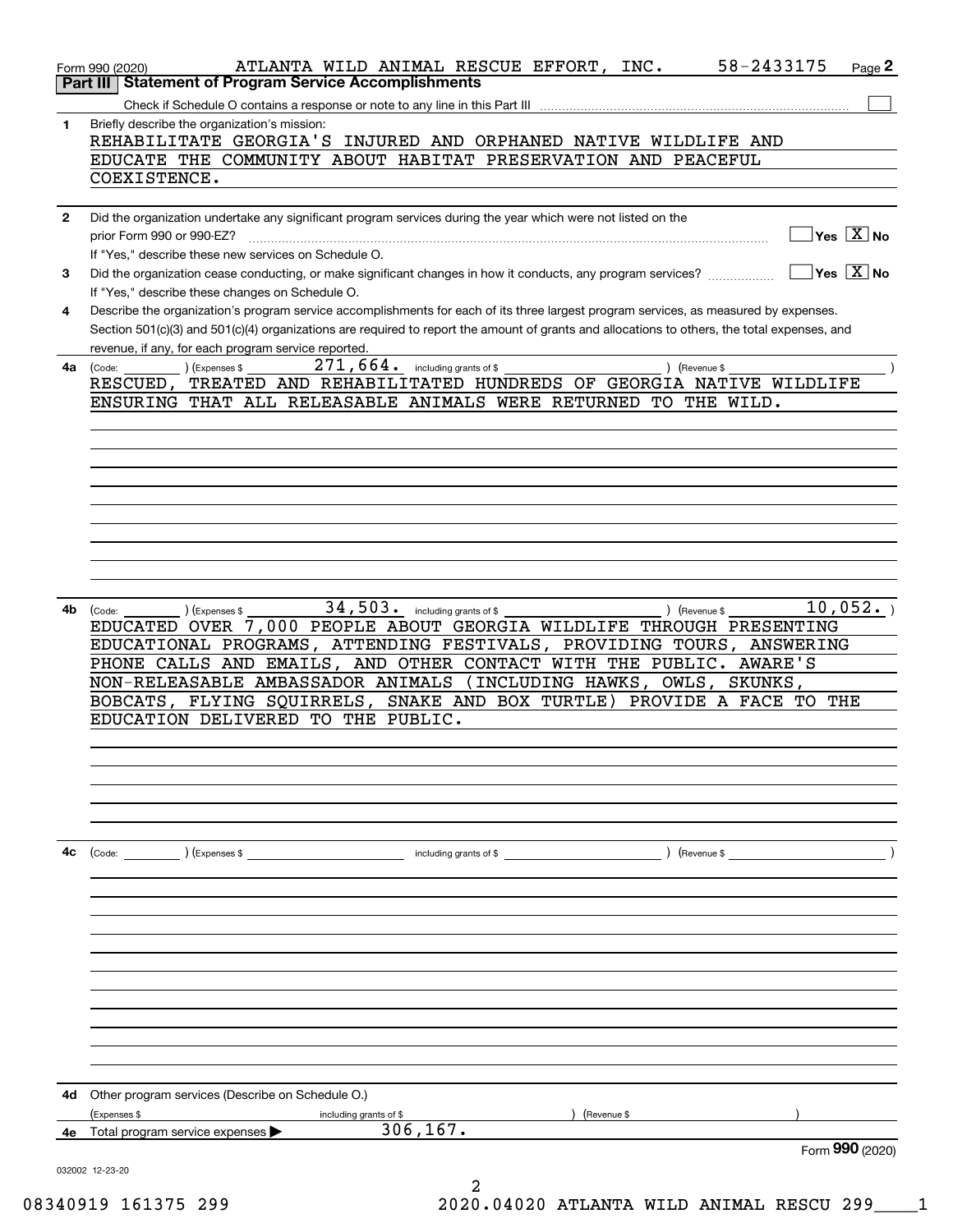|  | Form 990 (2020) |
|--|-----------------|

|     |                                                                                                                                       |                 |             | Yes   No     |
|-----|---------------------------------------------------------------------------------------------------------------------------------------|-----------------|-------------|--------------|
| 1.  | Is the organization described in section $501(c)(3)$ or $4947(a)(1)$ (other than a private foundation)?                               |                 |             |              |
|     |                                                                                                                                       | 1               | X           |              |
| 2   |                                                                                                                                       | $\overline{2}$  | $\mathbf X$ |              |
| 3   | Did the organization engage in direct or indirect political campaign activities on behalf of or in opposition to candidates for       |                 |             |              |
|     |                                                                                                                                       | 3               |             | x            |
| 4   | Section 501(c)(3) organizations. Did the organization engage in lobbying activities, or have a section 501(h) election in effect      |                 |             |              |
|     |                                                                                                                                       | 4               |             | x            |
| 5   | Is the organization a section 501(c)(4), 501(c)(5), or 501(c)(6) organization that receives membership dues, assessments, or          |                 |             |              |
|     |                                                                                                                                       | 5               |             | x            |
| 6   | Did the organization maintain any donor advised funds or any similar funds or accounts for which donors have the right to             |                 |             |              |
|     | provide advice on the distribution or investment of amounts in such funds or accounts? If "Yes," complete Schedule D, Part I          | 6               |             | x            |
| 7   | Did the organization receive or hold a conservation easement, including easements to preserve open space,                             |                 |             |              |
|     |                                                                                                                                       | $\overline{7}$  |             | x            |
| 8   | Did the organization maintain collections of works of art, historical treasures, or other similar assets? If "Yes," complete          |                 |             |              |
|     |                                                                                                                                       | 8               |             | x            |
| 9   | Did the organization report an amount in Part X, line 21, for escrow or custodial account liability, serve as a custodian for         |                 |             |              |
|     | amounts not listed in Part X; or provide credit counseling, debt management, credit repair, or debt negotiation services?             |                 |             |              |
|     |                                                                                                                                       | 9               |             | x            |
| 10  | Did the organization, directly or through a related organization, hold assets in donor-restricted endowments                          |                 |             |              |
|     |                                                                                                                                       | 10              |             | x            |
| 11  | If the organization's answer to any of the following questions is "Yes," then complete Schedule D, Parts VI, VII, VIII, IX, or X      |                 |             |              |
|     | as applicable.                                                                                                                        |                 |             |              |
|     | a Did the organization report an amount for land, buildings, and equipment in Part X, line 10? If "Yes," complete Schedule D.         |                 |             |              |
|     |                                                                                                                                       | 11a             | X           |              |
|     | <b>b</b> Did the organization report an amount for investments - other securities in Part X, line 12, that is 5% or more of its total |                 |             |              |
|     |                                                                                                                                       | 11b             |             | x            |
|     | Did the organization report an amount for investments - program related in Part X, line 13, that is 5% or more of its total           |                 |             |              |
|     |                                                                                                                                       | 11c             |             | x            |
|     | d Did the organization report an amount for other assets in Part X, line 15, that is 5% or more of its total assets reported in       |                 |             |              |
|     |                                                                                                                                       | 11d             |             | x            |
|     | e Did the organization report an amount for other liabilities in Part X, line 25? If "Yes," complete Schedule D, Part X               | 11e             |             | $\mathbf{x}$ |
| f   | Did the organization's separate or consolidated financial statements for the tax year include a footnote that addresses               |                 |             |              |
|     | the organization's liability for uncertain tax positions under FIN 48 (ASC 740)? If "Yes," complete Schedule D, Part X                | 11f             |             | x            |
|     | 12a Did the organization obtain separate, independent audited financial statements for the tax year? If "Yes," complete               |                 |             |              |
|     |                                                                                                                                       | 12a             |             | x            |
|     | <b>b</b> Was the organization included in consolidated, independent audited financial statements for the tax year?                    |                 |             |              |
|     | If "Yes," and if the organization answered "No" to line 12a, then completing Schedule D, Parts XI and XII is optional                 | סצו             |             | Χ            |
| 13  | Is the organization a school described in section 170(b)(1)(A)(ii)? If "Yes," complete Schedule E                                     | 13              |             | X            |
| 14a | Did the organization maintain an office, employees, or agents outside of the United States?                                           | 14a             |             | X            |
| b   | Did the organization have aggregate revenues or expenses of more than \$10,000 from grantmaking, fundraising, business,               |                 |             |              |
|     | investment, and program service activities outside the United States, or aggregate foreign investments valued at \$100,000            |                 |             |              |
|     |                                                                                                                                       | 14b             |             | x            |
| 15  | Did the organization report on Part IX, column (A), line 3, more than \$5,000 of grants or other assistance to or for any             |                 |             |              |
|     |                                                                                                                                       | 15              |             | x            |
| 16  | Did the organization report on Part IX, column (A), line 3, more than \$5,000 of aggregate grants or other assistance to              |                 |             |              |
|     |                                                                                                                                       | 16              |             | x            |
| 17  | Did the organization report a total of more than \$15,000 of expenses for professional fundraising services on Part IX,               |                 |             |              |
|     |                                                                                                                                       | 17              |             | x            |
| 18  | Did the organization report more than \$15,000 total of fundraising event gross income and contributions on Part VIII, lines          |                 |             |              |
|     |                                                                                                                                       | 18              | х           |              |
| 19  | Did the organization report more than \$15,000 of gross income from gaming activities on Part VIII, line 9a? If "Yes."                |                 |             |              |
|     |                                                                                                                                       | 19              |             | х<br>x       |
| 20a |                                                                                                                                       | 20a             |             |              |
|     | b If "Yes" to line 20a, did the organization attach a copy of its audited financial statements to this return?                        | 20 <sub>b</sub> |             |              |
| 21  | Did the organization report more than \$5,000 of grants or other assistance to any domestic organization or                           |                 |             |              |
|     |                                                                                                                                       | 21              |             | x            |

032003 12-23-20

Form (2020) **990**

3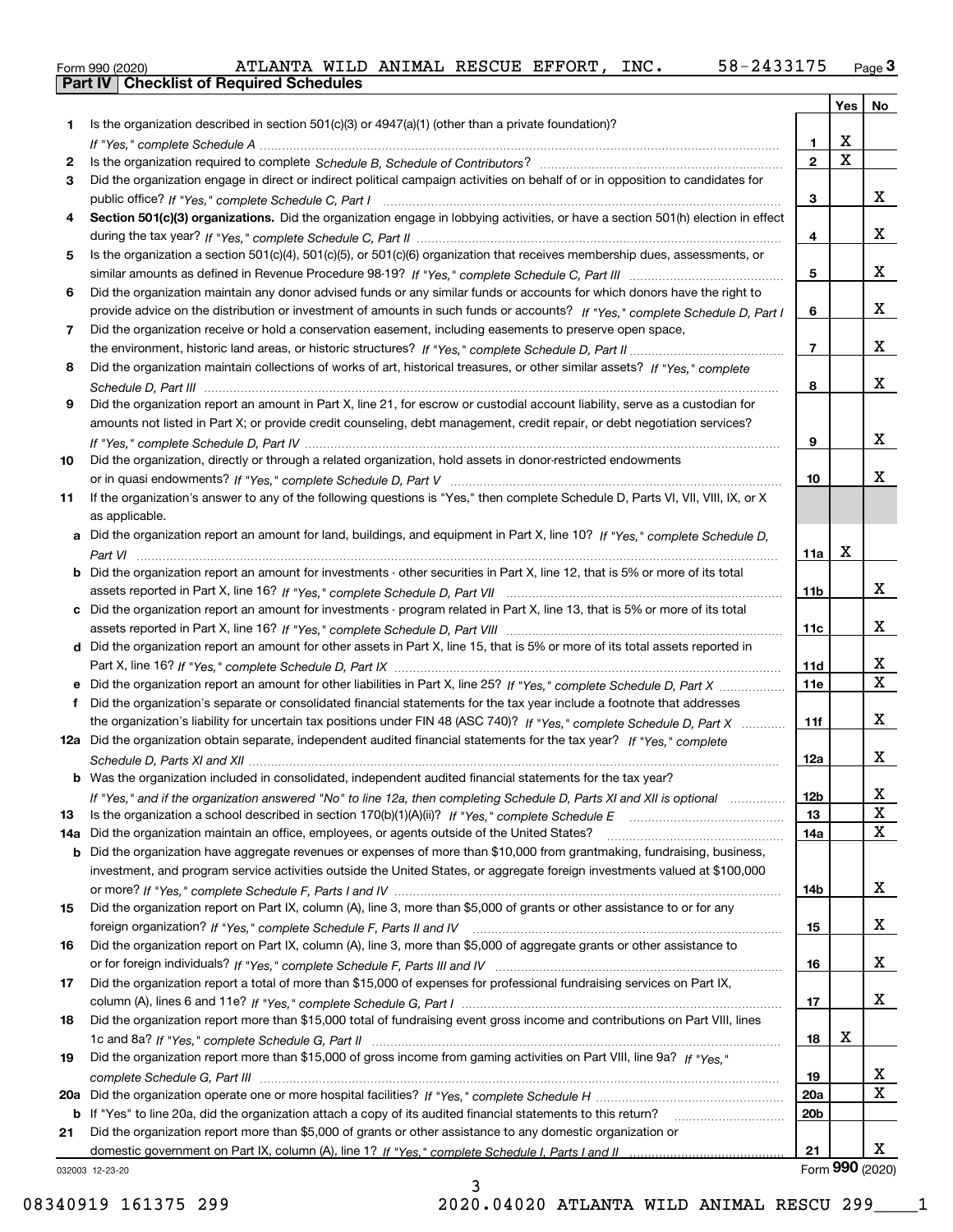**Part IV Checklist of Required Schedules**

*(continued)*

|               |                                                                                                                              |                 | Yes | No              |
|---------------|------------------------------------------------------------------------------------------------------------------------------|-----------------|-----|-----------------|
| 22            | Did the organization report more than \$5,000 of grants or other assistance to or for domestic individuals on                |                 |     |                 |
|               |                                                                                                                              | 22              |     | x               |
| 23            | Did the organization answer "Yes" to Part VII, Section A, line 3, 4, or 5 about compensation of the organization's current   |                 |     |                 |
|               | and former officers, directors, trustees, key employees, and highest compensated employees? If "Yes," complete               |                 |     |                 |
|               |                                                                                                                              | 23              |     | x               |
|               | 24a Did the organization have a tax-exempt bond issue with an outstanding principal amount of more than \$100,000 as of the  |                 |     |                 |
|               | last day of the year, that was issued after December 31, 2002? If "Yes," answer lines 24b through 24d and complete           |                 |     |                 |
|               |                                                                                                                              | 24a             |     | x               |
|               |                                                                                                                              | 24b             |     |                 |
|               | c Did the organization maintain an escrow account other than a refunding escrow at any time during the year to defease       |                 |     |                 |
|               |                                                                                                                              | 24c             |     |                 |
|               |                                                                                                                              | 24d             |     |                 |
|               | 25a Section 501(c)(3), 501(c)(4), and 501(c)(29) organizations. Did the organization engage in an excess benefit             |                 |     |                 |
|               |                                                                                                                              | 25a             |     | X.              |
|               |                                                                                                                              |                 |     |                 |
|               | b Is the organization aware that it engaged in an excess benefit transaction with a disqualified person in a prior year, and |                 |     |                 |
|               | that the transaction has not been reported on any of the organization's prior Forms 990 or 990-EZ? If "Yes," complete        |                 |     | x               |
|               | Schedule L, Part I                                                                                                           | 25 <sub>b</sub> |     |                 |
| 26            | Did the organization report any amount on Part X, line 5 or 22, for receivables from or payables to any current              |                 |     |                 |
|               | or former officer, director, trustee, key employee, creator or founder, substantial contributor, or 35%                      |                 |     |                 |
|               | controlled entity or family member of any of these persons? If "Yes," complete Schedule L, Part II                           | 26              |     | x               |
| 27            | Did the organization provide a grant or other assistance to any current or former officer, director, trustee, key employee,  |                 |     |                 |
|               | creator or founder, substantial contributor or employee thereof, a grant selection committee member, or to a 35% controlled  |                 |     |                 |
|               | entity (including an employee thereof) or family member of any of these persons? If "Yes," complete Schedule L, Part III     | 27              |     | x.              |
| 28            | Was the organization a party to a business transaction with one of the following parties (see Schedule L, Part IV            |                 |     |                 |
|               | instructions, for applicable filing thresholds, conditions, and exceptions):                                                 |                 |     |                 |
|               | a A current or former officer, director, trustee, key employee, creator or founder, or substantial contributor? If           |                 |     |                 |
|               |                                                                                                                              | 28a             |     | х               |
|               |                                                                                                                              | 28 <sub>b</sub> |     | X               |
|               | c A 35% controlled entity of one or more individuals and/or organizations described in lines 28a or 28b? If                  |                 |     |                 |
|               |                                                                                                                              | 28c             |     | x               |
| 29            |                                                                                                                              | 29              |     | X               |
| 30            | Did the organization receive contributions of art, historical treasures, or other similar assets, or qualified conservation  |                 |     |                 |
|               |                                                                                                                              | 30              |     | х               |
| 31            | Did the organization liquidate, terminate, or dissolve and cease operations? If "Yes," complete Schedule N, Part I           | 31              |     | X               |
| 32            | Did the organization sell, exchange, dispose of, or transfer more than 25% of its net assets? If "Yes," complete             |                 |     |                 |
|               |                                                                                                                              | 32              |     | x.              |
|               | Did the organization own 100% of an entity disregarded as separate from the organization under Regulations                   |                 |     |                 |
|               |                                                                                                                              | 33              |     | x               |
| 34            | Was the organization related to any tax-exempt or taxable entity? If "Yes," complete Schedule R, Part II, III, or IV, and    |                 |     |                 |
|               |                                                                                                                              | 34              |     | X               |
|               | 35a Did the organization have a controlled entity within the meaning of section 512(b)(13)?                                  | 35а             |     | X               |
|               | b If "Yes" to line 35a, did the organization receive any payment from or engage in any transaction with a controlled entity  |                 |     |                 |
|               |                                                                                                                              | 35b             |     |                 |
| 36            | Section 501(c)(3) organizations. Did the organization make any transfers to an exempt non-charitable related organization?   |                 |     |                 |
|               |                                                                                                                              | 36              |     | X.              |
| 37            | Did the organization conduct more than 5% of its activities through an entity that is not a related organization             |                 |     |                 |
|               |                                                                                                                              | 37              |     | X.              |
| 38            | Did the organization complete Schedule O and provide explanations in Schedule O for Part VI, lines 11b and 19?               |                 |     |                 |
|               | Note: All Form 990 filers are required to complete Schedule O                                                                | 38              | х   |                 |
| <b>Part V</b> | <b>Statements Regarding Other IRS Filings and Tax Compliance</b>                                                             |                 |     |                 |
|               | Check if Schedule O contains a response or note to any line in this Part V                                                   |                 |     |                 |
|               |                                                                                                                              |                 | Yes | No              |
|               | 2<br>1a                                                                                                                      |                 |     |                 |
| b             | 0<br>Enter the number of Forms W-2G included in line 1a. Enter -0- if not applicable<br>1b                                   |                 |     |                 |
| c             | Did the organization comply with backup withholding rules for reportable payments to vendors and reportable gaming           |                 |     |                 |
|               | (gambling) winnings to prize winners?                                                                                        | 1c              | х   |                 |
|               | 032004 12-23-20                                                                                                              |                 |     | Form 990 (2020) |
|               | 4                                                                                                                            |                 |     |                 |

08340919 161375 299 2020.04020 ATLANTA WILD ANIMAL RESCU 299 1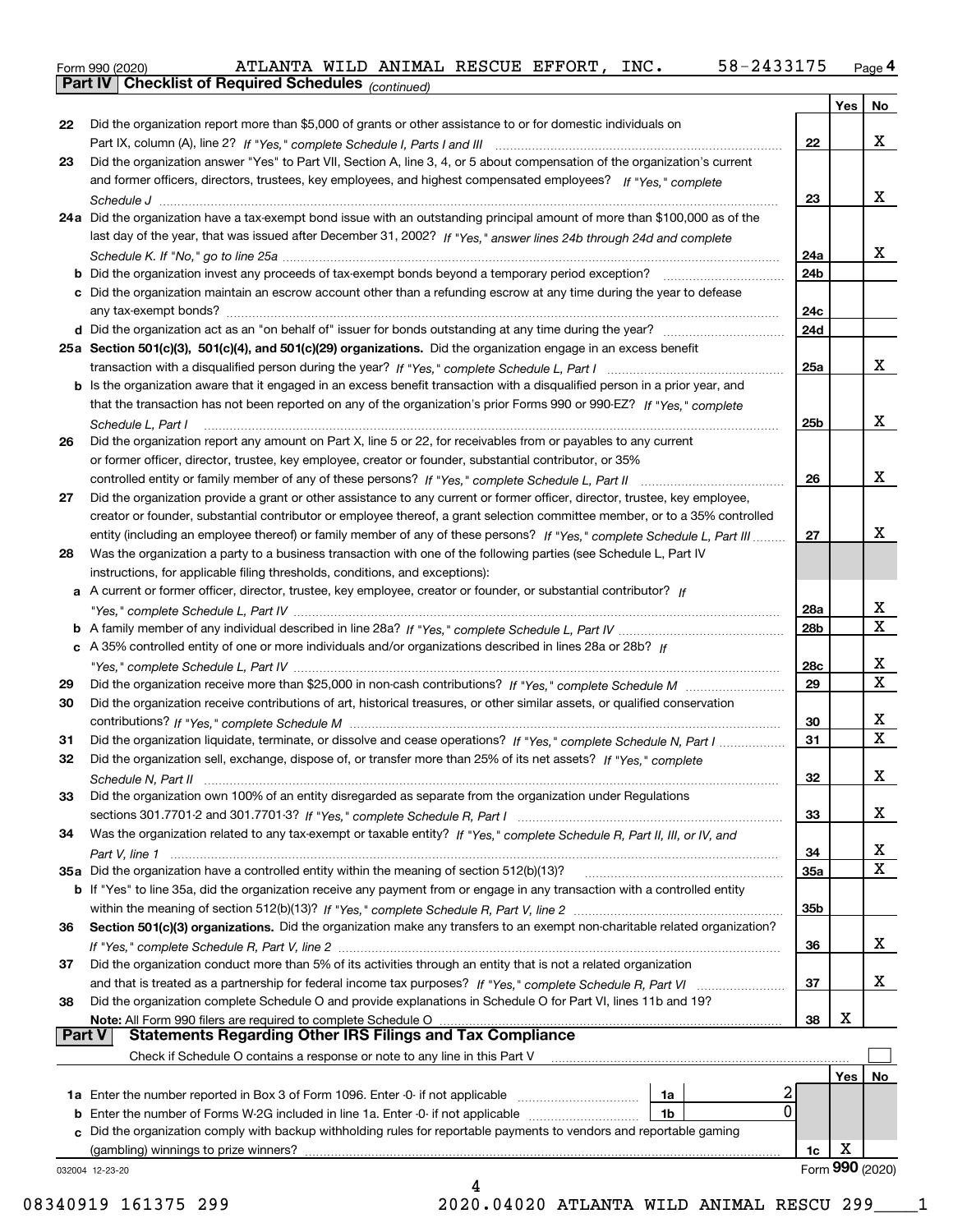|               | 58-2433175<br>ATLANTA WILD ANIMAL RESCUE EFFORT, INC.<br>Form 990 (2020)                                                                                                                                                                        |                |     | Page $5$ |  |  |  |  |
|---------------|-------------------------------------------------------------------------------------------------------------------------------------------------------------------------------------------------------------------------------------------------|----------------|-----|----------|--|--|--|--|
| <b>Part V</b> | Statements Regarding Other IRS Filings and Tax Compliance (continued)                                                                                                                                                                           |                |     |          |  |  |  |  |
|               |                                                                                                                                                                                                                                                 |                | Yes | No       |  |  |  |  |
|               | 2a Enter the number of employees reported on Form W-3, Transmittal of Wage and Tax Statements,                                                                                                                                                  |                |     |          |  |  |  |  |
|               | 8<br>filed for the calendar year ending with or within the year covered by this return <i>manumumumum</i><br>2a                                                                                                                                 |                | X   |          |  |  |  |  |
|               |                                                                                                                                                                                                                                                 |                |     |          |  |  |  |  |
|               |                                                                                                                                                                                                                                                 |                |     |          |  |  |  |  |
|               | 3a Did the organization have unrelated business gross income of \$1,000 or more during the year?                                                                                                                                                | 3a             |     | X        |  |  |  |  |
|               |                                                                                                                                                                                                                                                 | 3b             |     |          |  |  |  |  |
|               | 4a At any time during the calendar year, did the organization have an interest in, or a signature or other authority over, a                                                                                                                    |                |     |          |  |  |  |  |
|               | financial account in a foreign country (such as a bank account, securities account, or other financial account)?                                                                                                                                | 4a             |     | х        |  |  |  |  |
|               | <b>b</b> If "Yes," enter the name of the foreign country $\blacktriangleright$                                                                                                                                                                  |                |     |          |  |  |  |  |
|               | See instructions for filing requirements for FinCEN Form 114, Report of Foreign Bank and Financial Accounts (FBAR).                                                                                                                             |                |     |          |  |  |  |  |
| 5a            |                                                                                                                                                                                                                                                 | 5a             |     | X        |  |  |  |  |
| b             |                                                                                                                                                                                                                                                 | 5 <sub>b</sub> |     | х        |  |  |  |  |
| c             |                                                                                                                                                                                                                                                 | 5c             |     |          |  |  |  |  |
|               | 6a Does the organization have annual gross receipts that are normally greater than \$100,000, and did the organization solicit                                                                                                                  |                |     |          |  |  |  |  |
|               | any contributions that were not tax deductible as charitable contributions?                                                                                                                                                                     | 6a             |     | x        |  |  |  |  |
|               | <b>b</b> If "Yes," did the organization include with every solicitation an express statement that such contributions or gifts                                                                                                                   |                |     |          |  |  |  |  |
|               | were not tax deductible?                                                                                                                                                                                                                        | 6b             |     |          |  |  |  |  |
| 7             | Organizations that may receive deductible contributions under section 170(c).                                                                                                                                                                   |                |     |          |  |  |  |  |
| a             | Did the organization receive a payment in excess of \$75 made partly as a contribution and partly for goods and services provided to the payor?                                                                                                 | 7a             |     | х        |  |  |  |  |
| b             | If "Yes," did the organization notify the donor of the value of the goods or services provided?                                                                                                                                                 | 7b             |     |          |  |  |  |  |
|               | c Did the organization sell, exchange, or otherwise dispose of tangible personal property for which it was required                                                                                                                             |                |     |          |  |  |  |  |
|               |                                                                                                                                                                                                                                                 | 7c             |     | x        |  |  |  |  |
|               | 7d  <br>d If "Yes," indicate the number of Forms 8282 filed during the year [11] [11] The summinimum minimum in the number of Forms 8282 filed during the year                                                                                  |                |     |          |  |  |  |  |
|               | Did the organization receive any funds, directly or indirectly, to pay premiums on a personal benefit contract?<br>е                                                                                                                            |                |     |          |  |  |  |  |
|               | Did the organization, during the year, pay premiums, directly or indirectly, on a personal benefit contract?<br>f                                                                                                                               |                |     |          |  |  |  |  |
|               | If the organization received a contribution of qualified intellectual property, did the organization file Form 8899 as required?<br>g                                                                                                           |                |     |          |  |  |  |  |
| 8             | If the organization received a contribution of cars, boats, airplanes, or other vehicles, did the organization file a Form 1098-C?<br>h<br>Sponsoring organizations maintaining donor advised funds. Did a donor advised fund maintained by the |                |     |          |  |  |  |  |
|               | sponsoring organization have excess business holdings at any time during the year?                                                                                                                                                              | 8              |     |          |  |  |  |  |
| 9             | Sponsoring organizations maintaining donor advised funds.                                                                                                                                                                                       |                |     |          |  |  |  |  |
| а             | Did the sponsoring organization make any taxable distributions under section 4966?                                                                                                                                                              | 9а             |     |          |  |  |  |  |
| b             | Did the sponsoring organization make a distribution to a donor, donor advisor, or related person? [[[[[[[[[[[                                                                                                                                   | 9b             |     |          |  |  |  |  |
| 10            | Section 501(c)(7) organizations. Enter:                                                                                                                                                                                                         |                |     |          |  |  |  |  |
|               | 10a                                                                                                                                                                                                                                             |                |     |          |  |  |  |  |
|               | Gross receipts, included on Form 990, Part VIII, line 12, for public use of club facilities<br> 10 <sub>b</sub>                                                                                                                                 |                |     |          |  |  |  |  |
| 11            | Section 501(c)(12) organizations. Enter:                                                                                                                                                                                                        |                |     |          |  |  |  |  |
| a             | 11a                                                                                                                                                                                                                                             |                |     |          |  |  |  |  |
|               | b Gross income from other sources (Do not net amounts due or paid to other sources against                                                                                                                                                      |                |     |          |  |  |  |  |
|               | 11b                                                                                                                                                                                                                                             |                |     |          |  |  |  |  |
|               | 12a Section 4947(a)(1) non-exempt charitable trusts. Is the organization filing Form 990 in lieu of Form 1041?                                                                                                                                  | 12a            |     |          |  |  |  |  |
|               | 12b<br><b>b</b> If "Yes," enter the amount of tax-exempt interest received or accrued during the year <i>manument</i> of                                                                                                                        |                |     |          |  |  |  |  |
| 13            | Section 501(c)(29) qualified nonprofit health insurance issuers.                                                                                                                                                                                |                |     |          |  |  |  |  |
|               | a Is the organization licensed to issue qualified health plans in more than one state?                                                                                                                                                          | 13a            |     |          |  |  |  |  |
|               | Note: See the instructions for additional information the organization must report on Schedule O.                                                                                                                                               |                |     |          |  |  |  |  |
|               | <b>b</b> Enter the amount of reserves the organization is required to maintain by the states in which the                                                                                                                                       |                |     |          |  |  |  |  |
|               | 13 <sub>b</sub>                                                                                                                                                                                                                                 |                |     |          |  |  |  |  |
|               | 13 <sub>c</sub>                                                                                                                                                                                                                                 |                |     |          |  |  |  |  |
| 14a           | Did the organization receive any payments for indoor tanning services during the tax year?                                                                                                                                                      | 14a            |     | X        |  |  |  |  |
|               | <b>b</b> If "Yes," has it filed a Form 720 to report these payments? If "No," provide an explanation on Schedule O                                                                                                                              | 14b            |     |          |  |  |  |  |
| 15            | Is the organization subject to the section 4960 tax on payment(s) of more than \$1,000,000 in remuneration or                                                                                                                                   |                |     |          |  |  |  |  |
|               |                                                                                                                                                                                                                                                 | 15             |     | х        |  |  |  |  |
|               | If "Yes," see instructions and file Form 4720, Schedule N.                                                                                                                                                                                      |                |     | х        |  |  |  |  |
| 16            | Is the organization an educational institution subject to the section 4968 excise tax on net investment income?<br>If "Yes," complete Form 4720, Schedule O.                                                                                    | 16             |     |          |  |  |  |  |
|               |                                                                                                                                                                                                                                                 |                |     |          |  |  |  |  |

Form (2020) **990**

032005 12-23-20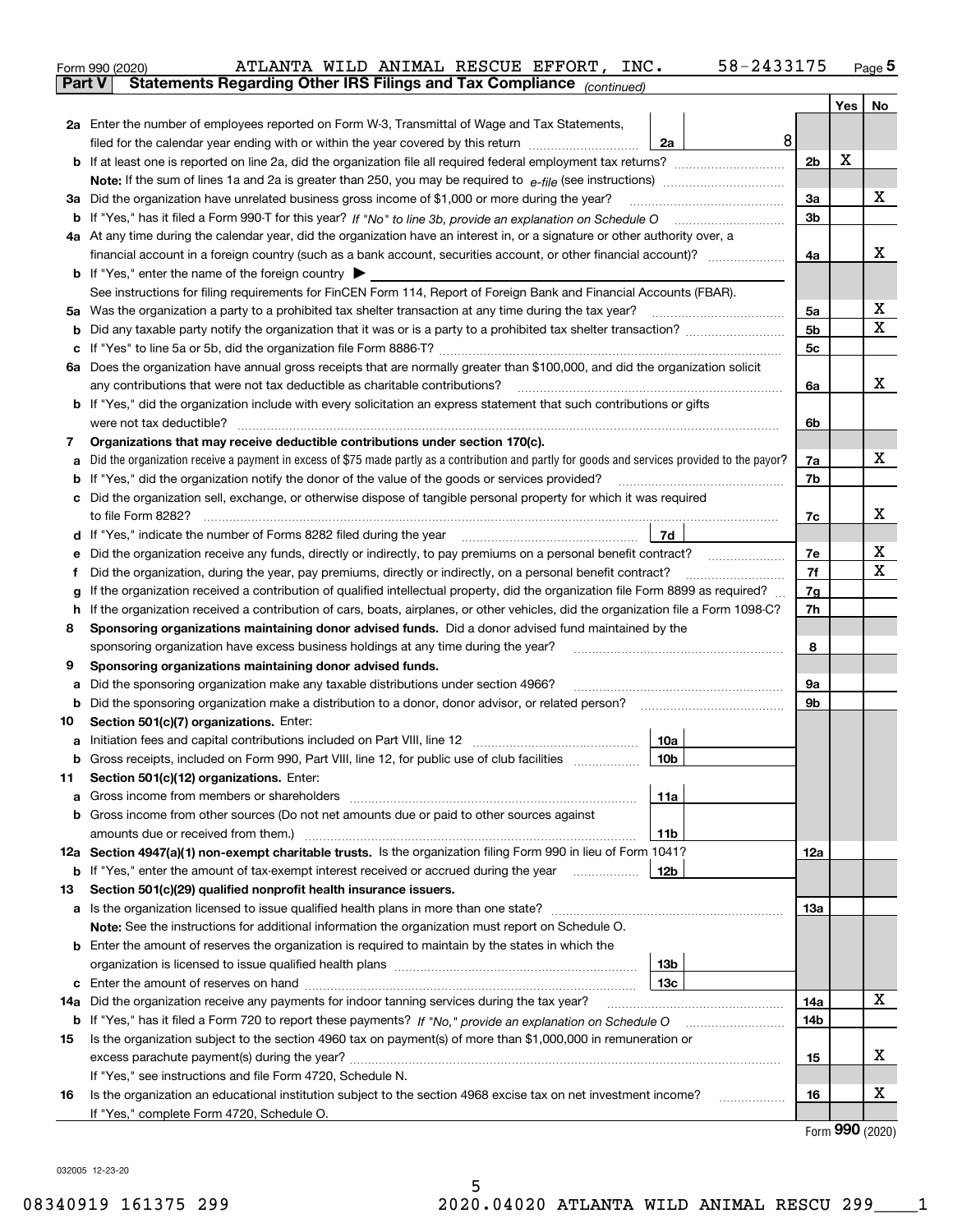| Form 990 (2020) |
|-----------------|
|-----------------|

Form 990 (2020) ATLANTA WILD ANIMAL RESCUE EFFORT, INC.  $58-2433175$  Page

**Part VI** Governance, Management, and Disclosure For each "Yes" response to lines 2 through 7b below, and for a "No" response *to line 8a, 8b, or 10b below, describe the circumstances, processes, or changes on Schedule O. See instructions.*

|    |                                                                                                                                                                                                                                |    |  |    |                         | Yes <sub>1</sub> | No                      |  |  |  |  |
|----|--------------------------------------------------------------------------------------------------------------------------------------------------------------------------------------------------------------------------------|----|--|----|-------------------------|------------------|-------------------------|--|--|--|--|
|    | 1a Enter the number of voting members of the governing body at the end of the tax year                                                                                                                                         | 1a |  | 11 |                         |                  |                         |  |  |  |  |
|    | If there are material differences in voting rights among members of the governing body, or if the governing                                                                                                                    |    |  |    |                         |                  |                         |  |  |  |  |
|    | body delegated broad authority to an executive committee or similar committee, explain on Schedule O.                                                                                                                          |    |  |    |                         |                  |                         |  |  |  |  |
| b  | Enter the number of voting members included on line 1a, above, who are independent                                                                                                                                             | 1b |  | 11 |                         |                  |                         |  |  |  |  |
| 2  | Did any officer, director, trustee, or key employee have a family relationship or a business relationship with any other                                                                                                       |    |  |    |                         |                  |                         |  |  |  |  |
|    | officer, director, trustee, or key employee?                                                                                                                                                                                   |    |  |    | $\mathbf{2}$            |                  | X                       |  |  |  |  |
| З  | Did the organization delegate control over management duties customarily performed by or under the direct supervision                                                                                                          |    |  |    |                         |                  |                         |  |  |  |  |
|    | of officers, directors, trustees, or key employees to a management company or other person?                                                                                                                                    |    |  |    | 3                       |                  | X                       |  |  |  |  |
| 4  | Did the organization make any significant changes to its governing documents since the prior Form 990 was filed?                                                                                                               |    |  |    | $\overline{\mathbf{4}}$ |                  | $\overline{\mathtt{x}}$ |  |  |  |  |
| 5  |                                                                                                                                                                                                                                |    |  |    | 5                       |                  | $\overline{\mathbf{x}}$ |  |  |  |  |
| 6  | Did the organization have members or stockholders?                                                                                                                                                                             |    |  |    | 6                       |                  | $\mathbf X$             |  |  |  |  |
| 7a | Did the organization have members, stockholders, or other persons who had the power to elect or appoint one or                                                                                                                 |    |  |    |                         |                  |                         |  |  |  |  |
|    |                                                                                                                                                                                                                                |    |  |    | 7a                      |                  | X                       |  |  |  |  |
|    | <b>b</b> Are any governance decisions of the organization reserved to (or subject to approval by) members, stockholders, or                                                                                                    |    |  |    |                         |                  |                         |  |  |  |  |
|    | persons other than the governing body?                                                                                                                                                                                         |    |  |    | 7b                      |                  | х                       |  |  |  |  |
| 8  | Did the organization contemporaneously document the meetings held or written actions undertaken during the year by the following:                                                                                              |    |  |    |                         |                  |                         |  |  |  |  |
| a  |                                                                                                                                                                                                                                |    |  |    | 8а                      | X                |                         |  |  |  |  |
| b  |                                                                                                                                                                                                                                |    |  |    | 8b                      |                  | $\mathbf x$             |  |  |  |  |
| 9  | Is there any officer, director, trustee, or key employee listed in Part VII, Section A, who cannot be reached at the                                                                                                           |    |  |    |                         |                  |                         |  |  |  |  |
|    |                                                                                                                                                                                                                                |    |  |    | 9                       |                  | X                       |  |  |  |  |
|    | Section B. Policies (This Section B requests information about policies not required by the Internal Revenue Code.)                                                                                                            |    |  |    |                         |                  |                         |  |  |  |  |
|    |                                                                                                                                                                                                                                |    |  |    |                         | Yes              | No                      |  |  |  |  |
|    |                                                                                                                                                                                                                                |    |  |    | 10a                     |                  | X                       |  |  |  |  |
|    | <b>b</b> If "Yes," did the organization have written policies and procedures governing the activities of such chapters, affiliates,                                                                                            |    |  |    |                         |                  |                         |  |  |  |  |
|    |                                                                                                                                                                                                                                |    |  |    | 10 <sub>b</sub>         |                  |                         |  |  |  |  |
|    | 11a Has the organization provided a complete copy of this Form 990 to all members of its governing body before filing the form?                                                                                                |    |  |    | 11a                     | X                |                         |  |  |  |  |
|    | <b>b</b> Describe in Schedule O the process, if any, used by the organization to review this Form 990.                                                                                                                         |    |  |    |                         |                  |                         |  |  |  |  |
|    |                                                                                                                                                                                                                                |    |  |    | 12a                     | X                |                         |  |  |  |  |
|    | <b>b</b> Were officers, directors, or trustees, and key employees required to disclose annually interests that could give rise to conflicts?                                                                                   |    |  |    | 12 <sub>b</sub>         | х                |                         |  |  |  |  |
|    | c Did the organization regularly and consistently monitor and enforce compliance with the policy? If "Yes," describe                                                                                                           |    |  |    |                         |                  |                         |  |  |  |  |
|    | in Schedule O how this was done manufactured and continuum control of the Schedule O how this was done manufactured and continuum control of the Schedule O how this was done                                                  |    |  |    | 12c                     | X                |                         |  |  |  |  |
| 13 | Did the organization have a written whistleblower policy? [11] matter content to the organization have a written whistleblower policy? [11] matter content content content of the organization have a written whistleblower po |    |  |    | 13                      | X                |                         |  |  |  |  |
| 14 |                                                                                                                                                                                                                                |    |  |    | 14                      | X                |                         |  |  |  |  |
| 15 | Did the process for determining compensation of the following persons include a review and approval by independent                                                                                                             |    |  |    |                         |                  |                         |  |  |  |  |
|    | persons, comparability data, and contemporaneous substantiation of the deliberation and decision?                                                                                                                              |    |  |    |                         |                  |                         |  |  |  |  |
|    | a The organization's CEO, Executive Director, or top management official manufactured content content of the organization's CEO, Executive Director, or top management official manufactured content of the state of the state |    |  |    | 15a                     | X                |                         |  |  |  |  |
|    |                                                                                                                                                                                                                                |    |  |    | 15b                     |                  | X                       |  |  |  |  |
|    | If "Yes" to line 15a or 15b, describe the process in Schedule O (see instructions).                                                                                                                                            |    |  |    |                         |                  |                         |  |  |  |  |
|    | 16a Did the organization invest in, contribute assets to, or participate in a joint venture or similar arrangement with a                                                                                                      |    |  |    |                         |                  |                         |  |  |  |  |
|    | taxable entity during the year?                                                                                                                                                                                                |    |  |    | 16a                     |                  | X                       |  |  |  |  |
|    | b If "Yes," did the organization follow a written policy or procedure requiring the organization to evaluate its participation                                                                                                 |    |  |    |                         |                  |                         |  |  |  |  |
|    | in joint venture arrangements under applicable federal tax law, and take steps to safequard the organization's                                                                                                                 |    |  |    |                         |                  |                         |  |  |  |  |
|    | exempt status with respect to such arrangements?                                                                                                                                                                               |    |  |    | 16b                     |                  |                         |  |  |  |  |
|    | <b>Section C. Disclosure</b>                                                                                                                                                                                                   |    |  |    |                         |                  |                         |  |  |  |  |
| 17 | List the states with which a copy of this Form 990 is required to be filed $\blacktriangleright$ GA                                                                                                                            |    |  |    |                         |                  |                         |  |  |  |  |
| 18 | Section 6104 requires an organization to make its Forms 1023 (1024 or 1024-A, if applicable), 990, and 990-T (Section 501(c)(3)s only) available                                                                               |    |  |    |                         |                  |                         |  |  |  |  |
|    | for public inspection. Indicate how you made these available. Check all that apply.                                                                                                                                            |    |  |    |                         |                  |                         |  |  |  |  |
|    | $\lfloor x \rfloor$ Upon request<br>Own website<br>Another's website<br>Other (explain on Schedule O)                                                                                                                          |    |  |    |                         |                  |                         |  |  |  |  |
| 19 | Describe on Schedule O whether (and if so, how) the organization made its governing documents, conflict of interest policy, and financial                                                                                      |    |  |    |                         |                  |                         |  |  |  |  |
|    | statements available to the public during the tax year.                                                                                                                                                                        |    |  |    |                         |                  |                         |  |  |  |  |
|    |                                                                                                                                                                                                                                |    |  |    |                         |                  |                         |  |  |  |  |
| 20 | State the name, address, and telephone number of the person who possesses the organization's books and records<br>SCOTT LANGE $- (678)418-1111$                                                                                |    |  |    |                         |                  |                         |  |  |  |  |
|    | 30038<br>4158 KLONDIKE ROAD, LITHONIA,<br>GA                                                                                                                                                                                   |    |  |    |                         |                  |                         |  |  |  |  |
|    |                                                                                                                                                                                                                                |    |  |    |                         | Form 990 (2020)  |                         |  |  |  |  |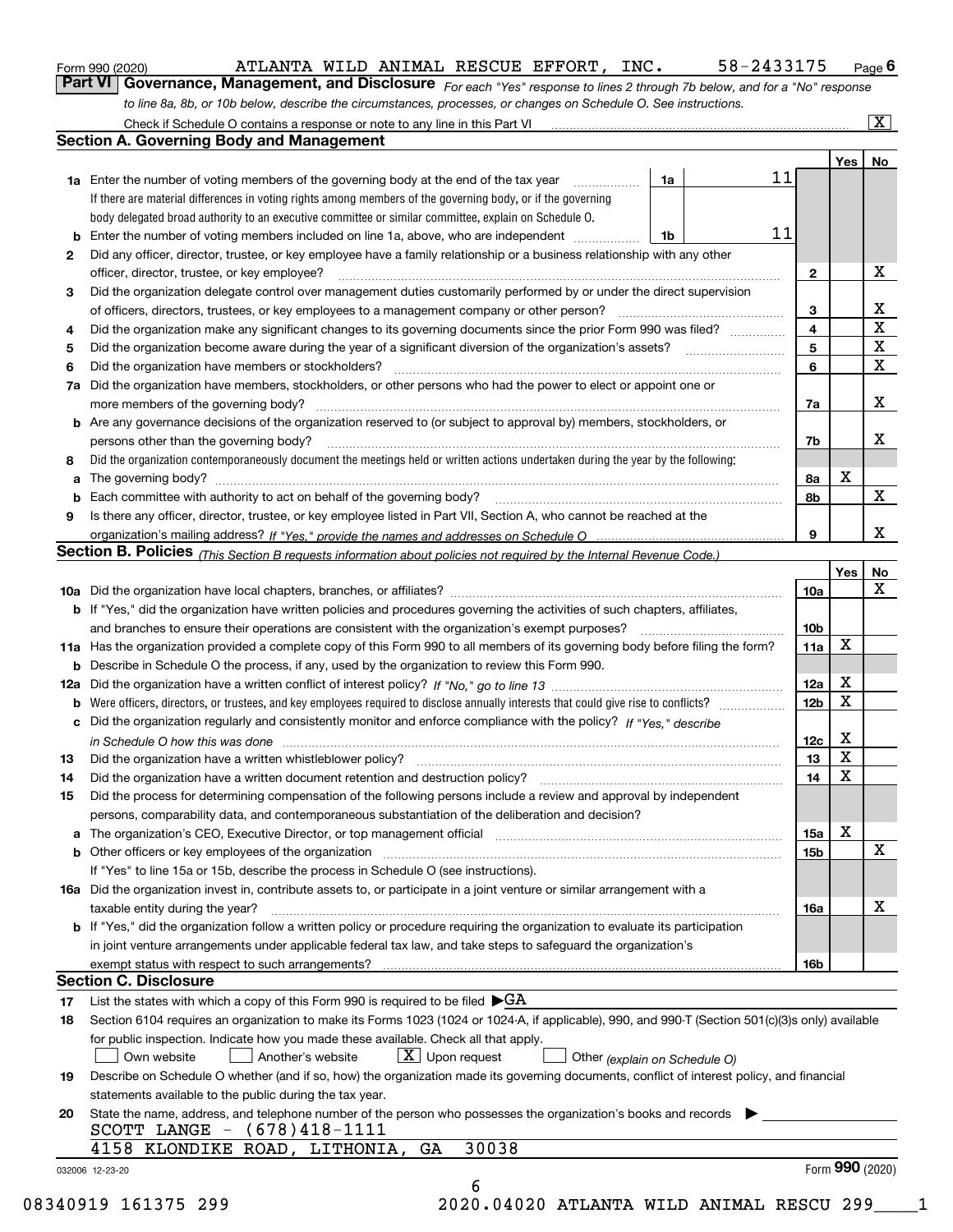| Form 990 (2020)                                                                            | ATLANTA WILD ANIMAL RESCUE EFFORT, |  |  |  |  | INC. | 58-2433175 | Page $7$ |
|--------------------------------------------------------------------------------------------|------------------------------------|--|--|--|--|------|------------|----------|
| Part VII Compensation of Officers, Directors, Trustees, Key Employees, Highest Compensated |                                    |  |  |  |  |      |            |          |
| <b>Employees, and Independent Contractors</b>                                              |                                    |  |  |  |  |      |            |          |
| Check if Schedule O contains a response or note to any line in this Part VII               |                                    |  |  |  |  |      |            |          |

Check if Schedule O contains a response or note to any line in this Part VII

**Section A. Officers, Directors, Trustees, Key Employees, and Highest Compensated Employees**

**1a**  Complete this table for all persons required to be listed. Report compensation for the calendar year ending with or within the organization's tax year.  $\bullet$  List all of the organization's current officers, directors, trustees (whether individuals or organizations), regardless of amount of compensation.

Enter -0- in columns (D), (E), and (F) if no compensation was paid.

**•** List all of the organization's current key employees, if any. See instructions for definition of "key employee."

**•** List the organization's five current highest compensated employees (other than an officer, director, trustee, or key employee) who received reportable compensation (Box 5 of Form W-2 and/or Box 7 of Form 1099-MISC) of more than \$100,000 from the organization and any related organizations.

 $\bullet$  List all of the organization's former officers, key employees, and highest compensated employees who received more than \$100,000 of reportable compensation from the organization and any related organizations.

**•** List all of the organization's former directors or trustees that received, in the capacity as a former director or trustee of the organization, more than \$10,000 of reportable compensation from the organization and any related organizations.

See instructions for the order in which to list the persons above.

Check this box if neither the organization nor any related organization compensated any current officer, director, or trustee.  $\Box$ 

| (A)                           | (B)                    |                                |                       | (C)      |              |                                                                  |        | (D)                 | (E)                              | (F)                      |
|-------------------------------|------------------------|--------------------------------|-----------------------|----------|--------------|------------------------------------------------------------------|--------|---------------------|----------------------------------|--------------------------|
| Name and title                | Average                |                                |                       | Position |              | (do not check more than one                                      |        | Reportable          | Reportable                       | Estimated                |
|                               | hours per              |                                |                       |          |              | box, unless person is both an<br>officer and a director/trustee) |        | compensation        | compensation                     | amount of                |
|                               | week                   |                                |                       |          |              |                                                                  |        | from                | from related                     | other                    |
|                               | (list any<br>hours for |                                |                       |          |              |                                                                  |        | the<br>organization | organizations<br>(W-2/1099-MISC) | compensation<br>from the |
|                               | related                |                                |                       |          |              |                                                                  |        | (W-2/1099-MISC)     |                                  | organization             |
|                               | organizations          |                                |                       |          |              |                                                                  |        |                     |                                  | and related              |
|                               | below                  |                                |                       |          |              |                                                                  |        |                     |                                  | organizations            |
|                               | line)                  | Individual trustee or director | Institutional trustee | Officer  | Key employee | Highest compensated<br> employee                                 | Former |                     |                                  |                          |
| <b>LARISA EPSHTEYN</b><br>(1) | 5.00                   |                                |                       |          |              |                                                                  |        |                     |                                  |                          |
| CHAIRMAN                      |                        | $\mathbf x$                    |                       | X        |              |                                                                  |        | 0.                  | 0.                               | $0_{.}$                  |
| AMANDA AVERY<br>(2)           | 5.00                   |                                |                       |          |              |                                                                  |        |                     |                                  |                          |
| VICE CHAIR/SECRETARY          |                        | $\mathbf x$                    |                       | X        |              |                                                                  |        | $0$ .               | 0.                               | $\mathbf 0$ .            |
| BRENT HOWARD<br>(3)           | 3.00                   |                                |                       |          |              |                                                                  |        |                     |                                  |                          |
| <b>TREASURER</b>              |                        | $\mathbf X$                    |                       | X        |              |                                                                  |        | 0.                  | 0.                               | $0 \cdot$                |
| <b>JESSICA DUNNE</b><br>(4)   | 2.00                   |                                |                       |          |              |                                                                  |        |                     |                                  |                          |
| <b>DIRECTOR</b>               |                        | $\mathbf X$                    |                       |          |              |                                                                  |        | 0.                  | 0.                               | $0_{.}$                  |
| CHRISTOPHER DUNLAP<br>(5)     | 2.00                   |                                |                       |          |              |                                                                  |        |                     |                                  |                          |
| <b>DIRECTOR</b>               |                        | $\mathbf X$                    |                       |          |              |                                                                  |        | 0.                  | 0.                               | $\mathbf 0$ .            |
| (6)<br>MARIA CRANE            | 2.00                   |                                |                       |          |              |                                                                  |        |                     |                                  |                          |
| <b>DIRECTOR</b>               |                        | $\mathbf X$                    |                       |          |              |                                                                  |        | 0.                  | 0.                               | $0_{.}$                  |
| NATHAN GAFFNEY<br>(7)         | 2.00                   |                                |                       |          |              |                                                                  |        |                     |                                  |                          |
| <b>DIRECTOR</b>               |                        | $\mathbf X$                    |                       |          |              |                                                                  |        | 0.                  | 0.                               | $0_{.}$                  |
| <b>JULIE SINGH</b><br>(8)     | 2.00                   |                                |                       |          |              |                                                                  |        |                     |                                  |                          |
| <b>DIRECTOR</b>               |                        | $\mathbf x$                    |                       |          |              |                                                                  |        | 0.                  | 0.                               | $\mathbf 0$ .            |
| (9)<br>KATHERINE SMALLWOOD    | 2.00                   |                                |                       |          |              |                                                                  |        |                     |                                  |                          |
| <b>DIRECTOR</b>               |                        | $\mathbf X$                    |                       |          |              |                                                                  |        | 0.                  | 0.                               | $\mathbf 0$ .            |
| (10) BRETT HOWELL             | 2.00                   |                                |                       |          |              |                                                                  |        |                     |                                  |                          |
| <b>DIRECTOR</b>               |                        | $\mathbf x$                    |                       |          |              |                                                                  |        | $\mathbf 0$ .       | 0.                               | $0_{.}$                  |
| (11) JUSTIN HARRISON          | 2.00                   |                                |                       |          |              |                                                                  |        |                     |                                  |                          |
| <b>DIRECTOR</b>               |                        | $\mathbf X$                    |                       |          |              |                                                                  |        | $\mathbf 0$ .       | 0.                               | $0$ .                    |
| (12) SCOTT LANGE              | 40.00                  |                                |                       |          |              |                                                                  |        |                     |                                  |                          |
| EXECUTIVE DIRECTOR            |                        |                                |                       | X        |              |                                                                  |        | 59,849.             | 0.                               | 0.                       |
|                               |                        |                                |                       |          |              |                                                                  |        |                     |                                  |                          |
|                               |                        |                                |                       |          |              |                                                                  |        |                     |                                  |                          |
|                               |                        |                                |                       |          |              |                                                                  |        |                     |                                  |                          |
|                               |                        |                                |                       |          |              |                                                                  |        |                     |                                  |                          |
|                               |                        |                                |                       |          |              |                                                                  |        |                     |                                  |                          |
|                               |                        |                                |                       |          |              |                                                                  |        |                     |                                  |                          |
|                               |                        |                                |                       |          |              |                                                                  |        |                     |                                  |                          |
|                               |                        |                                |                       |          |              |                                                                  |        |                     |                                  |                          |
|                               |                        |                                |                       |          |              |                                                                  |        |                     |                                  |                          |
|                               |                        |                                |                       |          |              |                                                                  |        |                     |                                  | $\overline{2}$           |

032007 12-23-20

Form (2020) **990**

08340919 161375 299 2020.04020 ATLANTA WILD ANIMAL RESCU 299\_\_\_\_1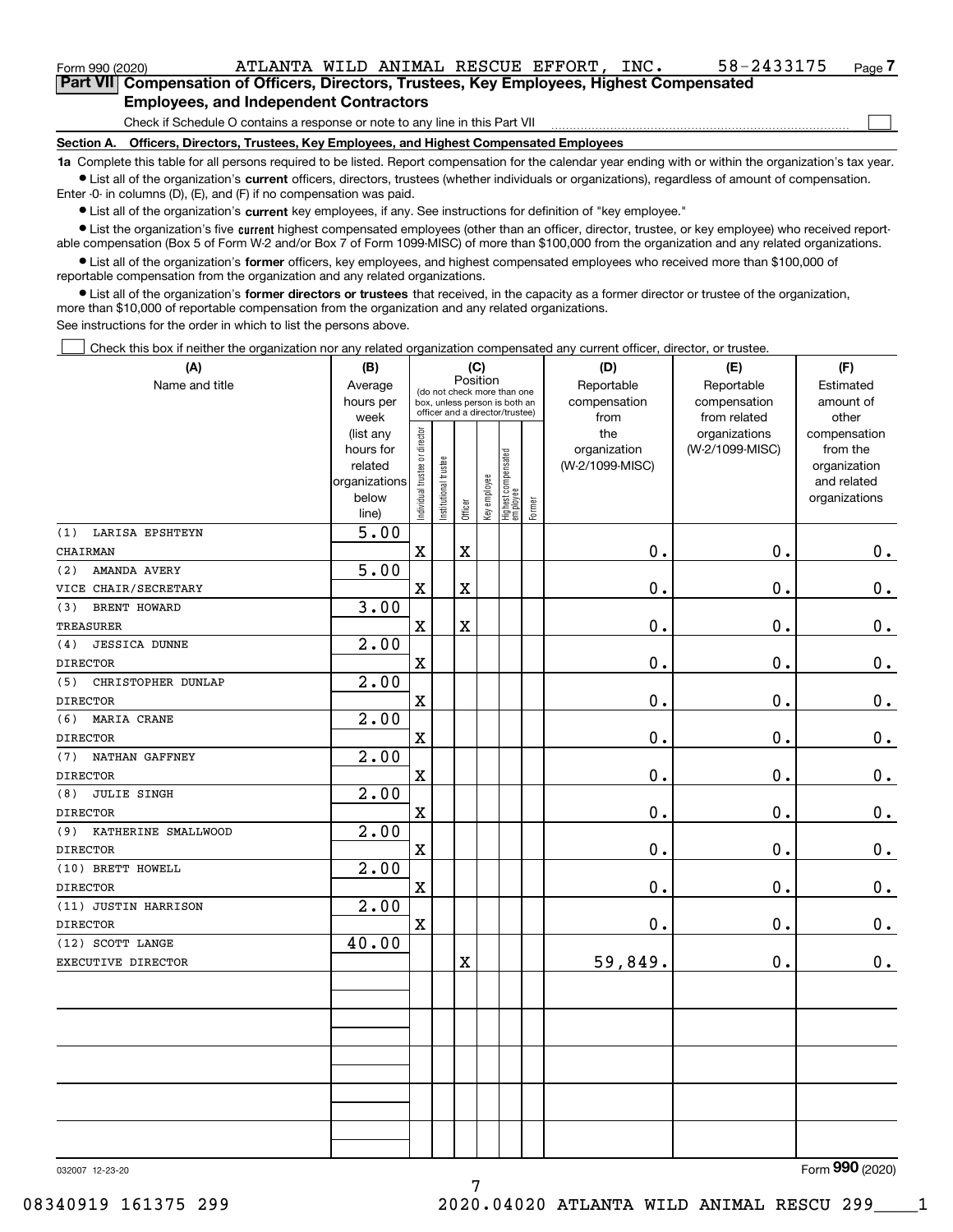|   | Form 990 (2020)                                                                                                                                                                                                                                                       |  |  |                                                                                                                                                                 |  |                                  |  |  | ATLANTA WILD ANIMAL RESCUE EFFORT, INC.                                  | 58-2433175                             |                                               |     |                 | Page 8                               |
|---|-----------------------------------------------------------------------------------------------------------------------------------------------------------------------------------------------------------------------------------------------------------------------|--|--|-----------------------------------------------------------------------------------------------------------------------------------------------------------------|--|----------------------------------|--|--|--------------------------------------------------------------------------|----------------------------------------|-----------------------------------------------|-----|-----------------|--------------------------------------|
|   | Part VII<br>Section A. Officers, Directors, Trustees, Key Employees, and Highest Compensated Employees (continued)                                                                                                                                                    |  |  |                                                                                                                                                                 |  |                                  |  |  |                                                                          |                                        |                                               |     |                 |                                      |
|   | (B)<br>(A)<br>Average<br>Name and title<br>hours per<br>week                                                                                                                                                                                                          |  |  | (C)<br>(D)<br>Position<br>Reportable<br>(do not check more than one<br>compensation<br>box, unless person is both an<br>officer and a director/trustee)<br>from |  |                                  |  |  | (E)<br>Reportable<br>compensation<br>from related                        | (F)<br>Estimated<br>amount of<br>other |                                               |     |                 |                                      |
|   | (list any<br>Individual trustee or director<br>the<br>hours for<br>organization<br>Highest compensated<br>employee<br>trustee<br>related<br>(W-2/1099-MISC)<br>organizations<br>Key employee<br>Institutional t<br>below<br>Former<br>Officer<br>line)                |  |  |                                                                                                                                                                 |  | organizations<br>(W-2/1099-MISC) |  |  | compensation<br>from the<br>organization<br>and related<br>organizations |                                        |                                               |     |                 |                                      |
|   |                                                                                                                                                                                                                                                                       |  |  |                                                                                                                                                                 |  |                                  |  |  |                                                                          |                                        |                                               |     |                 |                                      |
|   |                                                                                                                                                                                                                                                                       |  |  |                                                                                                                                                                 |  |                                  |  |  |                                                                          |                                        |                                               |     |                 |                                      |
|   |                                                                                                                                                                                                                                                                       |  |  |                                                                                                                                                                 |  |                                  |  |  |                                                                          |                                        |                                               |     |                 |                                      |
|   |                                                                                                                                                                                                                                                                       |  |  |                                                                                                                                                                 |  |                                  |  |  |                                                                          |                                        |                                               |     |                 |                                      |
|   |                                                                                                                                                                                                                                                                       |  |  |                                                                                                                                                                 |  |                                  |  |  |                                                                          |                                        |                                               |     |                 |                                      |
|   |                                                                                                                                                                                                                                                                       |  |  |                                                                                                                                                                 |  |                                  |  |  |                                                                          |                                        |                                               |     |                 |                                      |
|   |                                                                                                                                                                                                                                                                       |  |  |                                                                                                                                                                 |  |                                  |  |  |                                                                          |                                        |                                               |     |                 |                                      |
|   | 1b Subtotal                                                                                                                                                                                                                                                           |  |  |                                                                                                                                                                 |  |                                  |  |  | 59,849.                                                                  |                                        | 0.                                            |     |                 | $0$ .                                |
|   | c Total from continuation sheets to Part VII, Section A manufactor continuum                                                                                                                                                                                          |  |  |                                                                                                                                                                 |  |                                  |  |  | $0$ .<br>59,849.                                                         |                                        | $\overline{\mathbf{0}}$ .<br>$\overline{0}$ . |     |                 | $\overline{0}$ .<br>$\overline{0}$ . |
| 2 | Total number of individuals (including but not limited to those listed above) who received more than \$100,000 of reportable<br>compensation from the organization $\blacktriangleright$                                                                              |  |  |                                                                                                                                                                 |  |                                  |  |  |                                                                          |                                        |                                               |     | Yes             | 0<br>No                              |
| з | Did the organization list any former officer, director, trustee, key employee, or highest compensated employee on<br>line 1a? If "Yes," complete Schedule J for such individual material content content to the 1a? If "Yes," complete Schedule J for such individual |  |  |                                                                                                                                                                 |  |                                  |  |  |                                                                          |                                        |                                               | З   |                 | x                                    |
| 4 | For any individual listed on line 1a, is the sum of reportable compensation and other compensation from the organization                                                                                                                                              |  |  |                                                                                                                                                                 |  |                                  |  |  |                                                                          |                                        |                                               | 4   |                 | x                                    |
| 5 | Did any person listed on line 1a receive or accrue compensation from any unrelated organization or individual for services<br><b>Section B. Independent Contractors</b>                                                                                               |  |  |                                                                                                                                                                 |  |                                  |  |  |                                                                          |                                        |                                               | 5   |                 | x                                    |
| 1 | Complete this table for your five highest compensated independent contractors that received more than \$100,000 of compensation from<br>the organization. Report compensation for the calendar year ending with or within the organization's tax year.                |  |  |                                                                                                                                                                 |  |                                  |  |  |                                                                          |                                        |                                               |     |                 |                                      |
|   | (A)<br>Name and business address                                                                                                                                                                                                                                      |  |  | <b>NONE</b>                                                                                                                                                     |  |                                  |  |  | (B)<br>Description of services                                           |                                        |                                               | (C) | Compensation    |                                      |
|   |                                                                                                                                                                                                                                                                       |  |  |                                                                                                                                                                 |  |                                  |  |  |                                                                          |                                        |                                               |     |                 |                                      |
|   |                                                                                                                                                                                                                                                                       |  |  |                                                                                                                                                                 |  |                                  |  |  |                                                                          |                                        |                                               |     |                 |                                      |
|   |                                                                                                                                                                                                                                                                       |  |  |                                                                                                                                                                 |  |                                  |  |  |                                                                          |                                        |                                               |     |                 |                                      |
|   |                                                                                                                                                                                                                                                                       |  |  |                                                                                                                                                                 |  |                                  |  |  |                                                                          |                                        |                                               |     |                 |                                      |
| 2 | Total number of independent contractors (including but not limited to those listed above) who received more than<br>\$100,000 of compensation from the organization                                                                                                   |  |  |                                                                                                                                                                 |  | 0                                |  |  |                                                                          |                                        |                                               |     |                 |                                      |
|   |                                                                                                                                                                                                                                                                       |  |  |                                                                                                                                                                 |  |                                  |  |  |                                                                          |                                        |                                               |     | Form 990 (2020) |                                      |

032008 12-23-20

8 08340919 161375 299 2020.04020 ATLANTA WILD ANIMAL RESCU 299\_\_\_\_1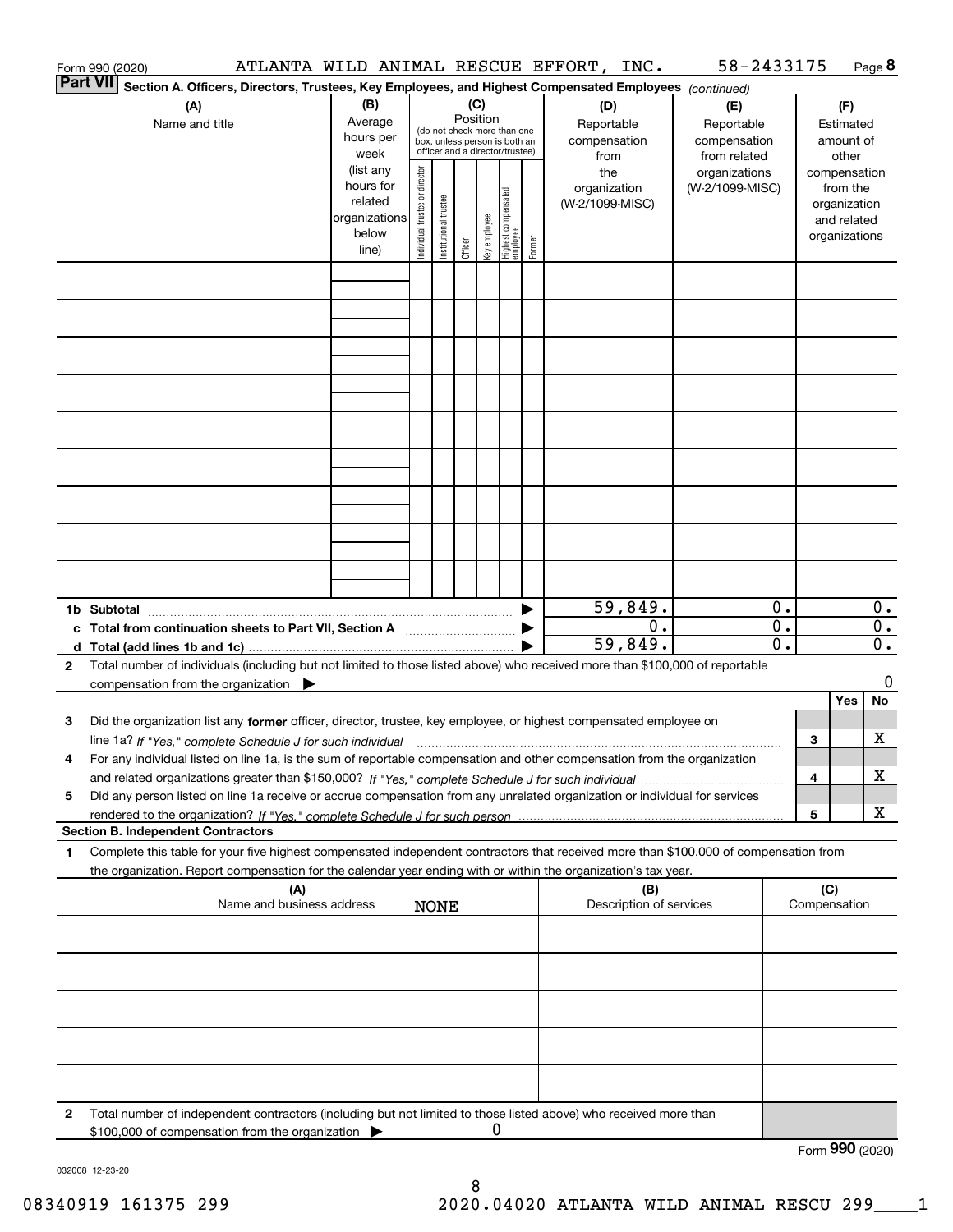|                                                           |                  | ATLANTA WILD ANIMAL RESCUE EFFORT, INC.<br>Form 990 (2020)                    |                      |               |                   | 58-2433175       | Page 9                               |
|-----------------------------------------------------------|------------------|-------------------------------------------------------------------------------|----------------------|---------------|-------------------|------------------|--------------------------------------|
|                                                           | <b>Part VIII</b> | <b>Statement of Revenue</b>                                                   |                      |               |                   |                  |                                      |
|                                                           |                  | Check if Schedule O contains a response or note to any line in this Part VIII |                      | (A)           | $\overline{(B)}$  | $\overline{C}$   | (D)                                  |
|                                                           |                  |                                                                               |                      | Total revenue | Related or exempt | Unrelated        | Revenue excluded                     |
|                                                           |                  |                                                                               |                      |               | function revenue  | business revenue | from tax under<br>sections 512 - 514 |
|                                                           |                  | 1a<br>1 a Federated campaigns                                                 |                      |               |                   |                  |                                      |
| Contributions, Gifts, Grants<br>and Other Similar Amounts |                  | 1 <sub>b</sub><br><b>b</b> Membership dues                                    |                      |               |                   |                  |                                      |
|                                                           |                  | 1 <sub>c</sub><br>c Fundraising events                                        | 37,131.              |               |                   |                  |                                      |
|                                                           |                  | 1 <sub>d</sub><br>d Related organizations                                     |                      |               |                   |                  |                                      |
|                                                           |                  | 1e<br>e Government grants (contributions)                                     |                      |               |                   |                  |                                      |
|                                                           |                  | f All other contributions, gifts, grants, and                                 |                      |               |                   |                  |                                      |
|                                                           |                  | similar amounts not included above<br>1f                                      | 331,070.             |               |                   |                  |                                      |
|                                                           |                  | $1g$ \$<br>g Noncash contributions included in lines 1a-1f                    |                      |               |                   |                  |                                      |
|                                                           |                  |                                                                               |                      | 368, 201.     |                   |                  |                                      |
|                                                           |                  |                                                                               | <b>Business Code</b> |               |                   |                  |                                      |
|                                                           |                  | 2 a EDUCATIONAL PROGRAMS                                                      | 813312               | 4,980.        | 4,980.            |                  |                                      |
|                                                           |                  | <b>b OTHER PROGRAM</b>                                                        | 813312               | 3,492.        | 3,492.            |                  |                                      |
|                                                           |                  | c                                                                             |                      |               |                   |                  |                                      |
|                                                           |                  | d                                                                             |                      |               |                   |                  |                                      |
| Program Service<br>Revenue                                |                  | е                                                                             |                      |               |                   |                  |                                      |
|                                                           |                  |                                                                               |                      |               |                   |                  |                                      |
|                                                           |                  |                                                                               |                      | 8,472.        |                   |                  |                                      |
|                                                           | З                | Investment income (including dividends, interest, and                         |                      | 239.          |                   |                  | 239.                                 |
|                                                           |                  | Income from investment of tax-exempt bond proceeds                            | ▶                    |               |                   |                  |                                      |
|                                                           | 4<br>5           |                                                                               |                      |               |                   |                  |                                      |
|                                                           |                  | (i) Real                                                                      | (ii) Personal        |               |                   |                  |                                      |
|                                                           |                  | 6 a Gross rents<br>l 6a                                                       |                      |               |                   |                  |                                      |
|                                                           |                  | 6b<br><b>b</b> Less: rental expenses                                          |                      |               |                   |                  |                                      |
|                                                           |                  | 6c<br>c Rental income or (loss)                                               |                      |               |                   |                  |                                      |
|                                                           |                  | d Net rental income or (loss)                                                 |                      |               |                   |                  |                                      |
|                                                           |                  | (i) Securities<br>7 a Gross amount from sales of                              | (ii) Other           |               |                   |                  |                                      |
|                                                           |                  | assets other than inventory<br>7a                                             |                      |               |                   |                  |                                      |
|                                                           |                  | <b>b</b> Less: cost or other basis                                            |                      |               |                   |                  |                                      |
|                                                           |                  | and sales expenses <i>manufacturers</i><br>7b                                 |                      |               |                   |                  |                                      |
| wenue                                                     |                  | 7c<br><b>c</b> Gain or (loss) $\ldots$                                        |                      |               |                   |                  |                                      |
|                                                           |                  |                                                                               |                      |               |                   |                  |                                      |
| Other Re                                                  |                  | 8 a Gross income from fundraising events (not                                 |                      |               |                   |                  |                                      |
|                                                           |                  | including \$ $37,131$ of                                                      |                      |               |                   |                  |                                      |
|                                                           |                  | contributions reported on line 1c). See                                       |                      |               |                   |                  |                                      |
|                                                           |                  | 8a                                                                            | 9,054.<br>9,054.     |               |                   |                  |                                      |
|                                                           |                  | 8b<br><b>b</b> Less: direct expenses <i></i>                                  |                      | 0.            |                   |                  |                                      |
|                                                           |                  | c Net income or (loss) from fundraising events                                |                      |               |                   |                  |                                      |
|                                                           |                  | 9 a Gross income from gaming activities. See<br>9a                            |                      |               |                   |                  |                                      |
|                                                           |                  | 9 <sub>b</sub>                                                                |                      |               |                   |                  |                                      |
|                                                           |                  | c Net income or (loss) from gaming activities                                 |                      |               |                   |                  |                                      |
|                                                           |                  | 10 a Gross sales of inventory, less returns                                   |                      |               |                   |                  |                                      |
|                                                           |                  | 10a                                                                           | 2,025.               |               |                   |                  |                                      |
|                                                           |                  | 10b                                                                           | 445.                 |               |                   |                  |                                      |
|                                                           |                  | c Net income or (loss) from sales of inventory                                |                      | 1,580.        | 1,580.            |                  |                                      |
|                                                           |                  |                                                                               | <b>Business Code</b> |               |                   |                  |                                      |
| Miscellaneous<br>Revenue                                  | 11a              |                                                                               |                      |               |                   |                  |                                      |
|                                                           |                  | b                                                                             |                      |               |                   |                  |                                      |
|                                                           |                  | c                                                                             |                      |               |                   |                  |                                      |
|                                                           |                  |                                                                               |                      |               |                   |                  |                                      |
|                                                           |                  |                                                                               | ▶                    |               |                   |                  |                                      |
|                                                           | 12               |                                                                               |                      | 378,492.      | 10,052.           | 0.               | 239.<br>Form 990 (2020)              |
|                                                           |                  | 032009 12-23-20                                                               |                      |               |                   |                  |                                      |

032009 12-23-20

9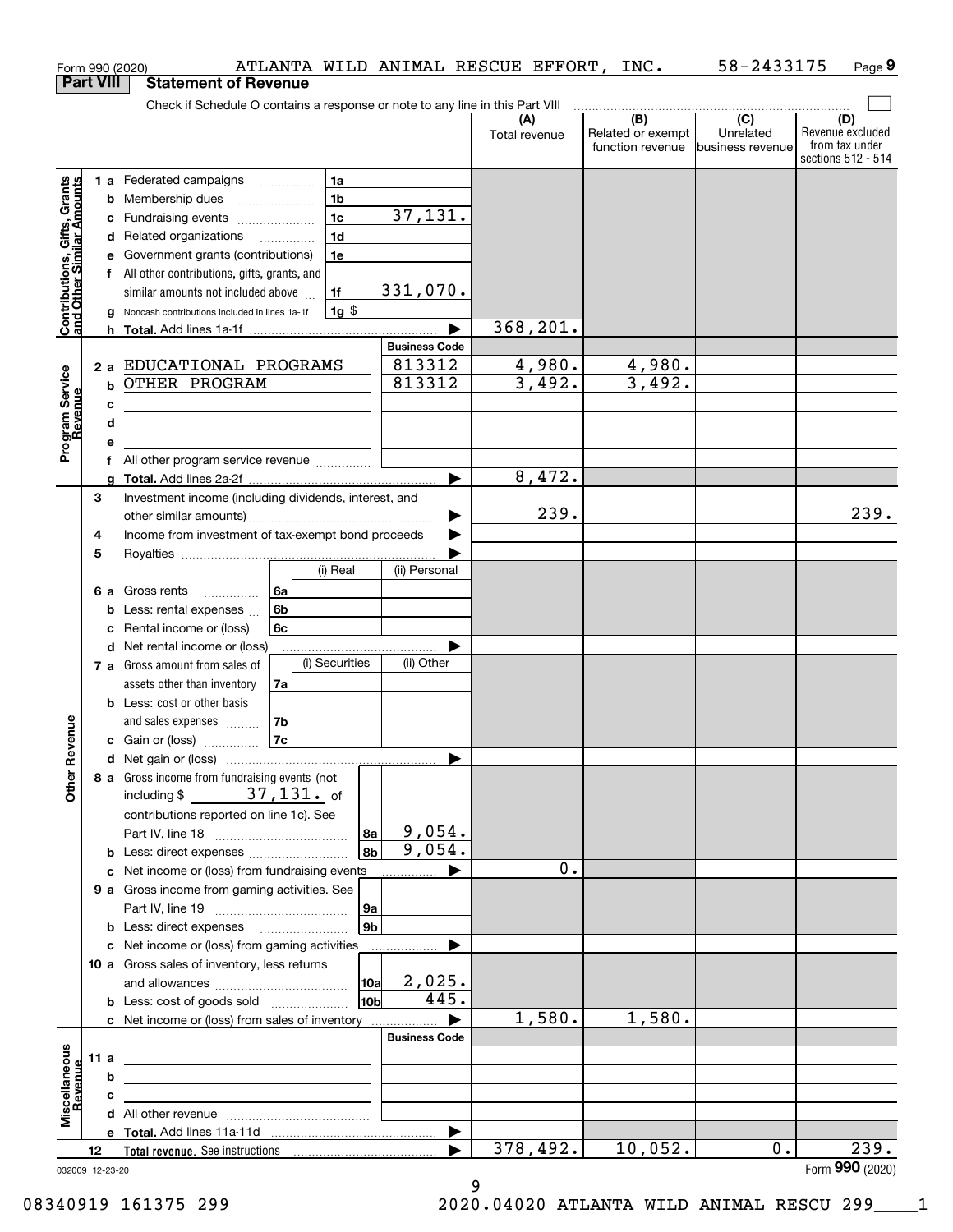|              | Section 501(c)(3) and 501(c)(4) organizations must complete all columns. All other organizations must complete column (A).                                                                                                      |          |          |         |         |  |  |  |  |  |  |
|--------------|---------------------------------------------------------------------------------------------------------------------------------------------------------------------------------------------------------------------------------|----------|----------|---------|---------|--|--|--|--|--|--|
|              | Check if Schedule O contains a response or note to any line in this Part IX                                                                                                                                                     |          |          |         |         |  |  |  |  |  |  |
|              | (B)<br>(C)<br>(D)<br>(A)<br>Do not include amounts reported on lines 6b,<br>Total expenses<br>Program service<br>Management and<br>Fundraising<br>7b, 8b, 9b, and 10b of Part VIII.<br>expenses<br>general expenses<br>expenses |          |          |         |         |  |  |  |  |  |  |
| 1            | Grants and other assistance to domestic organizations                                                                                                                                                                           |          |          |         |         |  |  |  |  |  |  |
|              | and domestic governments. See Part IV, line 21                                                                                                                                                                                  |          |          |         |         |  |  |  |  |  |  |
| $\mathbf{2}$ | Grants and other assistance to domestic                                                                                                                                                                                         |          |          |         |         |  |  |  |  |  |  |
|              | individuals. See Part IV, line 22                                                                                                                                                                                               |          |          |         |         |  |  |  |  |  |  |
| 3            | Grants and other assistance to foreign                                                                                                                                                                                          |          |          |         |         |  |  |  |  |  |  |
|              | organizations, foreign governments, and foreign                                                                                                                                                                                 |          |          |         |         |  |  |  |  |  |  |
|              | individuals. See Part IV, lines 15 and 16                                                                                                                                                                                       |          |          |         |         |  |  |  |  |  |  |
| 4            | Benefits paid to or for members                                                                                                                                                                                                 |          |          |         |         |  |  |  |  |  |  |
| 5            | Compensation of current officers, directors,                                                                                                                                                                                    |          |          |         |         |  |  |  |  |  |  |
|              | trustees, and key employees                                                                                                                                                                                                     | 59,849.  | 32,917.  | 17,955. | 8,977.  |  |  |  |  |  |  |
| 6            | Compensation not included above to disqualified                                                                                                                                                                                 |          |          |         |         |  |  |  |  |  |  |
|              | persons (as defined under section 4958(f)(1)) and                                                                                                                                                                               |          |          |         |         |  |  |  |  |  |  |
|              | persons described in section 4958(c)(3)(B)                                                                                                                                                                                      |          |          |         |         |  |  |  |  |  |  |
| 7            |                                                                                                                                                                                                                                 | 174,393. | 174,393. |         |         |  |  |  |  |  |  |
| 8            | Pension plan accruals and contributions (include                                                                                                                                                                                |          |          |         |         |  |  |  |  |  |  |
|              | section 401(k) and 403(b) employer contributions)                                                                                                                                                                               |          |          |         |         |  |  |  |  |  |  |
| 9            |                                                                                                                                                                                                                                 |          |          |         |         |  |  |  |  |  |  |
| 10           |                                                                                                                                                                                                                                 | 18,277.  | 16, 176. | 1,401.  | 700.    |  |  |  |  |  |  |
| 11           | Fees for services (nonemployees):                                                                                                                                                                                               |          |          |         |         |  |  |  |  |  |  |
| a            |                                                                                                                                                                                                                                 |          |          |         |         |  |  |  |  |  |  |
|              |                                                                                                                                                                                                                                 |          |          |         |         |  |  |  |  |  |  |
|              |                                                                                                                                                                                                                                 | 1,000.   |          | 1,000.  |         |  |  |  |  |  |  |
|              |                                                                                                                                                                                                                                 |          |          |         |         |  |  |  |  |  |  |
|              | Professional fundraising services. See Part IV, line 17                                                                                                                                                                         |          |          |         |         |  |  |  |  |  |  |
| f            | Investment management fees                                                                                                                                                                                                      |          |          |         |         |  |  |  |  |  |  |
| g            | Other. (If line 11g amount exceeds 10% of line 25,                                                                                                                                                                              |          |          |         |         |  |  |  |  |  |  |
|              | column (A) amount, list line 11g expenses on Sch O.)                                                                                                                                                                            |          |          |         |         |  |  |  |  |  |  |
| 12           |                                                                                                                                                                                                                                 |          |          |         |         |  |  |  |  |  |  |
| 13           |                                                                                                                                                                                                                                 | 6,123.   | 200.     |         | 5,923.  |  |  |  |  |  |  |
| 14           |                                                                                                                                                                                                                                 | 6,394.   | 3,293.   | 1,627.  | 1,474.  |  |  |  |  |  |  |
| 15           |                                                                                                                                                                                                                                 |          |          |         |         |  |  |  |  |  |  |
| 16           |                                                                                                                                                                                                                                 | 4,085.   | 4,085.   |         |         |  |  |  |  |  |  |
| 17           |                                                                                                                                                                                                                                 |          |          |         |         |  |  |  |  |  |  |
| 18           | Payments of travel or entertainment expenses                                                                                                                                                                                    |          |          |         |         |  |  |  |  |  |  |
|              | for any federal, state, or local public officials                                                                                                                                                                               |          |          |         |         |  |  |  |  |  |  |
| 19           | Conferences, conventions, and meetings                                                                                                                                                                                          |          |          |         |         |  |  |  |  |  |  |
| 20           | Interest                                                                                                                                                                                                                        |          |          |         |         |  |  |  |  |  |  |
| 21           |                                                                                                                                                                                                                                 | 922.     | 922.     |         |         |  |  |  |  |  |  |
| 22           | Depreciation, depletion, and amortization                                                                                                                                                                                       | 12, 150. | 10,005.  | 2,145.  |         |  |  |  |  |  |  |
| 23           | Insurance                                                                                                                                                                                                                       |          |          |         |         |  |  |  |  |  |  |
| 24           | Other expenses. Itemize expenses not covered<br>above (List miscellaneous expenses on line 24e. If<br>line 24e amount exceeds 10% of line 25, column (A)<br>amount, list line 24e expenses on Schedule O.)                      |          |          |         |         |  |  |  |  |  |  |
| a            | ANIMAL FOOD, MEDICINE,                                                                                                                                                                                                          | 53,447.  | 53,447.  |         |         |  |  |  |  |  |  |
|              | MISCELLANEOUS                                                                                                                                                                                                                   | 9,344.   | 9,344.   |         |         |  |  |  |  |  |  |
|              | STAFF EXPENSES                                                                                                                                                                                                                  | 760.     | 760.     |         |         |  |  |  |  |  |  |
| d            | ORGANIZATIONAL EXPENSES                                                                                                                                                                                                         | 625.     | 625.     |         |         |  |  |  |  |  |  |
|              | e All other expenses                                                                                                                                                                                                            |          |          |         |         |  |  |  |  |  |  |
| 25           | Total functional expenses. Add lines 1 through 24e                                                                                                                                                                              | 347,369. | 306,167. | 24,128. | 17,074. |  |  |  |  |  |  |
| 26           | <b>Joint costs.</b> Complete this line only if the organization                                                                                                                                                                 |          |          |         |         |  |  |  |  |  |  |
|              | reported in column (B) joint costs from a combined                                                                                                                                                                              |          |          |         |         |  |  |  |  |  |  |
|              | educational campaign and fundraising solicitation.                                                                                                                                                                              |          |          |         |         |  |  |  |  |  |  |
|              | Check here $\blacktriangleright$<br>if following SOP 98-2 (ASC 958-720)                                                                                                                                                         |          |          |         |         |  |  |  |  |  |  |

10

 $_{\rm Form}$   $_{990}$   $_{(2020)}$   $_{\rm ATLANTA}$  wild  $_{\rm ANIMAL}$  RESCUE EFFORT, INC.  $_{\rm 58-2433175}$   $_{\rm Page}$   $_{\rm 10}$ 

ATLANTA WILD ANIMAL RESCUE EFFORT, INC. 58-2433175

**Part IX Statement of Functional Expenses**

032010 12-23-20

Form (2020) **990**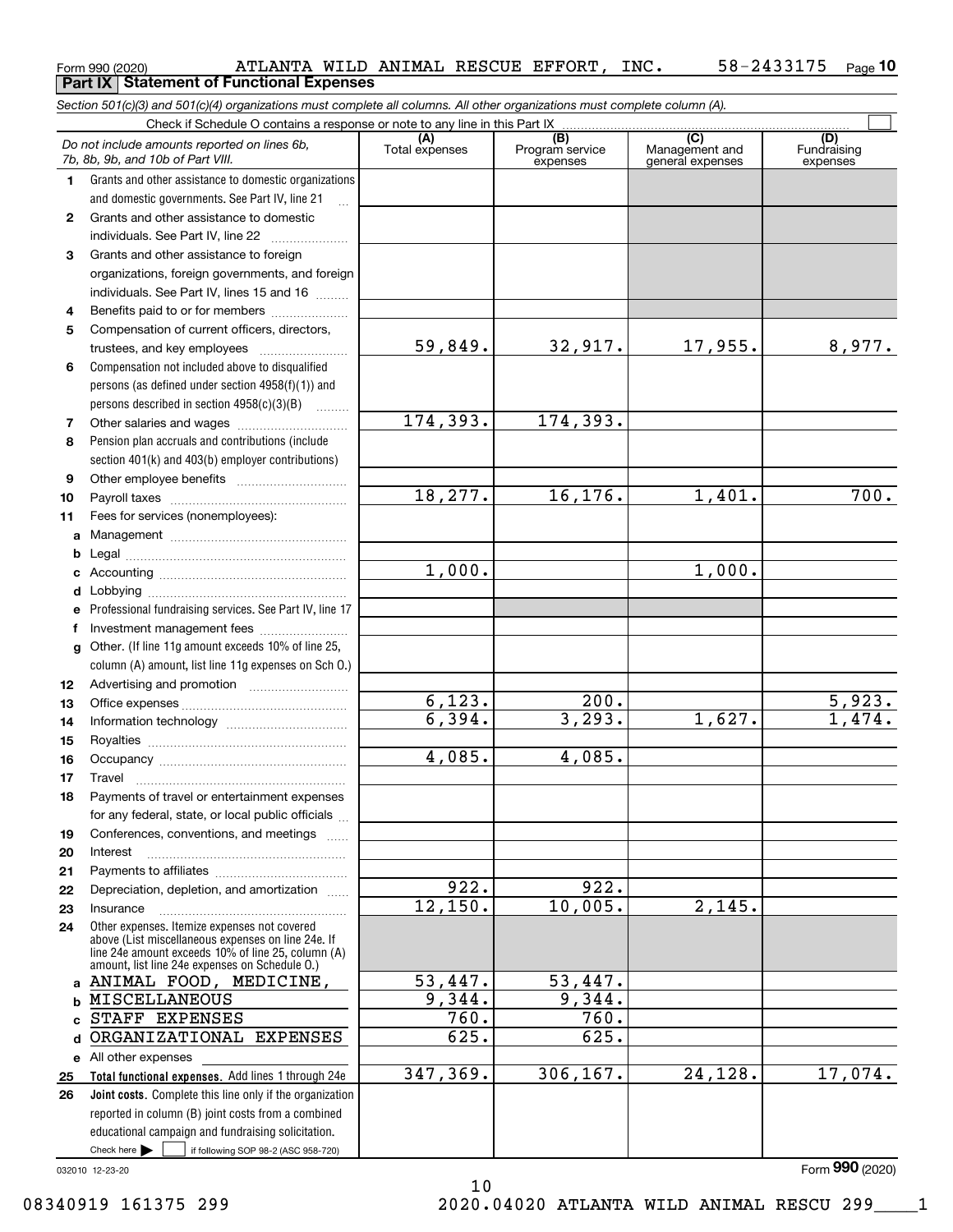|                         | 1  |                                                                                                                 |                          | 119,248. | $\mathbf{1}$    | 185,669.        |
|-------------------------|----|-----------------------------------------------------------------------------------------------------------------|--------------------------|----------|-----------------|-----------------|
|                         | 2  |                                                                                                                 |                          | 96,504.  | $\overline{2}$  | 106,495.        |
|                         | з  |                                                                                                                 |                          |          | 3               |                 |
|                         | 4  |                                                                                                                 |                          | 3,125.   | $\overline{4}$  | 175.            |
|                         | 5  | Loans and other receivables from any current or former officer, director,                                       |                          |          |                 |                 |
|                         |    | trustee, key employee, creator or founder, substantial contributor, or 35%                                      |                          |          |                 |                 |
|                         |    | controlled entity or family member of any of these persons                                                      |                          |          | 5               |                 |
|                         | 6  | Loans and other receivables from other disqualified persons (as defined                                         |                          |          |                 |                 |
|                         |    | under section 4958(f)(1)), and persons described in section 4958(c)(3)(B)                                       | $\ldots$                 |          | 6               |                 |
|                         | 7  |                                                                                                                 |                          |          | 7               |                 |
| Assets                  | 8  |                                                                                                                 |                          | 1,818.   | 8               | 2,276.          |
|                         | 9  | Prepaid expenses and deferred charges                                                                           |                          |          | 9               |                 |
|                         |    | <b>10a</b> Land, buildings, and equipment: cost or other                                                        |                          |          |                 |                 |
|                         |    | basis. Complete Part VI of Schedule D  [10a ]                                                                   |                          |          |                 |                 |
|                         |    | <u>  10b</u><br><b>b</b> Less: accumulated depreciation                                                         | $\frac{12,259.}{9,883.}$ | 3,298.   | 10 <sub>c</sub> | 2,376.          |
|                         | 11 |                                                                                                                 |                          |          | 11              |                 |
|                         | 12 |                                                                                                                 |                          |          | 12              |                 |
|                         | 13 |                                                                                                                 |                          | 13       |                 |                 |
|                         | 14 |                                                                                                                 |                          | 14       |                 |                 |
|                         | 15 |                                                                                                                 |                          | 15       |                 |                 |
|                         | 16 |                                                                                                                 | 223,993.                 | 16       | 296,991.        |                 |
|                         | 17 |                                                                                                                 |                          | 11,140.  | 17              | 10,475.         |
|                         | 18 |                                                                                                                 |                          | 18       |                 |                 |
|                         | 19 | Deferred revenue manual contracts and contracts are all the manual contracts and contracts are contracted and c |                          | 19       |                 |                 |
|                         | 20 |                                                                                                                 |                          | 20       |                 |                 |
|                         | 21 | Escrow or custodial account liability. Complete Part IV of Schedule D                                           |                          | 21       |                 |                 |
|                         | 22 | Loans and other payables to any current or former officer, director,                                            |                          |          |                 |                 |
|                         |    | trustee, key employee, creator or founder, substantial contributor, or 35%                                      |                          |          |                 |                 |
| Liabilities             |    | controlled entity or family member of any of these persons                                                      |                          | 22       |                 |                 |
|                         | 23 | Secured mortgages and notes payable to unrelated third parties                                                  |                          |          | 23              | 42,540.         |
|                         | 24 | Unsecured notes and loans payable to unrelated third parties                                                    |                          |          | 24              |                 |
|                         | 25 | Other liabilities (including federal income tax, payables to related third                                      |                          |          |                 |                 |
|                         |    | parties, and other liabilities not included on lines 17-24). Complete Part X                                    |                          |          |                 |                 |
|                         |    | of Schedule D                                                                                                   |                          |          | 25              |                 |
|                         | 26 | Total liabilities. Add lines 17 through 25                                                                      |                          | 11, 140. | 26              | 53,015.         |
|                         |    | Organizations that follow FASB ASC 958, check here $\blacktriangleright \lfloor X \rfloor$                      |                          |          |                 |                 |
| nces                    |    | and complete lines 27, 28, 32, and 33.                                                                          |                          |          |                 |                 |
|                         | 27 |                                                                                                                 |                          | 212,853. | 27              | 243,976.        |
|                         | 28 | Net assets with donor restrictions                                                                              |                          |          | 28              |                 |
|                         |    | Organizations that do not follow FASB ASC 958, check here ▶ □                                                   |                          |          |                 |                 |
|                         |    | and complete lines 29 through 33.                                                                               |                          |          |                 |                 |
| Net Assets or Fund Bala | 29 |                                                                                                                 |                          |          | 29              |                 |
|                         | 30 | Paid-in or capital surplus, or land, building, or equipment fund                                                |                          |          | 30              |                 |
|                         | 31 | Retained earnings, endowment, accumulated income, or other funds                                                |                          |          | 31              |                 |
|                         | 32 |                                                                                                                 |                          | 212,853. | 32              | 243,976.        |
|                         | 33 | Total liabilities and net assets/fund balances                                                                  |                          | 223,993. | 33              | 296,991.        |
|                         |    |                                                                                                                 |                          |          |                 | Form 990 (2020) |

Check if Schedule O contains a response or note to any line in this Part X

58-2433175 Page 11

 $\boxed{\phantom{1}}$ 

**(A) (B)**

Beginning of year  $\vert$  | End of year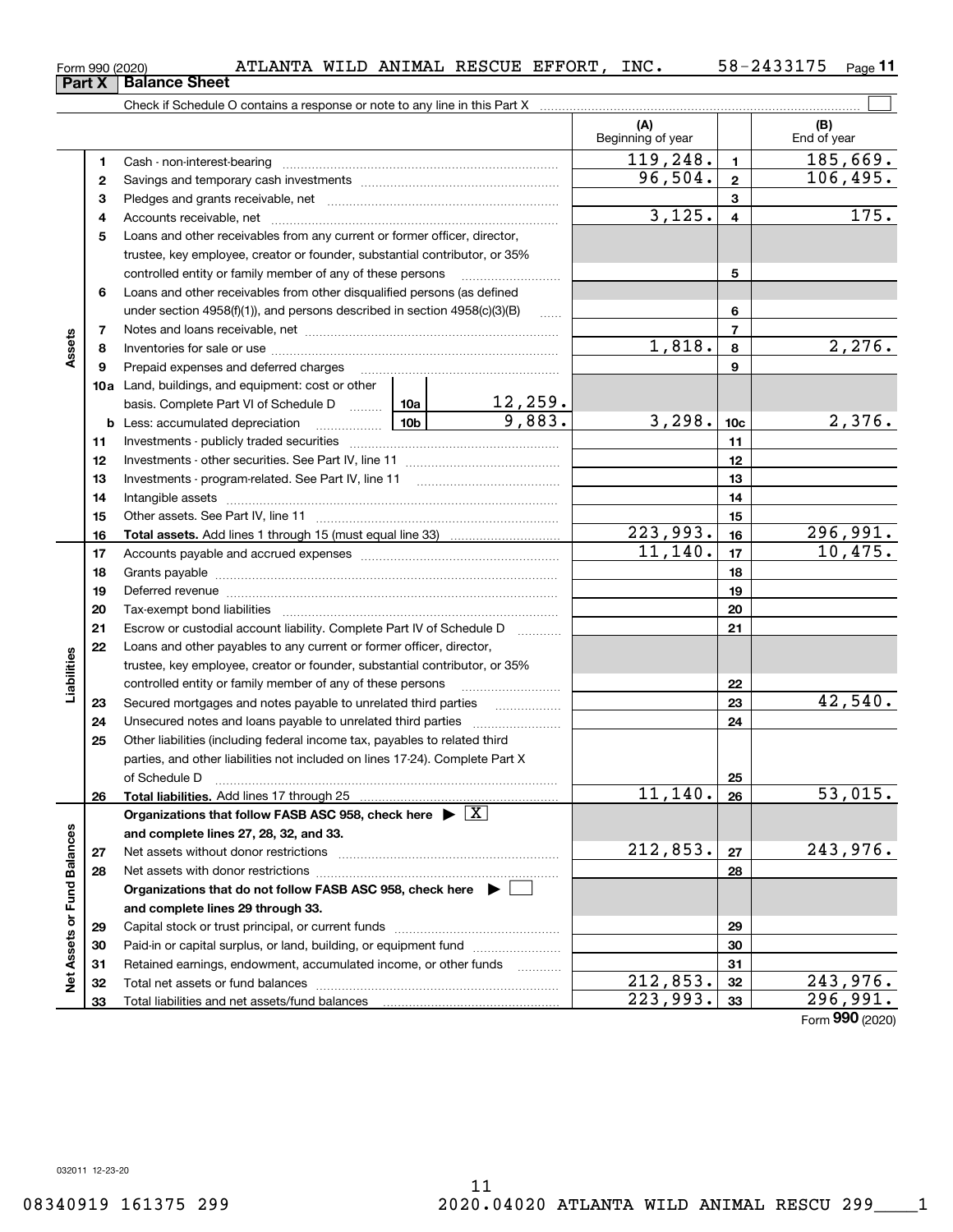|    | ATLANTA WILD ANIMAL RESCUE EFFORT, INC.<br>Form 990 (2020)                                                                      | 58-2433175              |                | $Page$ 12        |
|----|---------------------------------------------------------------------------------------------------------------------------------|-------------------------|----------------|------------------|
|    | <b>Reconciliation of Net Assets</b><br>Part XI                                                                                  |                         |                |                  |
|    |                                                                                                                                 |                         |                |                  |
|    |                                                                                                                                 |                         |                |                  |
| 1  | Total revenue (must equal Part VIII, column (A), line 12)                                                                       | 1.                      |                | 378,492.         |
| 2  |                                                                                                                                 | $\overline{2}$          |                | 347,369.         |
| 3  | Revenue less expenses. Subtract line 2 from line 1                                                                              | 3                       |                | 31, 123.         |
| 4  |                                                                                                                                 | $\overline{\mathbf{4}}$ |                | 212,853.         |
| 5  | Net unrealized gains (losses) on investments                                                                                    | 5                       |                |                  |
| 6  |                                                                                                                                 | 6                       |                |                  |
| 7  |                                                                                                                                 | $\overline{7}$          |                |                  |
| 8  | Prior period adjustments                                                                                                        | 8                       |                |                  |
| 9  | Other changes in net assets or fund balances (explain on Schedule O)                                                            | 9                       |                | 0.               |
| 10 | Net assets or fund balances at end of year. Combine lines 3 through 9 (must equal Part X, line 32,                              |                         |                |                  |
|    | column (B))                                                                                                                     | 10                      |                | 243,976.         |
|    | Part XII Financial Statements and Reporting                                                                                     |                         |                |                  |
|    |                                                                                                                                 |                         |                |                  |
|    |                                                                                                                                 |                         |                | Yes<br><b>No</b> |
| 1  | $\boxed{\text{X}}$ Accrual<br>Accounting method used to prepare the Form 990: <u>June</u> Cash<br>Other                         |                         |                |                  |
|    | If the organization changed its method of accounting from a prior year or checked "Other," explain in Schedule O.               |                         |                |                  |
|    | 2a Were the organization's financial statements compiled or reviewed by an independent accountant?                              |                         | 2a             | x                |
|    | If "Yes," check a box below to indicate whether the financial statements for the year were compiled or reviewed on a            |                         |                |                  |
|    | separate basis, consolidated basis, or both:                                                                                    |                         |                |                  |
|    | Separate basis<br>Consolidated basis<br>Both consolidated and separate basis                                                    |                         |                |                  |
|    | <b>b</b> Were the organization's financial statements audited by an independent accountant?                                     |                         | 2 <sub>b</sub> | X                |
|    | If "Yes," check a box below to indicate whether the financial statements for the year were audited on a separate basis,         |                         |                |                  |
|    | consolidated basis, or both:                                                                                                    |                         |                |                  |
|    | Separate basis<br>Consolidated basis<br>Both consolidated and separate basis                                                    |                         |                |                  |
|    | c If "Yes" to line 2a or 2b, does the organization have a committee that assumes responsibility for oversight of the audit,     |                         |                |                  |
|    | review, or compilation of its financial statements and selection of an independent accountant?                                  |                         | 2c             |                  |
|    | If the organization changed either its oversight process or selection process during the tax year, explain on Schedule O.       |                         |                |                  |
|    | 3a As a result of a federal award, was the organization required to undergo an audit or audits as set forth in the Single Audit |                         |                | х                |
|    |                                                                                                                                 |                         | За             |                  |
|    | b If "Yes," did the organization undergo the required audit or audits? If the organization did not undergo the required audit   |                         |                |                  |
|    |                                                                                                                                 |                         | 3b             | <u>nnn</u>       |

Form (2020) **990**

032012 12-23-20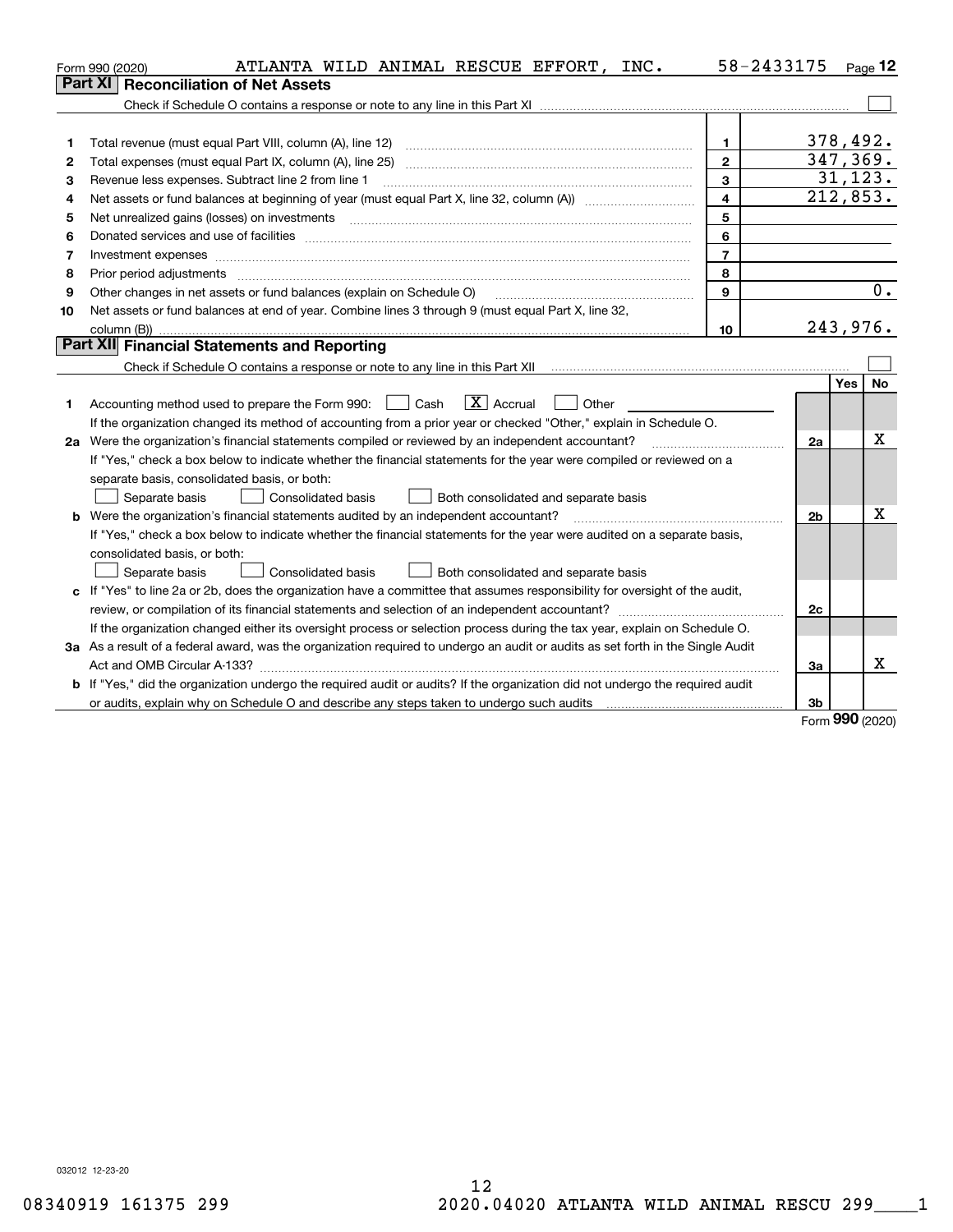| <b>SCHEDULE A</b> |
|-------------------|
|-------------------|

**(Form 990 or 990-EZ)** 

## **Public Charity Status and Public Support**

OMB No. 1545-0047

|                            | (LOLIII aan of aan-ET)                      |  |                                                                        | Complete if the organization is a section 501(c)(3) organization or a section<br>4947(a)(1) nonexempt charitable trust.                      |     |                                                                |                            |  |                                       |
|----------------------------|---------------------------------------------|--|------------------------------------------------------------------------|----------------------------------------------------------------------------------------------------------------------------------------------|-----|----------------------------------------------------------------|----------------------------|--|---------------------------------------|
| Department of the Treasury |                                             |  |                                                                        | <b>Open to Public</b>                                                                                                                        |     |                                                                |                            |  |                                       |
|                            | Internal Revenue Service                    |  |                                                                        | Attach to Form 990 or Form 990-EZ.<br>Go to www.irs.gov/Form990 for instructions and the latest information.                                 |     |                                                                |                            |  | Inspection                            |
|                            | Name of the organization                    |  |                                                                        |                                                                                                                                              |     |                                                                |                            |  | <b>Employer identification number</b> |
|                            |                                             |  |                                                                        | ATLANTA WILD ANIMAL RESCUE EFFORT, INC.                                                                                                      |     |                                                                |                            |  | 58-2433175                            |
| Part I                     |                                             |  |                                                                        | Reason for Public Charity Status. (All organizations must complete this part.) See instructions.                                             |     |                                                                |                            |  |                                       |
|                            |                                             |  |                                                                        | The organization is not a private foundation because it is: (For lines 1 through 12, check only one box.)                                    |     |                                                                |                            |  |                                       |
| 1                          |                                             |  |                                                                        | A church, convention of churches, or association of churches described in section 170(b)(1)(A)(i).                                           |     |                                                                |                            |  |                                       |
| 2                          |                                             |  |                                                                        | A school described in section 170(b)(1)(A)(ii). (Attach Schedule E (Form 990 or 990-EZ).)                                                    |     |                                                                |                            |  |                                       |
| 3                          |                                             |  |                                                                        | A hospital or a cooperative hospital service organization described in section 170(b)(1)(A)(iii).                                            |     |                                                                |                            |  |                                       |
| 4                          |                                             |  |                                                                        | A medical research organization operated in conjunction with a hospital described in section 170(b)(1)(A)(iii). Enter the hospital's name,   |     |                                                                |                            |  |                                       |
|                            | city, and state:                            |  |                                                                        |                                                                                                                                              |     |                                                                |                            |  |                                       |
| 5                          |                                             |  |                                                                        | An organization operated for the benefit of a college or university owned or operated by a governmental unit described in                    |     |                                                                |                            |  |                                       |
|                            |                                             |  | section 170(b)(1)(A)(iv). (Complete Part II.)                          |                                                                                                                                              |     |                                                                |                            |  |                                       |
| 6                          |                                             |  |                                                                        | A federal, state, or local government or governmental unit described in section 170(b)(1)(A)(v).                                             |     |                                                                |                            |  |                                       |
| 7   X                      |                                             |  |                                                                        | An organization that normally receives a substantial part of its support from a governmental unit or from the general public described in    |     |                                                                |                            |  |                                       |
|                            |                                             |  | section 170(b)(1)(A)(vi). (Complete Part II.)                          |                                                                                                                                              |     |                                                                |                            |  |                                       |
| 8                          |                                             |  |                                                                        | A community trust described in section 170(b)(1)(A)(vi). (Complete Part II.)                                                                 |     |                                                                |                            |  |                                       |
| 9                          |                                             |  |                                                                        | An agricultural research organization described in section 170(b)(1)(A)(ix) operated in conjunction with a land-grant college                |     |                                                                |                            |  |                                       |
|                            |                                             |  |                                                                        | or university or a non-land-grant college of agriculture (see instructions). Enter the name, city, and state of the college or               |     |                                                                |                            |  |                                       |
|                            | university:                                 |  |                                                                        |                                                                                                                                              |     |                                                                |                            |  |                                       |
| 10                         |                                             |  |                                                                        | An organization that normally receives (1) more than 33 1/3% of its support from contributions, membership fees, and gross receipts from     |     |                                                                |                            |  |                                       |
|                            |                                             |  |                                                                        | activities related to its exempt functions, subject to certain exceptions; and (2) no more than 33 1/3% of its support from gross investment |     |                                                                |                            |  |                                       |
|                            |                                             |  |                                                                        | income and unrelated business taxable income (less section 511 tax) from businesses acquired by the organization after June 30, 1975.        |     |                                                                |                            |  |                                       |
|                            |                                             |  | See section 509(a)(2). (Complete Part III.)                            |                                                                                                                                              |     |                                                                |                            |  |                                       |
| 11                         |                                             |  |                                                                        | An organization organized and operated exclusively to test for public safety. See section 509(a)(4).                                         |     |                                                                |                            |  |                                       |
| 12                         |                                             |  |                                                                        | An organization organized and operated exclusively for the benefit of, to perform the functions of, or to carry out the purposes of one or   |     |                                                                |                            |  |                                       |
|                            |                                             |  |                                                                        | more publicly supported organizations described in section 509(a)(1) or section 509(a)(2). See section 509(a)(3). Check the box in           |     |                                                                |                            |  |                                       |
|                            |                                             |  |                                                                        | lines 12a through 12d that describes the type of supporting organization and complete lines 12e, 12f, and 12g.                               |     |                                                                |                            |  |                                       |
| a                          |                                             |  |                                                                        | Type I. A supporting organization operated, supervised, or controlled by its supported organization(s), typically by giving                  |     |                                                                |                            |  |                                       |
|                            |                                             |  |                                                                        | the supported organization(s) the power to regularly appoint or elect a majority of the directors or trustees of the supporting              |     |                                                                |                            |  |                                       |
| b                          |                                             |  | organization. You must complete Part IV, Sections A and B.             | Type II. A supporting organization supervised or controlled in connection with its supported organization(s), by having                      |     |                                                                |                            |  |                                       |
|                            |                                             |  |                                                                        | control or management of the supporting organization vested in the same persons that control or manage the supported                         |     |                                                                |                            |  |                                       |
|                            |                                             |  | organization(s). You must complete Part IV, Sections A and C.          |                                                                                                                                              |     |                                                                |                            |  |                                       |
| с                          |                                             |  |                                                                        | Type III functionally integrated. A supporting organization operated in connection with, and functionally integrated with,                   |     |                                                                |                            |  |                                       |
|                            |                                             |  |                                                                        | its supported organization(s) (see instructions). You must complete Part IV, Sections A, D, and E.                                           |     |                                                                |                            |  |                                       |
| d                          |                                             |  |                                                                        | Type III non-functionally integrated. A supporting organization operated in connection with its supported organization(s)                    |     |                                                                |                            |  |                                       |
|                            |                                             |  |                                                                        | that is not functionally integrated. The organization generally must satisfy a distribution requirement and an attentiveness                 |     |                                                                |                            |  |                                       |
|                            |                                             |  |                                                                        | requirement (see instructions). You must complete Part IV, Sections A and D, and Part V.                                                     |     |                                                                |                            |  |                                       |
| е                          |                                             |  |                                                                        | Check this box if the organization received a written determination from the IRS that it is a Type I, Type II, Type III                      |     |                                                                |                            |  |                                       |
|                            |                                             |  |                                                                        | functionally integrated, or Type III non-functionally integrated supporting organization.                                                    |     |                                                                |                            |  |                                       |
| f                          | Enter the number of supported organizations |  |                                                                        |                                                                                                                                              |     |                                                                |                            |  |                                       |
|                            |                                             |  | Provide the following information about the supported organization(s). |                                                                                                                                              |     |                                                                |                            |  |                                       |
|                            | (i) Name of supported                       |  | (ii) EIN                                                               | (iii) Type of organization<br>(described on lines 1-10                                                                                       |     | (iv) Is the organization listed<br>in your governing document? | (v) Amount of monetary     |  | (vi) Amount of other                  |
|                            | organization                                |  |                                                                        | above (see instructions))                                                                                                                    | Yes | No                                                             | support (see instructions) |  | support (see instructions)            |
|                            |                                             |  |                                                                        |                                                                                                                                              |     |                                                                |                            |  |                                       |
|                            |                                             |  |                                                                        |                                                                                                                                              |     |                                                                |                            |  |                                       |
|                            |                                             |  |                                                                        |                                                                                                                                              |     |                                                                |                            |  |                                       |
|                            |                                             |  |                                                                        |                                                                                                                                              |     |                                                                |                            |  |                                       |
|                            |                                             |  |                                                                        |                                                                                                                                              |     |                                                                |                            |  |                                       |
|                            |                                             |  |                                                                        |                                                                                                                                              |     |                                                                |                            |  |                                       |

032021 01-25-21 **Total** LHA For Paperwork Reduction Act Notice, see the Instructions for Form 990 or 990-EZ. 032021 01-25-21 Schedule A (Form 990 or 990-EZ) 2020 13

08340919 161375 299 2020.04020 ATLANTA WILD ANIMAL RESCU 299\_\_\_\_1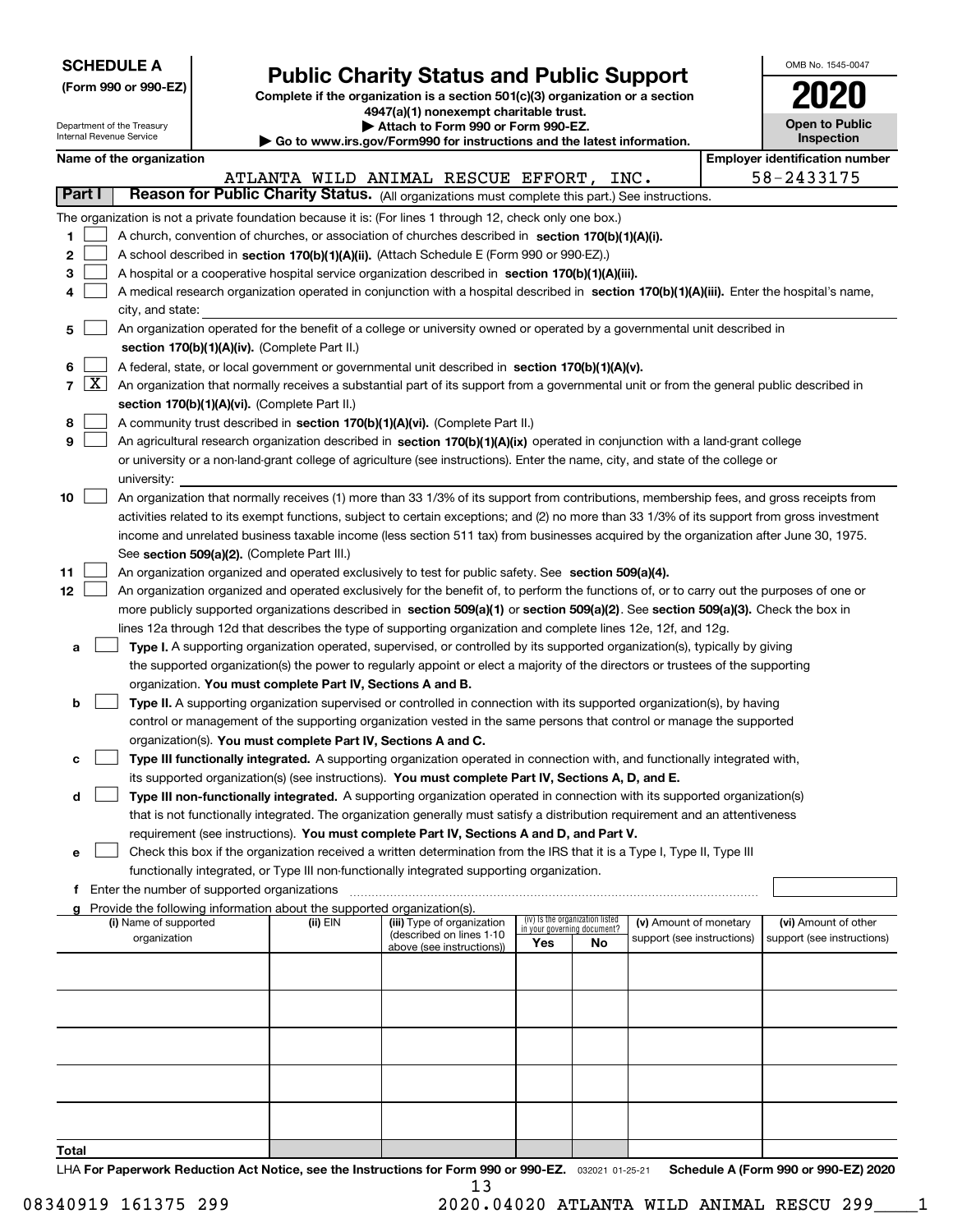## Schedule A (Form 990 or 990-EZ) 2020 ATLANTA WILD ANIMAL RESCUE EFFORT, INC. 58-2433175 Page 2 **Part II** Support Schedule for Organizations Described in Sections 170(b)(1)(A)(iv) and 170(b)(1)(A)(vi)

(Complete only if you checked the box on line 5, 7, or 8 of Part I or if the organization failed to qualify under Part III. If the organization fails to qualify under the tests listed below, please complete Part III.)

|    | <b>Section A. Public Support</b>                                                                                                                                                                                               |           |          |                         |                        |                                      |                                          |
|----|--------------------------------------------------------------------------------------------------------------------------------------------------------------------------------------------------------------------------------|-----------|----------|-------------------------|------------------------|--------------------------------------|------------------------------------------|
|    | Calendar year (or fiscal year beginning in) $\blacktriangleright$                                                                                                                                                              | (a) 2016  | (b) 2017 | $(c)$ 2018              | $(d)$ 2019             | (e) 2020                             | (f) Total                                |
|    | 1 Gifts, grants, contributions, and                                                                                                                                                                                            |           |          |                         |                        |                                      |                                          |
|    | membership fees received. (Do not                                                                                                                                                                                              |           |          |                         |                        |                                      |                                          |
|    | include any "unusual grants.")                                                                                                                                                                                                 | 225, 717. | 236,590. | 263,785.                | 253,921.               | 368, 201.                            | 1348214.                                 |
|    | 2 Tax revenues levied for the organ-                                                                                                                                                                                           |           |          |                         |                        |                                      |                                          |
|    | ization's benefit and either paid to                                                                                                                                                                                           |           |          |                         |                        |                                      |                                          |
|    | or expended on its behalf                                                                                                                                                                                                      |           |          |                         |                        |                                      |                                          |
|    | 3 The value of services or facilities                                                                                                                                                                                          |           |          |                         |                        |                                      |                                          |
|    | furnished by a governmental unit to                                                                                                                                                                                            |           |          |                         |                        |                                      |                                          |
|    | the organization without charge                                                                                                                                                                                                | 9,000.    | 9,000.   | 9,000.                  | 9,000.                 | 9,000.                               | 45,000.                                  |
|    | 4 Total. Add lines 1 through 3                                                                                                                                                                                                 | 234,717.  | 245,590. | 272,785.                | 262,921.               | 377,201.                             | 1393214.                                 |
| 5. | The portion of total contributions                                                                                                                                                                                             |           |          |                         |                        |                                      |                                          |
|    | by each person (other than a                                                                                                                                                                                                   |           |          |                         |                        |                                      |                                          |
|    | governmental unit or publicly                                                                                                                                                                                                  |           |          |                         |                        |                                      |                                          |
|    | supported organization) included                                                                                                                                                                                               |           |          |                         |                        |                                      |                                          |
|    | on line 1 that exceeds 2% of the                                                                                                                                                                                               |           |          |                         |                        |                                      |                                          |
|    | amount shown on line 11,                                                                                                                                                                                                       |           |          |                         |                        |                                      |                                          |
|    | column (f)                                                                                                                                                                                                                     |           |          |                         |                        |                                      | <u>122,839.</u>                          |
|    | 6 Public support. Subtract line 5 from line 4.                                                                                                                                                                                 |           |          |                         |                        |                                      | 1270375.                                 |
|    | <b>Section B. Total Support</b>                                                                                                                                                                                                |           |          |                         |                        |                                      |                                          |
|    | Calendar year (or fiscal year beginning in)                                                                                                                                                                                    | (a) 2016  | (b) 2017 | $(c)$ 2018              | $(d)$ 2019             | (e) 2020                             | (f) Total                                |
|    | <b>7</b> Amounts from line 4                                                                                                                                                                                                   | 234,717.  | 245,590. | $\overline{272}$ , 785. | $\overline{262,921}$ . | 377,201.                             | 1393214.                                 |
| 8  | Gross income from interest,                                                                                                                                                                                                    |           |          |                         |                        |                                      |                                          |
|    | dividends, payments received on                                                                                                                                                                                                |           |          |                         |                        |                                      |                                          |
|    | securities loans, rents, royalties,                                                                                                                                                                                            |           |          |                         |                        |                                      |                                          |
|    | and income from similar sources                                                                                                                                                                                                | 283.      | 402.     |                         | 380.                   | 80.                                  | 1,145.                                   |
| 9  | Net income from unrelated business                                                                                                                                                                                             |           |          |                         |                        |                                      |                                          |
|    | activities, whether or not the                                                                                                                                                                                                 |           |          |                         |                        |                                      |                                          |
|    | business is regularly carried on                                                                                                                                                                                               |           |          |                         |                        |                                      |                                          |
|    | 10 Other income. Do not include gain                                                                                                                                                                                           |           |          |                         |                        |                                      |                                          |
|    | or loss from the sale of capital                                                                                                                                                                                               |           |          |                         |                        |                                      |                                          |
|    | assets (Explain in Part VI.)                                                                                                                                                                                                   |           |          |                         |                        |                                      |                                          |
|    | 11 Total support. Add lines 7 through 10                                                                                                                                                                                       |           |          |                         |                        |                                      | 1394359.                                 |
|    | <b>12</b> Gross receipts from related activities, etc. (see instructions)                                                                                                                                                      |           |          |                         |                        | 12                                   |                                          |
|    | 13 First 5 years. If the Form 990 is for the organization's first, second, third, fourth, or fifth tax year as a section 501(c)(3)                                                                                             |           |          |                         |                        |                                      |                                          |
|    | organization, check this box and stop here manufactured and according to the state of the state of the state of the state of the state of the state of the state of the state of the state of the state of the state of the st |           |          |                         |                        |                                      |                                          |
|    | <b>Section C. Computation of Public Support Percentage</b>                                                                                                                                                                     |           |          |                         |                        |                                      |                                          |
|    |                                                                                                                                                                                                                                |           |          |                         |                        | 14                                   | 91.11<br>$\frac{9}{6}$                   |
|    | <b>15</b> Public support percentage from 2019 Schedule A, Part II, line 14                                                                                                                                                     |           |          |                         |                        | 15                                   | 90.43<br>$\%$                            |
|    | 16a 33 1/3% support test - 2020. If the organization did not check the box on line 13, and line 14 is 33 1/3% or more, check this box and                                                                                      |           |          |                         |                        |                                      |                                          |
|    | stop here. The organization qualifies as a publicly supported organization                                                                                                                                                     |           |          |                         |                        |                                      | $\blacktriangleright$ $\boxed{\text{X}}$ |
|    | b 33 1/3% support test - 2019. If the organization did not check a box on line 13 or 16a, and line 15 is 33 1/3% or more, check this box                                                                                       |           |          |                         |                        |                                      |                                          |
|    | and stop here. The organization qualifies as a publicly supported organization                                                                                                                                                 |           |          |                         |                        |                                      |                                          |
|    | 17a 10% -facts-and-circumstances test - 2020. If the organization did not check a box on line 13, 16a, or 16b, and line 14 is 10% or more,                                                                                     |           |          |                         |                        |                                      |                                          |
|    | and if the organization meets the facts-and-circumstances test, check this box and stop here. Explain in Part VI how the organization                                                                                          |           |          |                         |                        |                                      |                                          |
|    | meets the facts-and-circumstances test. The organization qualifies as a publicly supported organization                                                                                                                        |           |          |                         |                        |                                      |                                          |
|    | <b>b 10% -facts-and-circumstances test - 2019.</b> If the organization did not check a box on line 13, 16a, 16b, or 17a, and line 15 is 10% or                                                                                 |           |          |                         |                        |                                      |                                          |
|    | more, and if the organization meets the facts-and-circumstances test, check this box and stop here. Explain in Part VI how the                                                                                                 |           |          |                         |                        |                                      |                                          |
|    | organization meets the facts-and-circumstances test. The organization qualifies as a publicly supported organization                                                                                                           |           |          |                         |                        |                                      |                                          |
| 18 | Private foundation. If the organization did not check a box on line 13, 16a, 16b, 17a, or 17b, check this box and see instructions                                                                                             |           |          |                         |                        |                                      |                                          |
|    |                                                                                                                                                                                                                                |           |          |                         |                        | Schedule A (Form 990 or 990-F7) 2020 |                                          |

**Schedule A (Form 990 or 990-EZ) 2020**

032022 01-25-21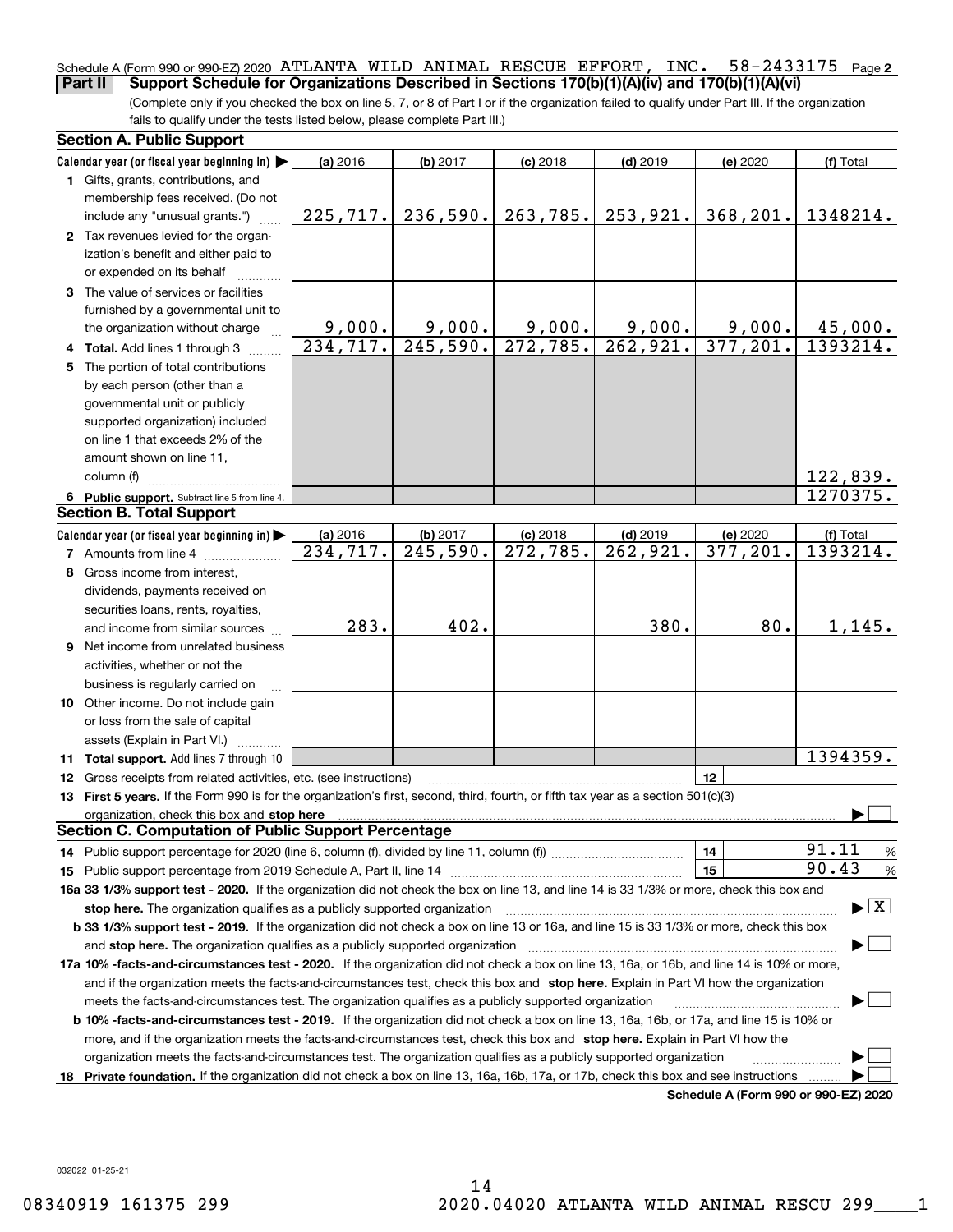## Schedule A (Form 990 or 990-EZ) 2020 ATLANTA WILD ANIMAL RESCUE EFFORT, INC. 58-2433175 Page 3 **Part III | Support Schedule for Organizations Described in Section 509(a)(2)**

(Complete only if you checked the box on line 10 of Part I or if the organization failed to qualify under Part II. If the organization fails to qualify under the tests listed below, please complete Part II.)

| <b>Section A. Public Support</b>                                                                                                                                                                                              |          |          |            |            |          |                                      |
|-------------------------------------------------------------------------------------------------------------------------------------------------------------------------------------------------------------------------------|----------|----------|------------|------------|----------|--------------------------------------|
| Calendar year (or fiscal year beginning in) $\blacktriangleright$                                                                                                                                                             | (a) 2016 | (b) 2017 | $(c)$ 2018 | $(d)$ 2019 | (e) 2020 | (f) Total                            |
| 1 Gifts, grants, contributions, and                                                                                                                                                                                           |          |          |            |            |          |                                      |
| membership fees received. (Do not                                                                                                                                                                                             |          |          |            |            |          |                                      |
| include any "unusual grants.")                                                                                                                                                                                                |          |          |            |            |          |                                      |
| <b>2</b> Gross receipts from admissions,<br>merchandise sold or services per-<br>formed, or facilities furnished in<br>any activity that is related to the<br>organization's tax-exempt purpose                               |          |          |            |            |          |                                      |
| Gross receipts from activities that<br>З                                                                                                                                                                                      |          |          |            |            |          |                                      |
| are not an unrelated trade or bus-                                                                                                                                                                                            |          |          |            |            |          |                                      |
| iness under section 513                                                                                                                                                                                                       |          |          |            |            |          |                                      |
| 4 Tax revenues levied for the organ-<br>ization's benefit and either paid to                                                                                                                                                  |          |          |            |            |          |                                      |
| or expended on its behalf                                                                                                                                                                                                     |          |          |            |            |          |                                      |
| 5 The value of services or facilities                                                                                                                                                                                         |          |          |            |            |          |                                      |
| furnished by a governmental unit to                                                                                                                                                                                           |          |          |            |            |          |                                      |
| the organization without charge                                                                                                                                                                                               |          |          |            |            |          |                                      |
| <b>6 Total.</b> Add lines 1 through 5                                                                                                                                                                                         |          |          |            |            |          |                                      |
| 7a Amounts included on lines 1, 2, and                                                                                                                                                                                        |          |          |            |            |          |                                      |
| 3 received from disqualified persons                                                                                                                                                                                          |          |          |            |            |          |                                      |
| <b>b</b> Amounts included on lines 2 and 3 received<br>from other than disqualified persons that<br>exceed the greater of \$5,000 or 1% of the<br>amount on line 13 for the year                                              |          |          |            |            |          |                                      |
| c Add lines 7a and 7b                                                                                                                                                                                                         |          |          |            |            |          |                                      |
| 8 Public support. (Subtract line 7c from line 6.)                                                                                                                                                                             |          |          |            |            |          |                                      |
| <b>Section B. Total Support</b>                                                                                                                                                                                               |          |          |            |            |          |                                      |
| Calendar year (or fiscal year beginning in) $\blacktriangleright$                                                                                                                                                             | (a) 2016 | (b) 2017 | $(c)$ 2018 | $(d)$ 2019 | (e) 2020 | (f) Total                            |
| 9 Amounts from line 6                                                                                                                                                                                                         |          |          |            |            |          |                                      |
| 10a Gross income from interest,<br>dividends, payments received on<br>securities loans, rents, royalties,<br>and income from similar sources                                                                                  |          |          |            |            |          |                                      |
| <b>b</b> Unrelated business taxable income<br>(less section 511 taxes) from businesses<br>acquired after June 30, 1975                                                                                                        |          |          |            |            |          |                                      |
|                                                                                                                                                                                                                               |          |          |            |            |          |                                      |
| c Add lines 10a and 10b<br><b>11</b> Net income from unrelated business<br>activities not included in line 10b,<br>whether or not the business is<br>regularly carried on                                                     |          |          |            |            |          |                                      |
| <b>12</b> Other income. Do not include gain<br>or loss from the sale of capital<br>assets (Explain in Part VI.)                                                                                                               |          |          |            |            |          |                                      |
| <b>13</b> Total support. (Add lines 9, 10c, 11, and 12.)                                                                                                                                                                      |          |          |            |            |          |                                      |
| 14 First 5 years. If the Form 990 is for the organization's first, second, third, fourth, or fifth tax year as a section 501(c)(3) organization,                                                                              |          |          |            |            |          |                                      |
| check this box and stop here with the continuum control to the control of the state of the state of the control of the state of the control of the control of the control of the control of the control of the control of the |          |          |            |            |          |                                      |
| <b>Section C. Computation of Public Support Percentage</b>                                                                                                                                                                    |          |          |            |            |          |                                      |
|                                                                                                                                                                                                                               |          |          |            |            | 15       | %                                    |
| 16 Public support percentage from 2019 Schedule A, Part III, line 15                                                                                                                                                          |          |          |            |            | 16       | %                                    |
| <b>Section D. Computation of Investment Income Percentage</b>                                                                                                                                                                 |          |          |            |            |          |                                      |
|                                                                                                                                                                                                                               |          |          |            |            | 17       | %                                    |
| 18 Investment income percentage from 2019 Schedule A, Part III, line 17                                                                                                                                                       |          |          |            |            | 18       | %                                    |
| 19a 33 1/3% support tests - 2020. If the organization did not check the box on line 14, and line 15 is more than 33 1/3%, and line 17 is not                                                                                  |          |          |            |            |          |                                      |
| more than 33 1/3%, check this box and stop here. The organization qualifies as a publicly supported organization                                                                                                              |          |          |            |            |          |                                      |
| b 33 1/3% support tests - 2019. If the organization did not check a box on line 14 or line 19a, and line 16 is more than 33 1/3%, and                                                                                         |          |          |            |            |          |                                      |
| line 18 is not more than 33 1/3%, check this box and stop here. The organization qualifies as a publicly supported organization                                                                                               |          |          |            |            |          |                                      |
| Private foundation. If the organization did not check a box on line 14, 19a, or 19b, check this box and see instructions<br>20                                                                                                |          |          |            |            |          |                                      |
| 032023 01-25-21                                                                                                                                                                                                               |          | 15       |            |            |          | Schedule A (Form 990 or 990-EZ) 2020 |
|                                                                                                                                                                                                                               |          |          |            |            |          |                                      |

 <sup>08340919 161375 299 2020.04020</sup> ATLANTA WILD ANIMAL RESCU 299\_\_\_\_1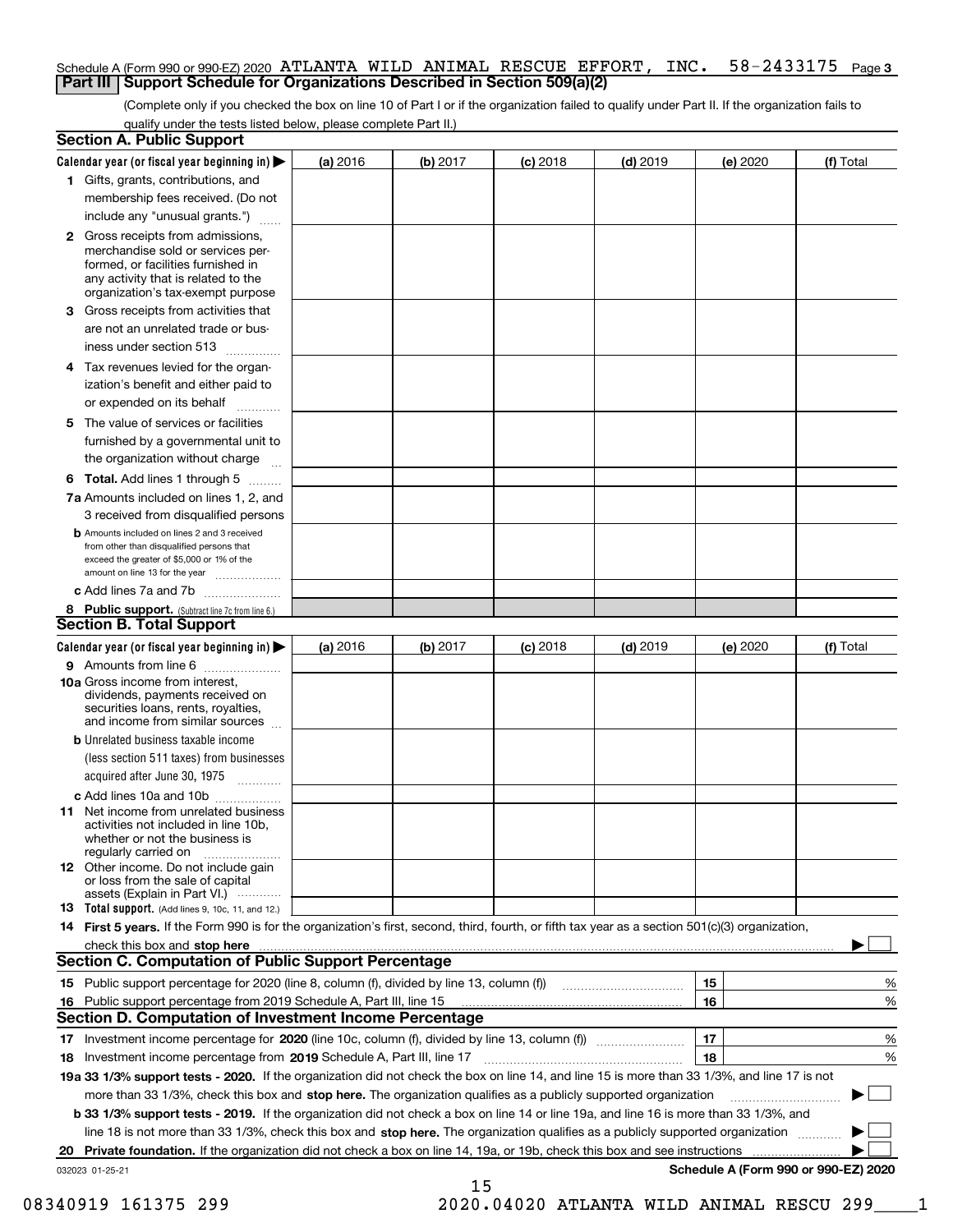### INC.  $58-2433175$  Page 4 Schedule A (Form 990 or 990-EZ) 2020 ATLANTA WILD ANIMAL RESCUE EFFORT, INC.  $58-2433175$  Page

## **Part IV Supporting Organizations**

(Complete only if you checked a box in line 12 on Part I. If you checked box 12a, Part I, complete Sections A and B. If you checked box 12b, Part I, complete Sections A and C. If you checked box 12c, Part I, complete Sections A, D, and E. If you checked box 12d, Part I, complete Sections A and D, and complete Part V.)

## **Section A. All Supporting Organizations**

- **1** Are all of the organization's supported organizations listed by name in the organization's governing documents? If "No," describe in Part VI how the supported organizations are designated. If designated by *class or purpose, describe the designation. If historic and continuing relationship, explain.*
- **2** Did the organization have any supported organization that does not have an IRS determination of status under section 509(a)(1) or (2)? If "Yes," explain in Part VI how the organization determined that the supported *organization was described in section 509(a)(1) or (2).*
- **3a** Did the organization have a supported organization described in section 501(c)(4), (5), or (6)? If "Yes," answer *lines 3b and 3c below.*
- **b** Did the organization confirm that each supported organization qualified under section 501(c)(4), (5), or (6) and satisfied the public support tests under section 509(a)(2)? If "Yes," describe in **Part VI** when and how the *organization made the determination.*
- **c** Did the organization ensure that all support to such organizations was used exclusively for section 170(c)(2)(B) purposes? If "Yes," explain in Part VI what controls the organization put in place to ensure such use.
- **4 a** *If* Was any supported organization not organized in the United States ("foreign supported organization")? *"Yes," and if you checked box 12a or 12b in Part I, answer lines 4b and 4c below.*
- **b** Did the organization have ultimate control and discretion in deciding whether to make grants to the foreign supported organization? If "Yes," describe in Part VI how the organization had such control and discretion *despite being controlled or supervised by or in connection with its supported organizations.*
- **c** Did the organization support any foreign supported organization that does not have an IRS determination under sections 501(c)(3) and 509(a)(1) or (2)? If "Yes," explain in Part VI what controls the organization used *to ensure that all support to the foreign supported organization was used exclusively for section 170(c)(2)(B) purposes.*
- **5a** Did the organization add, substitute, or remove any supported organizations during the tax year? If "Yes," answer lines 5b and 5c below (if applicable). Also, provide detail in **Part VI,** including (i) the names and EIN *numbers of the supported organizations added, substituted, or removed; (ii) the reasons for each such action; (iii) the authority under the organization's organizing document authorizing such action; and (iv) how the action was accomplished (such as by amendment to the organizing document).*
- **b Type I or Type II only.** Was any added or substituted supported organization part of a class already designated in the organization's organizing document?
- **c Substitutions only.**  Was the substitution the result of an event beyond the organization's control?
- **6** Did the organization provide support (whether in the form of grants or the provision of services or facilities) to **Part VI.** *If "Yes," provide detail in* support or benefit one or more of the filing organization's supported organizations? anyone other than (i) its supported organizations, (ii) individuals that are part of the charitable class benefited by one or more of its supported organizations, or (iii) other supporting organizations that also
- **7** Did the organization provide a grant, loan, compensation, or other similar payment to a substantial contributor regard to a substantial contributor? If "Yes," complete Part I of Schedule L (Form 990 or 990-EZ). (as defined in section 4958(c)(3)(C)), a family member of a substantial contributor, or a 35% controlled entity with
- **8** Did the organization make a loan to a disqualified person (as defined in section 4958) not described in line 7? *If "Yes," complete Part I of Schedule L (Form 990 or 990-EZ).*
- **9 a** Was the organization controlled directly or indirectly at any time during the tax year by one or more in section 509(a)(1) or (2))? If "Yes," provide detail in Part VI. disqualified persons, as defined in section 4946 (other than foundation managers and organizations described
- **b** Did one or more disqualified persons (as defined in line 9a) hold a controlling interest in any entity in which the supporting organization had an interest? If "Yes," provide detail in Part VI.
- **c** Did a disqualified person (as defined in line 9a) have an ownership interest in, or derive any personal benefit from, assets in which the supporting organization also had an interest? If "Yes," provide detail in Part VI.
- **10 a** Was the organization subject to the excess business holdings rules of section 4943 because of section supporting organizations)? If "Yes," answer line 10b below. 4943(f) (regarding certain Type II supporting organizations, and all Type III non-functionally integrated
	- **b** Did the organization have any excess business holdings in the tax year? (Use Schedule C, Form 4720, to *determine whether the organization had excess business holdings.)*

16

032024 01-25-21

Yes | No

**1**

**2**

**3a**

**3b**

**10b**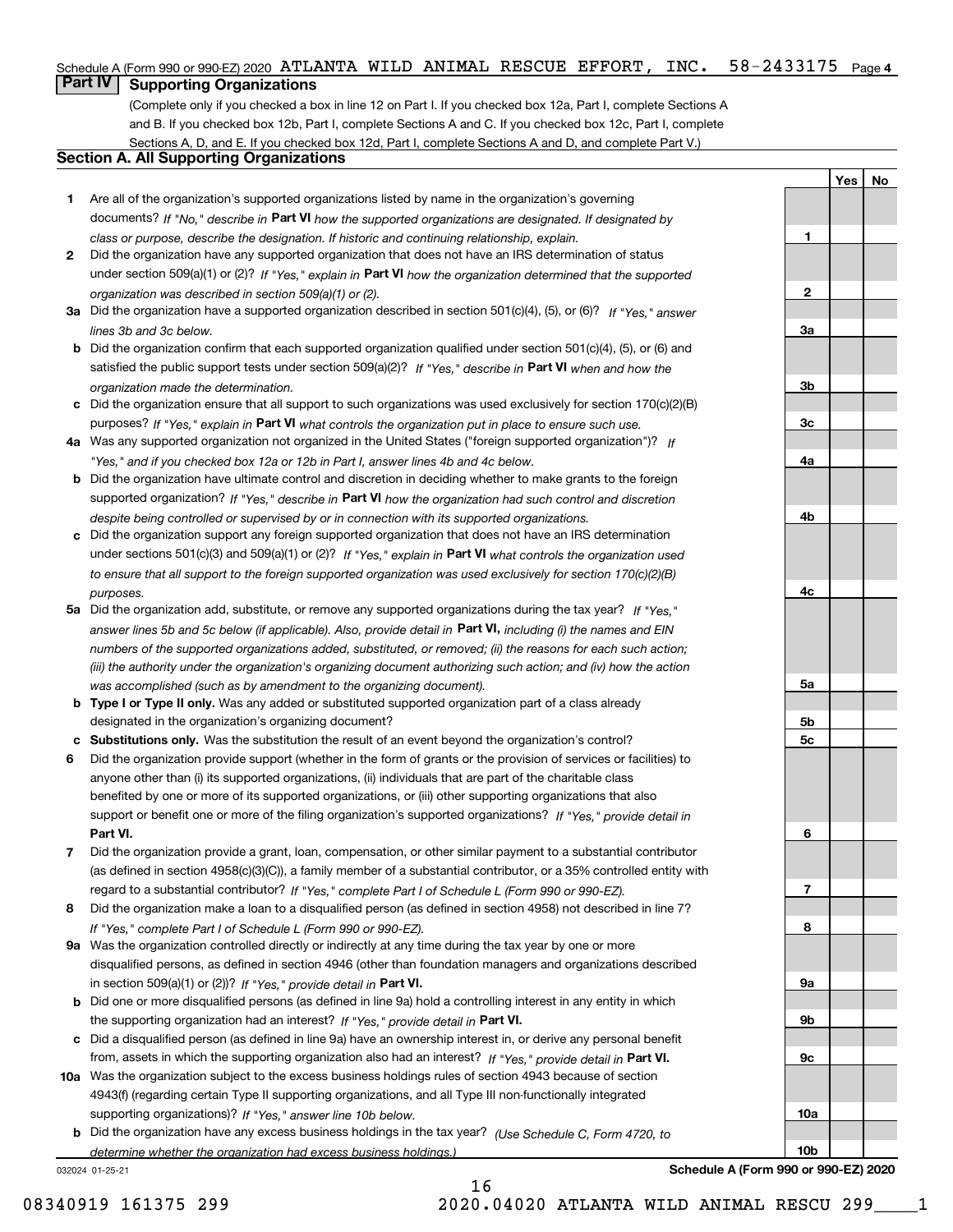### 58-2433175 Page 5 Schedule A (Form 990 or 990-EZ) 2020 ATLANTA WILD ANIMAL RESCUE EFFORT, INC.  $58-2433175$  Page **Part IV | Supporting Organizations** (continued)

|    |                                                                                                                                                                                                                                                             |     | Yes l | No |
|----|-------------------------------------------------------------------------------------------------------------------------------------------------------------------------------------------------------------------------------------------------------------|-----|-------|----|
| 11 | Has the organization accepted a gift or contribution from any of the following persons?                                                                                                                                                                     |     |       |    |
|    | a A person who directly or indirectly controls, either alone or together with persons described in lines 11b and                                                                                                                                            |     |       |    |
|    | 11c below, the governing body of a supported organization?                                                                                                                                                                                                  | 11a |       |    |
|    | <b>b</b> A family member of a person described in line 11a above?                                                                                                                                                                                           | 11b |       |    |
|    | c A 35% controlled entity of a person described in line 11a or 11b above? If "Yes" to line 11a, 11b, or 11c, provide                                                                                                                                        |     |       |    |
|    | detail in Part VI.                                                                                                                                                                                                                                          | 11c |       |    |
|    | <b>Section B. Type I Supporting Organizations</b>                                                                                                                                                                                                           |     |       |    |
|    |                                                                                                                                                                                                                                                             |     | Yes   | No |
|    | Did the governing body, members of the governing body, officers acting in their official capacity, or membership of one or<br>more supported organizations have the power to regularly appoint or elect at least a majority of the organization's officers, |     |       |    |

|              | directors, or trustees at all times during the tax year? If "No," describe in Part VI how the supported organization(s)        |
|--------------|--------------------------------------------------------------------------------------------------------------------------------|
|              | effectively operated, supervised, or controlled the organization's activities. If the organization had more than one supported |
|              | organization, describe how the powers to appoint and/or remove officers, directors, or trustees were allocated among the       |
|              | supported organizations and what conditions or restrictions, if any, applied to such powers during the tax year.               |
| $\mathbf{2}$ | Did the organization operate for the benefit of any supported organization other than the supported                            |
|              | organization(s) that operated, supervised, or controlled the supporting organization? If "Yes," explain in                     |

**Part VI**  *how providing such benefit carried out the purposes of the supported organization(s) that operated,*

| supervised, or controlled the supporting organization. |  |
|--------------------------------------------------------|--|
| <b>Section C. Type II Supporting Organizations</b>     |  |
|                                                        |  |

|                                                                                                                  | Yes | No |
|------------------------------------------------------------------------------------------------------------------|-----|----|
| Were a majority of the organization's directors or trustees during the tax year also a majority of the directors |     |    |
| or trustees of each of the organization's supported organization(s)? If "No," describe in Part VI how control    |     |    |
| or management of the supporting organization was vested in the same persons that controlled or managed           |     |    |
| the supported organization(s).                                                                                   |     |    |

| Section D. All Type III Supporting Organizations |  |
|--------------------------------------------------|--|
|                                                  |  |

|              |                                                                                                                        |   | Yes | No |
|--------------|------------------------------------------------------------------------------------------------------------------------|---|-----|----|
|              | Did the organization provide to each of its supported organizations, by the last day of the fifth month of the         |   |     |    |
|              | organization's tax year, (i) a written notice describing the type and amount of support provided during the prior tax  |   |     |    |
|              | year, (ii) a copy of the Form 990 that was most recently filed as of the date of notification, and (iii) copies of the |   |     |    |
|              | organization's governing documents in effect on the date of notification, to the extent not previously provided?       |   |     |    |
| $\mathbf{2}$ | Were any of the organization's officers, directors, or trustees either (i) appointed or elected by the supported       |   |     |    |
|              | organization(s) or (ii) serving on the governing body of a supported organization? If "No," explain in Part VI how     |   |     |    |
|              | the organization maintained a close and continuous working relationship with the supported organization(s).            | 2 |     |    |
| 3            | By reason of the relationship described in line 2, above, did the organization's supported organizations have a        |   |     |    |
|              | significant voice in the organization's investment policies and in directing the use of the organization's             |   |     |    |
|              | income or assets at all times during the tax year? If "Yes," describe in Part VI the role the organization's           |   |     |    |
|              | supported organizations played in this regard.                                                                         | з |     |    |

# *supported organizations played in this regard.* **Section E. Type III Functionally Integrated Supporting Organizations**

| Check the box next to the method that the organization used to satisfy the Integral Part Test during the year (see instructions). |  |
|-----------------------------------------------------------------------------------------------------------------------------------|--|
|                                                                                                                                   |  |

- **a** The organization satisfied the Activities Test. Complete line 2 below.  $\begin{array}{c} \hline \end{array}$
- **b** The organization is the parent of each of its supported organizations. Complete line 3 below.

|  |  |  | c <u>L</u> The organization supported a governmental entity. Describe in Part VI how you supported a governmental entity (see instructions). |  |
|--|--|--|----------------------------------------------------------------------------------------------------------------------------------------------|--|
|--|--|--|----------------------------------------------------------------------------------------------------------------------------------------------|--|

17

- **2 Answer lines 2a and 2b below. Yes No** Activities Test.
- **a** Did substantially all of the organization's activities during the tax year directly further the exempt purposes of the supported organization(s) to which the organization was responsive? If "Yes," then in **Part VI identify those supported organizations and explain**  *how these activities directly furthered their exempt purposes, how the organization was responsive to those supported organizations, and how the organization determined that these activities constituted substantially all of its activities.*
- **b** Did the activities described in line 2a, above, constitute activities that, but for the organization's involvement, **Part VI**  *the reasons for the organization's position that its supported organization(s) would have engaged in* one or more of the organization's supported organization(s) would have been engaged in? If "Yes," explain in *these activities but for the organization's involvement.*
- 3 Parent of Supported Organizations. Answer lines 3a and 3b below.

**a** Did the organization have the power to regularly appoint or elect a majority of the officers, directors, or trustees of each of the supported organizations? If "Yes" or "No" provide details in Part VI.

**b** Did the organization exercise a substantial degree of direction over the policies, programs, and activities of each of its supported organizations? If "Yes," describe in Part VI the role played by the organization in this regard.

032025 01-25-21

**Schedule A (Form 990 or 990-EZ) 2020**

**2a**

**2b**

**3a**

**3b**

**1**

**2**

08340919 161375 299 2020.04020 ATLANTA WILD ANIMAL RESCU 299\_\_\_\_1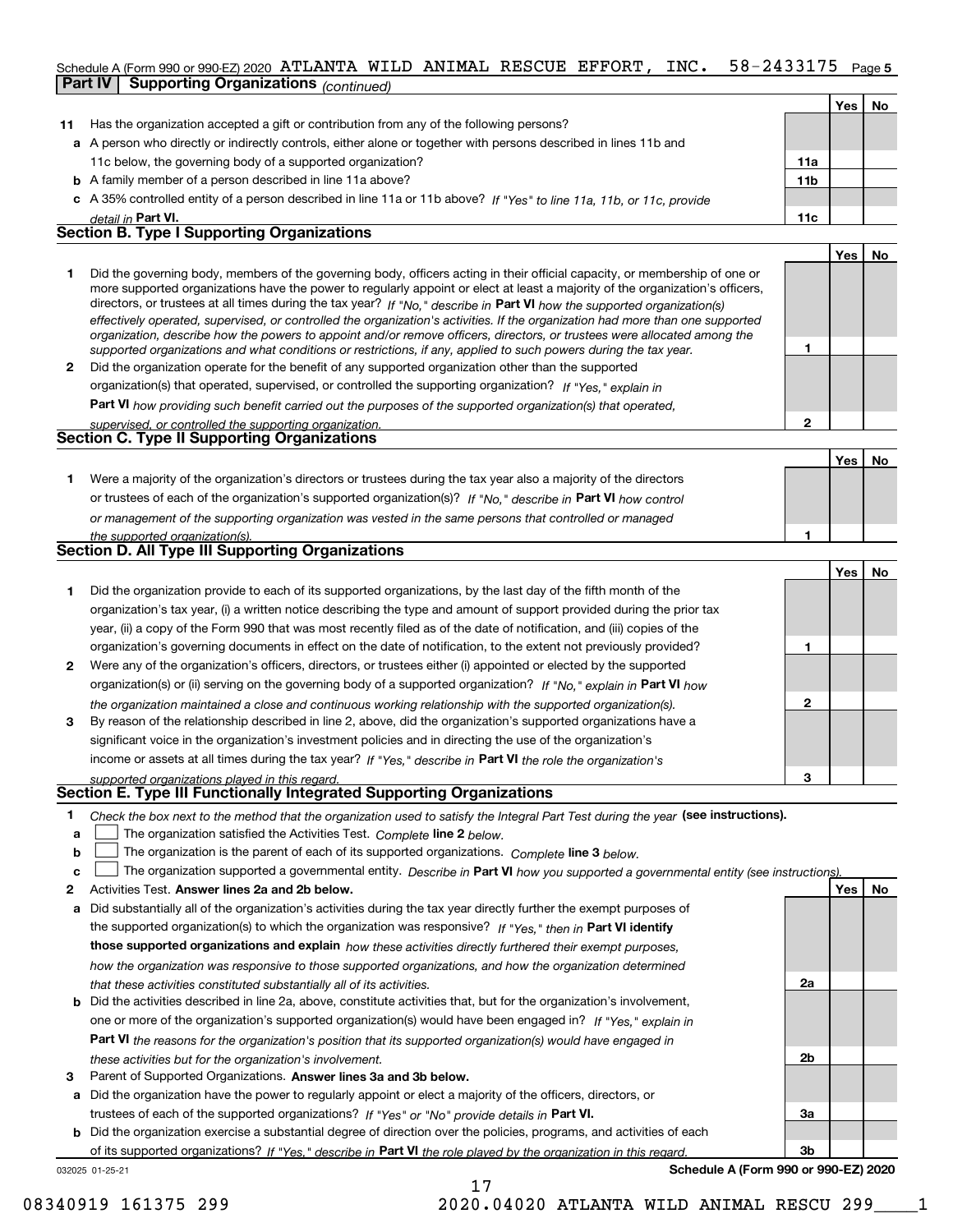| <b>Part V</b>  | Schedule A (Form 990 or 990-EZ) 2020 ATLANTA WILD ANIMAL RESCUE EFFORT, INC. $58-2433175$ Page 6<br>Type III Non-Functionally Integrated 509(a)(3) Supporting Organizations |                         |                |                                |
|----------------|-----------------------------------------------------------------------------------------------------------------------------------------------------------------------------|-------------------------|----------------|--------------------------------|
|                |                                                                                                                                                                             |                         |                |                                |
| 1              | Check here if the organization satisfied the Integral Part Test as a qualifying trust on Nov. 20, 1970 (explain in Part VI). See instructions.                              |                         |                |                                |
|                | All other Type III non-functionally integrated supporting organizations must complete Sections A through E.<br><b>Section A - Adjusted Net Income</b>                       |                         | (A) Prior Year | (B) Current Year<br>(optional) |
| 1              | Net short-term capital gain                                                                                                                                                 | 1                       |                |                                |
| 2              | Recoveries of prior-year distributions                                                                                                                                      | $\mathbf{2}$            |                |                                |
| 3              | Other gross income (see instructions)                                                                                                                                       | 3                       |                |                                |
| 4              | Add lines 1 through 3.                                                                                                                                                      | 4                       |                |                                |
| 5              | Depreciation and depletion                                                                                                                                                  | 5                       |                |                                |
| 6              | Portion of operating expenses paid or incurred for production or                                                                                                            |                         |                |                                |
|                | collection of gross income or for management, conservation, or                                                                                                              |                         |                |                                |
|                | maintenance of property held for production of income (see instructions)                                                                                                    | 6                       |                |                                |
| 7              | Other expenses (see instructions)                                                                                                                                           | $\overline{7}$          |                |                                |
| 8              | <b>Adjusted Net Income</b> (subtract lines 5, 6, and 7 from line 4)                                                                                                         | 8                       |                |                                |
|                | <b>Section B - Minimum Asset Amount</b>                                                                                                                                     |                         | (A) Prior Year | (B) Current Year<br>(optional) |
| 1              | Aggregate fair market value of all non-exempt-use assets (see                                                                                                               |                         |                |                                |
|                | instructions for short tax year or assets held for part of year):                                                                                                           |                         |                |                                |
|                | <b>a</b> Average monthly value of securities                                                                                                                                | 1a                      |                |                                |
|                | <b>b</b> Average monthly cash balances                                                                                                                                      | 1b                      |                |                                |
|                | c Fair market value of other non-exempt-use assets                                                                                                                          | 1c                      |                |                                |
|                | <b>d</b> Total (add lines 1a, 1b, and 1c)                                                                                                                                   | 1d                      |                |                                |
|                | e Discount claimed for blockage or other factors                                                                                                                            |                         |                |                                |
|                | (explain in detail in Part VI):                                                                                                                                             |                         |                |                                |
| $\mathbf{2}$   | Acquisition indebtedness applicable to non-exempt-use assets                                                                                                                | $\mathbf{2}$            |                |                                |
| 3              | Subtract line 2 from line 1d.                                                                                                                                               | 3                       |                |                                |
| 4              | Cash deemed held for exempt use. Enter 0.015 of line 3 (for greater amount,                                                                                                 |                         |                |                                |
|                | see instructions).                                                                                                                                                          | 4                       |                |                                |
| 5              | Net value of non-exempt-use assets (subtract line 4 from line 3)                                                                                                            | 5                       |                |                                |
| 6              | Multiply line 5 by 0.035.                                                                                                                                                   | 6                       |                |                                |
| 7              | Recoveries of prior-year distributions                                                                                                                                      | $\overline{\mathbf{r}}$ |                |                                |
| 8              | Minimum Asset Amount (add line 7 to line 6)                                                                                                                                 | 8                       |                |                                |
|                | <b>Section C - Distributable Amount</b>                                                                                                                                     |                         |                | <b>Current Year</b>            |
| 1.             | Adjusted net income for prior year (from Section A, line 8, column A)                                                                                                       | 1                       |                |                                |
| 2              | Enter 0.85 of line 1.                                                                                                                                                       | 2                       |                |                                |
| 3              | Minimum asset amount for prior year (from Section B, line 8, column A)                                                                                                      | 3                       |                |                                |
| 4              | Enter greater of line 2 or line 3.                                                                                                                                          | 4                       |                |                                |
| 5              | Income tax imposed in prior year                                                                                                                                            | 5                       |                |                                |
| 6              | Distributable Amount. Subtract line 5 from line 4, unless subject to                                                                                                        |                         |                |                                |
|                | emergency temporary reduction (see instructions).                                                                                                                           | 6                       |                |                                |
| $\overline{7}$ | Check here if the current year is the organization's first as a non-functionally integrated Type III supporting organization (see                                           |                         |                |                                |

instructions).

**Schedule A (Form 990 or 990-EZ) 2020**

032026 01-25-21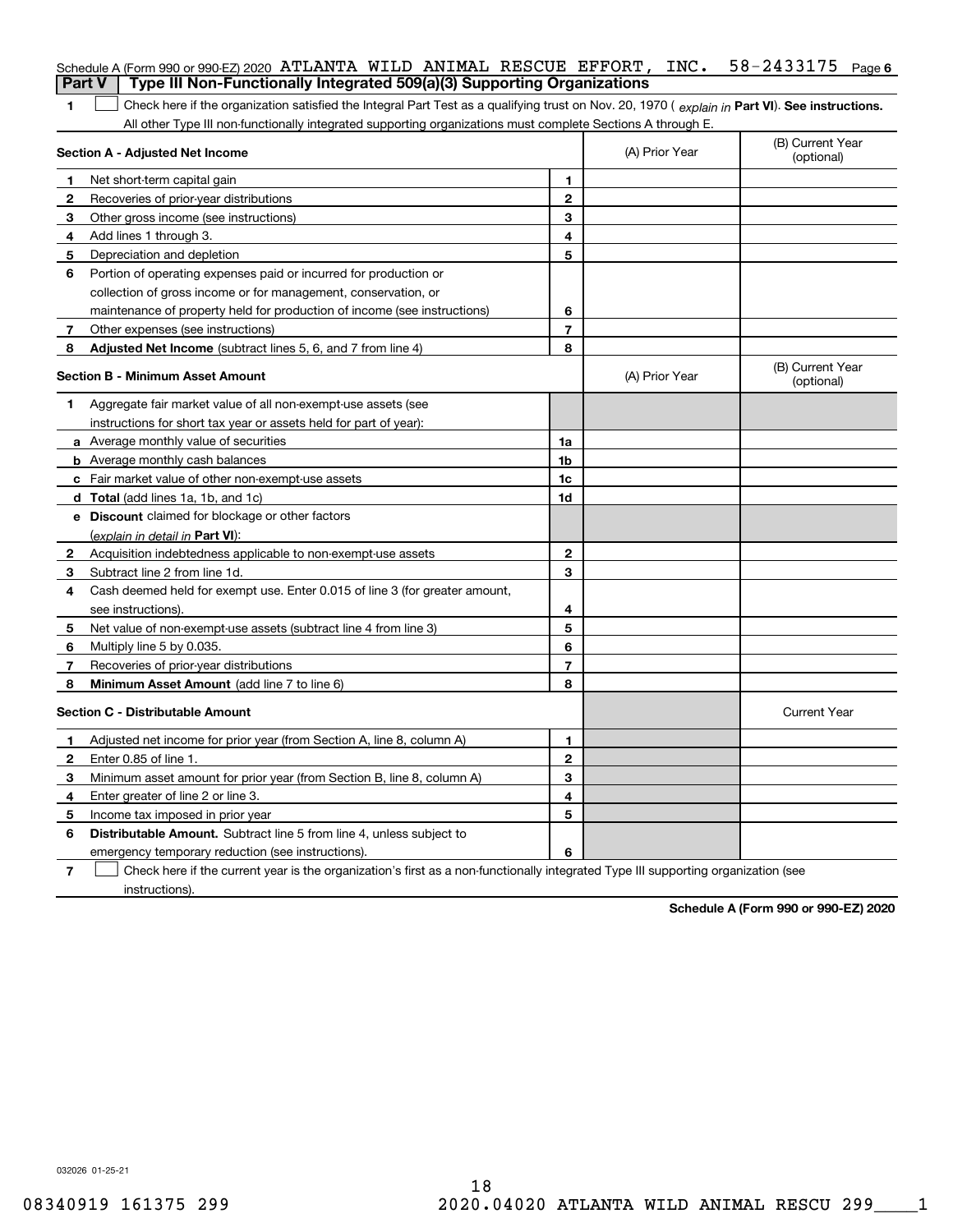|    | Schedule A (Form 990 or 990-EZ) 2020 ATLANTA WILD ANIMAL RESCUE EFFORT,                    |                                    | INC.                                          |    | 58-2433175<br>Page 7                             |
|----|--------------------------------------------------------------------------------------------|------------------------------------|-----------------------------------------------|----|--------------------------------------------------|
|    | Type III Non-Functionally Integrated 509(a)(3) Supporting Organizations<br>Part V          |                                    | (continued)                                   |    |                                                  |
|    | <b>Section D - Distributions</b>                                                           |                                    |                                               |    | <b>Current Year</b>                              |
| 1  | Amounts paid to supported organizations to accomplish exempt purposes                      |                                    |                                               | 1  |                                                  |
| 2  | Amounts paid to perform activity that directly furthers exempt purposes of supported       |                                    |                                               |    |                                                  |
|    | organizations, in excess of income from activity                                           |                                    |                                               | 2  |                                                  |
| 3  | Administrative expenses paid to accomplish exempt purposes of supported organizations      |                                    |                                               | 3  |                                                  |
| 4  | Amounts paid to acquire exempt-use assets                                                  |                                    |                                               | 4  |                                                  |
| 5  | Qualified set-aside amounts (prior IRS approval required - provide details in Part VI)     |                                    |                                               | 5  |                                                  |
| 6  | Other distributions ( <i>describe in</i> Part VI). See instructions.                       |                                    |                                               | 6  |                                                  |
| 7  | Total annual distributions. Add lines 1 through 6.                                         |                                    |                                               | 7  |                                                  |
| 8  | Distributions to attentive supported organizations to which the organization is responsive |                                    |                                               |    |                                                  |
|    | (provide details in Part VI). See instructions.                                            |                                    |                                               | 8  |                                                  |
| 9  | Distributable amount for 2020 from Section C, line 6                                       |                                    |                                               | 9  |                                                  |
| 10 | Line 8 amount divided by line 9 amount                                                     |                                    |                                               | 10 |                                                  |
|    | <b>Section E - Distribution Allocations</b> (see instructions)                             | (i)<br><b>Excess Distributions</b> | (ii)<br><b>Underdistributions</b><br>Pre-2020 |    | (iii)<br><b>Distributable</b><br>Amount for 2020 |
| 1  | Distributable amount for 2020 from Section C, line 6                                       |                                    |                                               |    |                                                  |
| 2  | Underdistributions, if any, for years prior to 2020 (reason-                               |                                    |                                               |    |                                                  |
|    | able cause required - explain in Part VI). See instructions.                               |                                    |                                               |    |                                                  |
| 3  | Excess distributions carryover, if any, to 2020                                            |                                    |                                               |    |                                                  |
|    | a From 2015                                                                                |                                    |                                               |    |                                                  |
|    | <b>b</b> From 2016                                                                         |                                    |                                               |    |                                                  |
|    | c From 2017                                                                                |                                    |                                               |    |                                                  |
|    | d From 2018                                                                                |                                    |                                               |    |                                                  |
|    | e From 2019                                                                                |                                    |                                               |    |                                                  |
|    | f Total of lines 3a through 3e                                                             |                                    |                                               |    |                                                  |
|    | g Applied to underdistributions of prior years                                             |                                    |                                               |    |                                                  |
|    | h Applied to 2020 distributable amount                                                     |                                    |                                               |    |                                                  |
|    | Carryover from 2015 not applied (see instructions)                                         |                                    |                                               |    |                                                  |
|    | Remainder. Subtract lines 3g, 3h, and 3i from line 3f.                                     |                                    |                                               |    |                                                  |
| 4  | Distributions for 2020 from Section D.                                                     |                                    |                                               |    |                                                  |
|    | line $7:$                                                                                  |                                    |                                               |    |                                                  |
|    | a Applied to underdistributions of prior years                                             |                                    |                                               |    |                                                  |
|    | <b>b</b> Applied to 2020 distributable amount                                              |                                    |                                               |    |                                                  |
|    | c Remainder. Subtract lines 4a and 4b from line 4.                                         |                                    |                                               |    |                                                  |
|    | Remaining underdistributions for years prior to 2020, if                                   |                                    |                                               |    |                                                  |
|    | any. Subtract lines 3g and 4a from line 2. For result greater                              |                                    |                                               |    |                                                  |
|    | than zero, explain in Part VI. See instructions.                                           |                                    |                                               |    |                                                  |
| 6  | Remaining underdistributions for 2020. Subtract lines 3h                                   |                                    |                                               |    |                                                  |
|    | and 4b from line 1. For result greater than zero, explain in                               |                                    |                                               |    |                                                  |
|    | Part VI. See instructions.                                                                 |                                    |                                               |    |                                                  |
| 7  | Excess distributions carryover to 2021. Add lines 3j                                       |                                    |                                               |    |                                                  |
|    | and 4c.                                                                                    |                                    |                                               |    |                                                  |
| 8  | Breakdown of line 7:                                                                       |                                    |                                               |    |                                                  |
|    | a Excess from 2016                                                                         |                                    |                                               |    |                                                  |

**Schedule A (Form 990 or 990-EZ) 2020**

032027 01-25-21

**b** Excess from 2017 **c** Excess from 2018 **d** Excess from 2019 **e** Excess from 2020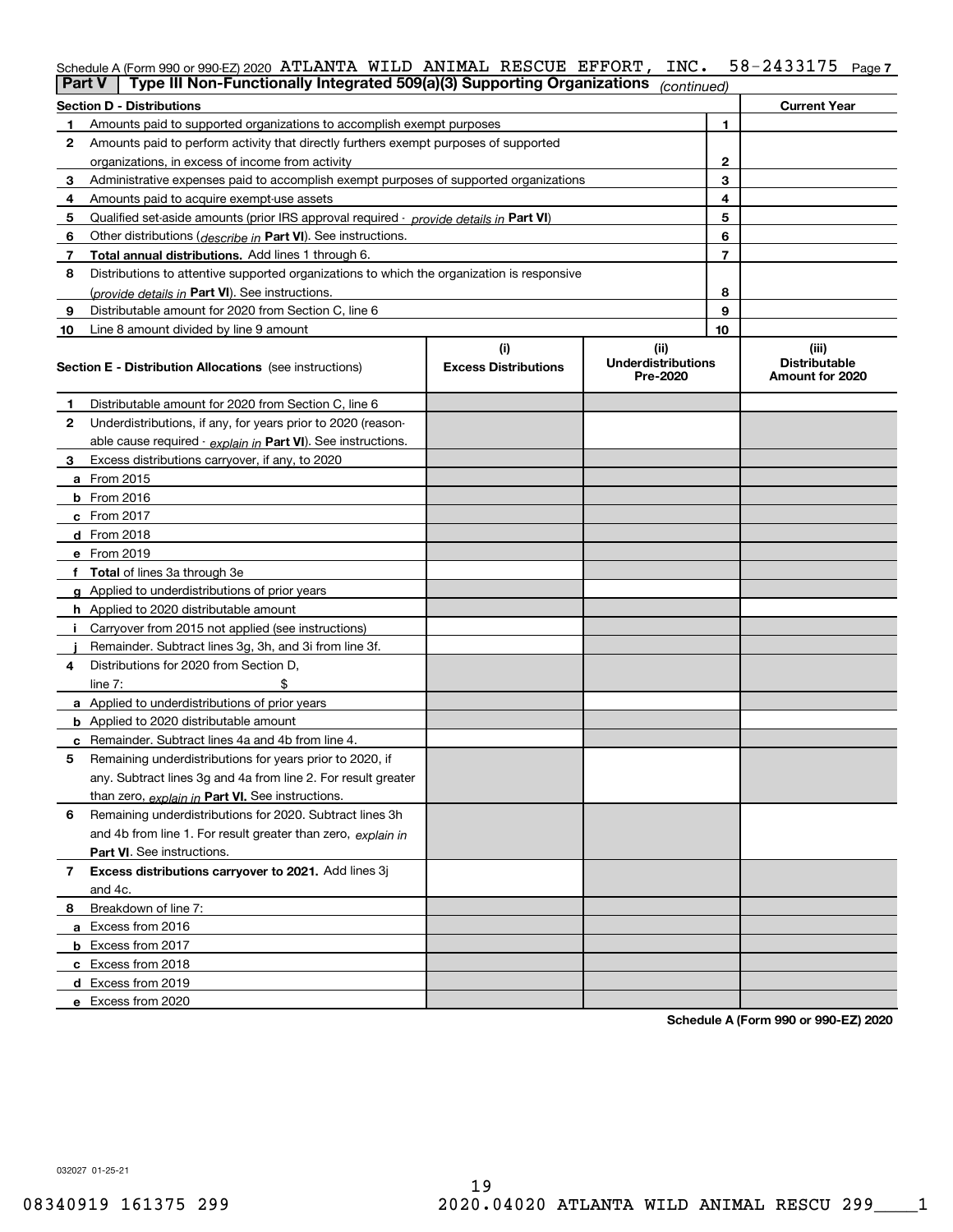| <b>Part VI</b>  | Schedule A (Form 990 or 990-EZ) 2020 ATLANTA WILD ANIMAL RESCUE EFFORT, INC.<br>Supplemental Information. Provide the explanations required by Part II, line 10; Part II, line 17a or 17b; Part III, line 12;<br>Part IV, Section A, lines 1, 2, 3b, 3c, 4b, 4c, 5a, 6, 9a, 9b, 9c, 11a, 11b, and 11c; Part IV, Section B, lines 1 and 2; Part IV, Section C,<br>line 1; Part IV, Section D, lines 2 and 3; Part IV, Section E, lines 1c, 2a, 2b, 3a, and 3b; Part V, line 1; Part V, Section B, line 1e; Part V, |  |  |     |  |  | $58 - 2433175$ Page 8                |  |
|-----------------|-------------------------------------------------------------------------------------------------------------------------------------------------------------------------------------------------------------------------------------------------------------------------------------------------------------------------------------------------------------------------------------------------------------------------------------------------------------------------------------------------------------------|--|--|-----|--|--|--------------------------------------|--|
|                 | Section D, lines 5, 6, and 8; and Part V, Section E, lines 2, 5, and 6. Also complete this part for any additional information.<br>(See instructions.)                                                                                                                                                                                                                                                                                                                                                            |  |  |     |  |  |                                      |  |
|                 |                                                                                                                                                                                                                                                                                                                                                                                                                                                                                                                   |  |  |     |  |  |                                      |  |
|                 |                                                                                                                                                                                                                                                                                                                                                                                                                                                                                                                   |  |  |     |  |  |                                      |  |
|                 |                                                                                                                                                                                                                                                                                                                                                                                                                                                                                                                   |  |  |     |  |  |                                      |  |
|                 |                                                                                                                                                                                                                                                                                                                                                                                                                                                                                                                   |  |  |     |  |  |                                      |  |
|                 |                                                                                                                                                                                                                                                                                                                                                                                                                                                                                                                   |  |  |     |  |  |                                      |  |
|                 |                                                                                                                                                                                                                                                                                                                                                                                                                                                                                                                   |  |  |     |  |  |                                      |  |
|                 |                                                                                                                                                                                                                                                                                                                                                                                                                                                                                                                   |  |  |     |  |  |                                      |  |
|                 |                                                                                                                                                                                                                                                                                                                                                                                                                                                                                                                   |  |  |     |  |  |                                      |  |
|                 |                                                                                                                                                                                                                                                                                                                                                                                                                                                                                                                   |  |  |     |  |  |                                      |  |
|                 |                                                                                                                                                                                                                                                                                                                                                                                                                                                                                                                   |  |  |     |  |  |                                      |  |
|                 |                                                                                                                                                                                                                                                                                                                                                                                                                                                                                                                   |  |  |     |  |  |                                      |  |
|                 |                                                                                                                                                                                                                                                                                                                                                                                                                                                                                                                   |  |  |     |  |  |                                      |  |
|                 |                                                                                                                                                                                                                                                                                                                                                                                                                                                                                                                   |  |  |     |  |  |                                      |  |
|                 |                                                                                                                                                                                                                                                                                                                                                                                                                                                                                                                   |  |  |     |  |  |                                      |  |
|                 |                                                                                                                                                                                                                                                                                                                                                                                                                                                                                                                   |  |  |     |  |  |                                      |  |
|                 |                                                                                                                                                                                                                                                                                                                                                                                                                                                                                                                   |  |  |     |  |  |                                      |  |
|                 |                                                                                                                                                                                                                                                                                                                                                                                                                                                                                                                   |  |  |     |  |  |                                      |  |
|                 |                                                                                                                                                                                                                                                                                                                                                                                                                                                                                                                   |  |  |     |  |  |                                      |  |
|                 |                                                                                                                                                                                                                                                                                                                                                                                                                                                                                                                   |  |  |     |  |  |                                      |  |
|                 |                                                                                                                                                                                                                                                                                                                                                                                                                                                                                                                   |  |  |     |  |  |                                      |  |
|                 |                                                                                                                                                                                                                                                                                                                                                                                                                                                                                                                   |  |  |     |  |  |                                      |  |
|                 |                                                                                                                                                                                                                                                                                                                                                                                                                                                                                                                   |  |  |     |  |  |                                      |  |
|                 |                                                                                                                                                                                                                                                                                                                                                                                                                                                                                                                   |  |  |     |  |  |                                      |  |
|                 |                                                                                                                                                                                                                                                                                                                                                                                                                                                                                                                   |  |  |     |  |  |                                      |  |
|                 |                                                                                                                                                                                                                                                                                                                                                                                                                                                                                                                   |  |  |     |  |  |                                      |  |
|                 |                                                                                                                                                                                                                                                                                                                                                                                                                                                                                                                   |  |  |     |  |  |                                      |  |
|                 |                                                                                                                                                                                                                                                                                                                                                                                                                                                                                                                   |  |  |     |  |  |                                      |  |
|                 |                                                                                                                                                                                                                                                                                                                                                                                                                                                                                                                   |  |  |     |  |  |                                      |  |
|                 |                                                                                                                                                                                                                                                                                                                                                                                                                                                                                                                   |  |  |     |  |  |                                      |  |
|                 |                                                                                                                                                                                                                                                                                                                                                                                                                                                                                                                   |  |  |     |  |  |                                      |  |
|                 |                                                                                                                                                                                                                                                                                                                                                                                                                                                                                                                   |  |  |     |  |  |                                      |  |
| 032028 01-25-21 |                                                                                                                                                                                                                                                                                                                                                                                                                                                                                                                   |  |  | n n |  |  | Schedule A (Form 990 or 990-EZ) 2020 |  |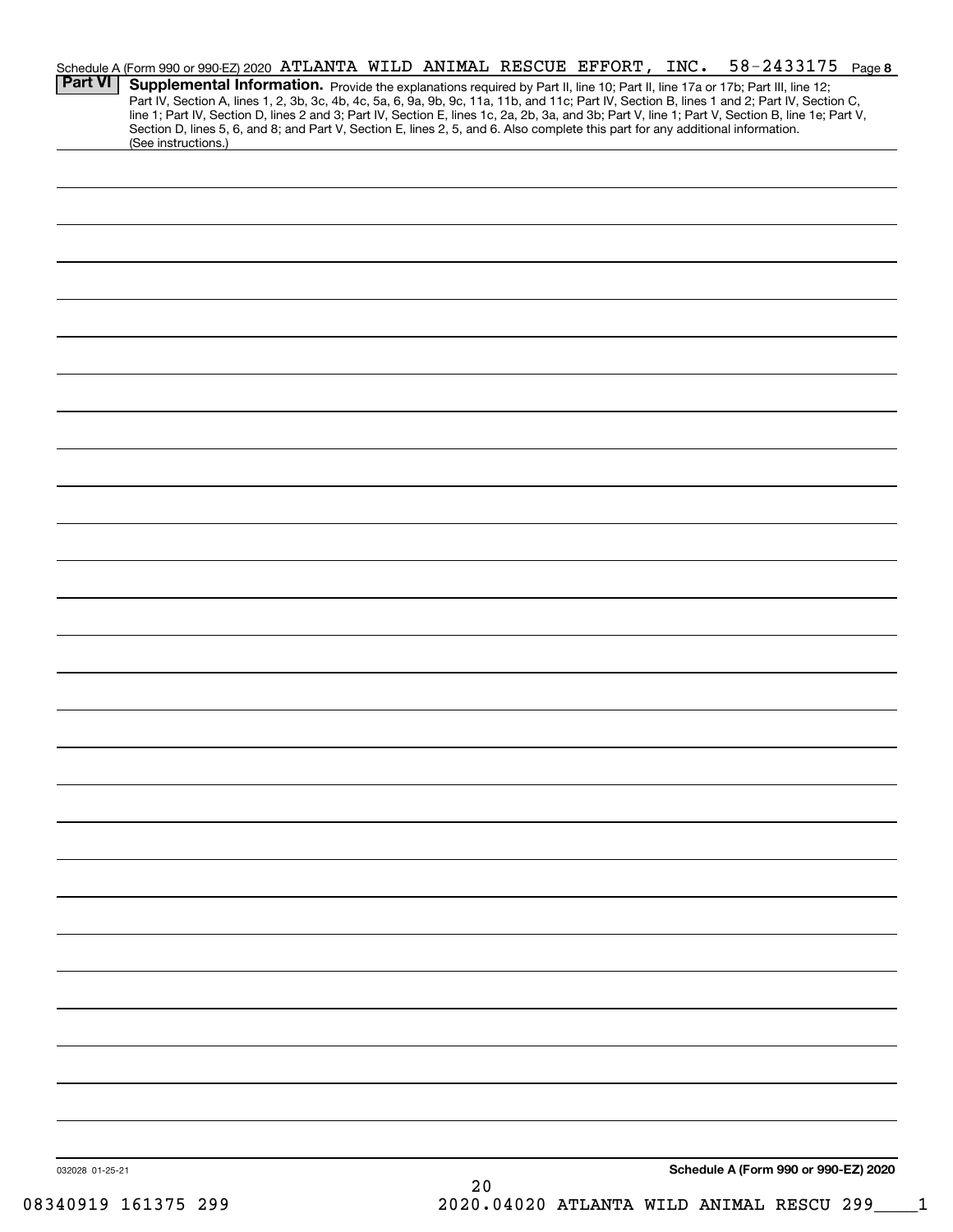## **\*\* Do Not File \*\* \*\*\* Not Open to Public Inspection \*\*\***

| <b>Contributor's Name</b>                                 | <b>Total</b><br><b>Contributions</b> | <b>Excess</b><br><b>Contributions</b> |
|-----------------------------------------------------------|--------------------------------------|---------------------------------------|
| MCMENAMIN                                                 | 58,000.                              | 30,113.                               |
| HALLE FOUNDATION                                          | 108,500.                             | 80,613.                               |
| ANONYMOUS                                                 | 40,000.                              | 12,113.                               |
|                                                           |                                      |                                       |
|                                                           |                                      |                                       |
|                                                           |                                      |                                       |
|                                                           |                                      |                                       |
|                                                           |                                      |                                       |
|                                                           |                                      |                                       |
|                                                           |                                      |                                       |
|                                                           |                                      |                                       |
|                                                           |                                      |                                       |
|                                                           |                                      |                                       |
|                                                           |                                      |                                       |
|                                                           |                                      |                                       |
|                                                           |                                      |                                       |
|                                                           |                                      |                                       |
|                                                           |                                      |                                       |
|                                                           |                                      |                                       |
|                                                           |                                      |                                       |
|                                                           |                                      |                                       |
|                                                           |                                      |                                       |
|                                                           |                                      |                                       |
|                                                           |                                      |                                       |
| Total Excess Contributions to Schedule A, Part II, Line 5 |                                      | 122,839.                              |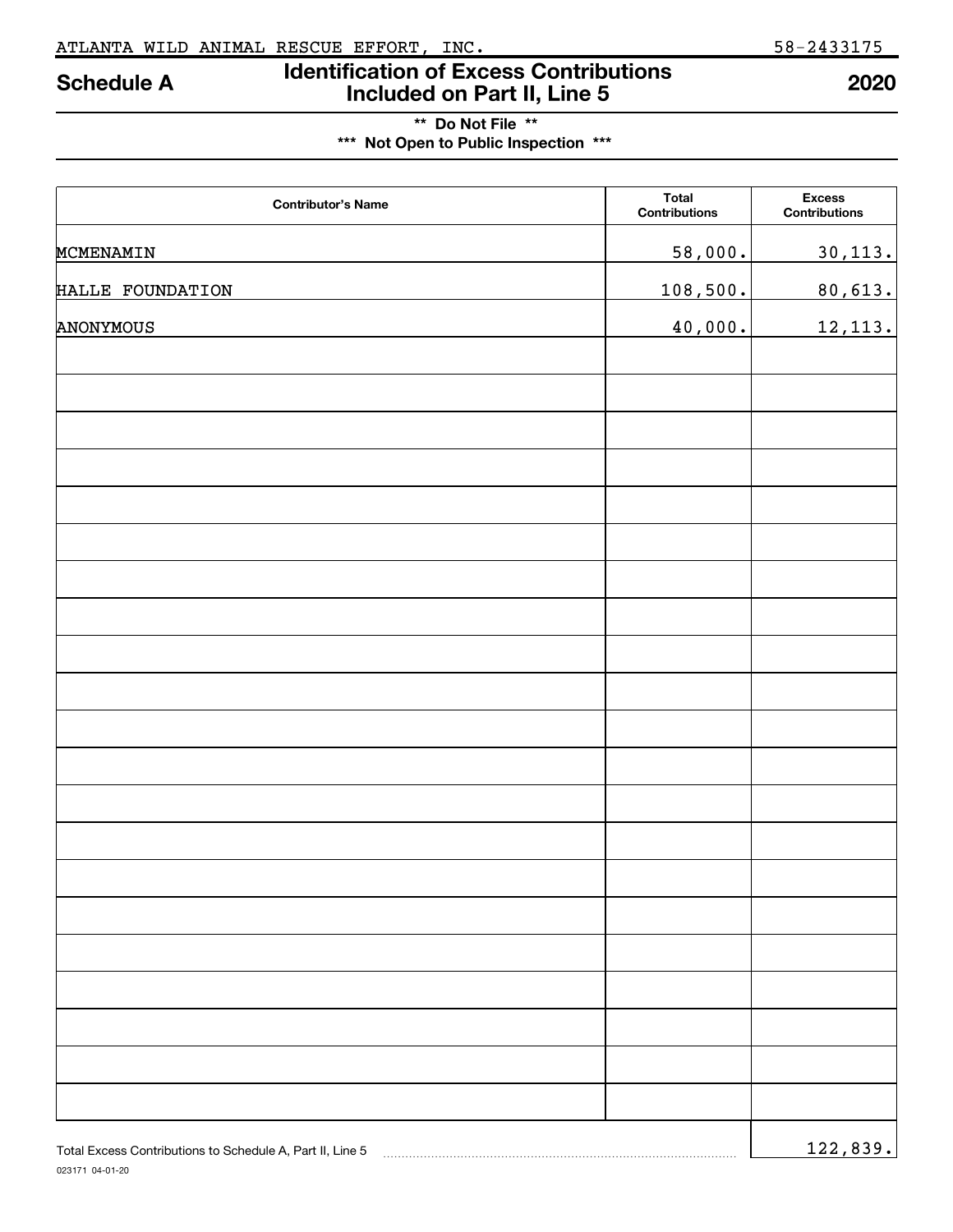Department of the Treasury Internal Revenue Service **(Form 990, 990-EZ,**

Name of the organization

## \*\* PUBLIC DISCLOSURE COPY \*\*

# **Schedule B Schedule of Contributors**

**or 990-PF) | Attach to Form 990, Form 990-EZ, or Form 990-PF. | Go to www.irs.gov/Form990 for the latest information.** OMB No. 1545-0047

**2020**

**Employer identification number**

|                                       | ATLANTA WILD ANIMAL RESCUE EFFORT, |  |  | INC. | 58-2433175 |
|---------------------------------------|------------------------------------|--|--|------|------------|
| <b>Organization type (check one):</b> |                                    |  |  |      |            |
| Filers of:                            | Section:                           |  |  |      |            |

| Form 990 or 990-EZ | $\overline{X}$ 501(c)( 3) (enter number) organization                     |
|--------------------|---------------------------------------------------------------------------|
|                    | 4947(a)(1) nonexempt charitable trust not treated as a private foundation |
|                    | 527 political organization                                                |
| Form 990-PF        | 501(c)(3) exempt private foundation                                       |
|                    | 4947(a)(1) nonexempt charitable trust treated as a private foundation     |
|                    | 501(c)(3) taxable private foundation                                      |

Check if your organization is covered by the General Rule or a Special Rule. **Note:**  Only a section 501(c)(7), (8), or (10) organization can check boxes for both the General Rule and a Special Rule. See instructions.

### **General Rule**

 $\begin{array}{c} \hline \end{array}$ 

For an organization filing Form 990, 990-EZ, or 990-PF that received, during the year, contributions totaling \$5,000 or more (in money or property) from any one contributor. Complete Parts I and II. See instructions for determining a contributor's total contributions.

### **Special Rules**

| $X$ For an organization described in section 501(c)(3) filing Form 990 or 990-EZ that met the 33 1/3% support test of the regulations under           |
|-------------------------------------------------------------------------------------------------------------------------------------------------------|
| sections 509(a)(1) and 170(b)(1)(A)(vi), that checked Schedule A (Form 990 or 990-EZ), Part II, line 13, 16a, or 16b, and that received from          |
| any one contributor, during the year, total contributions of the greater of (1) \$5,000; or (2) 2% of the amount on (i) Form 990, Part VIII, line 1h; |
| or (ii) Form 990-EZ, line 1. Complete Parts I and II.                                                                                                 |

For an organization described in section 501(c)(7), (8), or (10) filing Form 990 or 990-EZ that received from any one contributor, during the year, total contributions of more than \$1,000 exclusively for religious, charitable, scientific, literary, or educational purposes, or for the prevention of cruelty to children or animals. Complete Parts I (entering "N/A" in column (b) instead of the contributor name and address), II, and III.  $\begin{array}{c} \hline \end{array}$ 

purpose. Don't complete any of the parts unless the General Rule applies to this organization because it received *nonexclusively* year, contributions <sub>exclusively</sub> for religious, charitable, etc., purposes, but no such contributions totaled more than \$1,000. If this box is checked, enter here the total contributions that were received during the year for an *exclusively* religious, charitable, etc., For an organization described in section 501(c)(7), (8), or (10) filing Form 990 or 990-EZ that received from any one contributor, during the religious, charitable, etc., contributions totaling \$5,000 or more during the year  $\Box$ — $\Box$   $\Box$  $\begin{array}{c} \hline \end{array}$ 

**Caution:**  An organization that isn't covered by the General Rule and/or the Special Rules doesn't file Schedule B (Form 990, 990-EZ, or 990-PF),  **must** but it answer "No" on Part IV, line 2, of its Form 990; or check the box on line H of its Form 990-EZ or on its Form 990-PF, Part I, line 2, to certify that it doesn't meet the filing requirements of Schedule B (Form 990, 990-EZ, or 990-PF).

**For Paperwork Reduction Act Notice, see the instructions for Form 990, 990-EZ, or 990-PF. Schedule B (Form 990, 990-EZ, or 990-PF) (2020)** LHA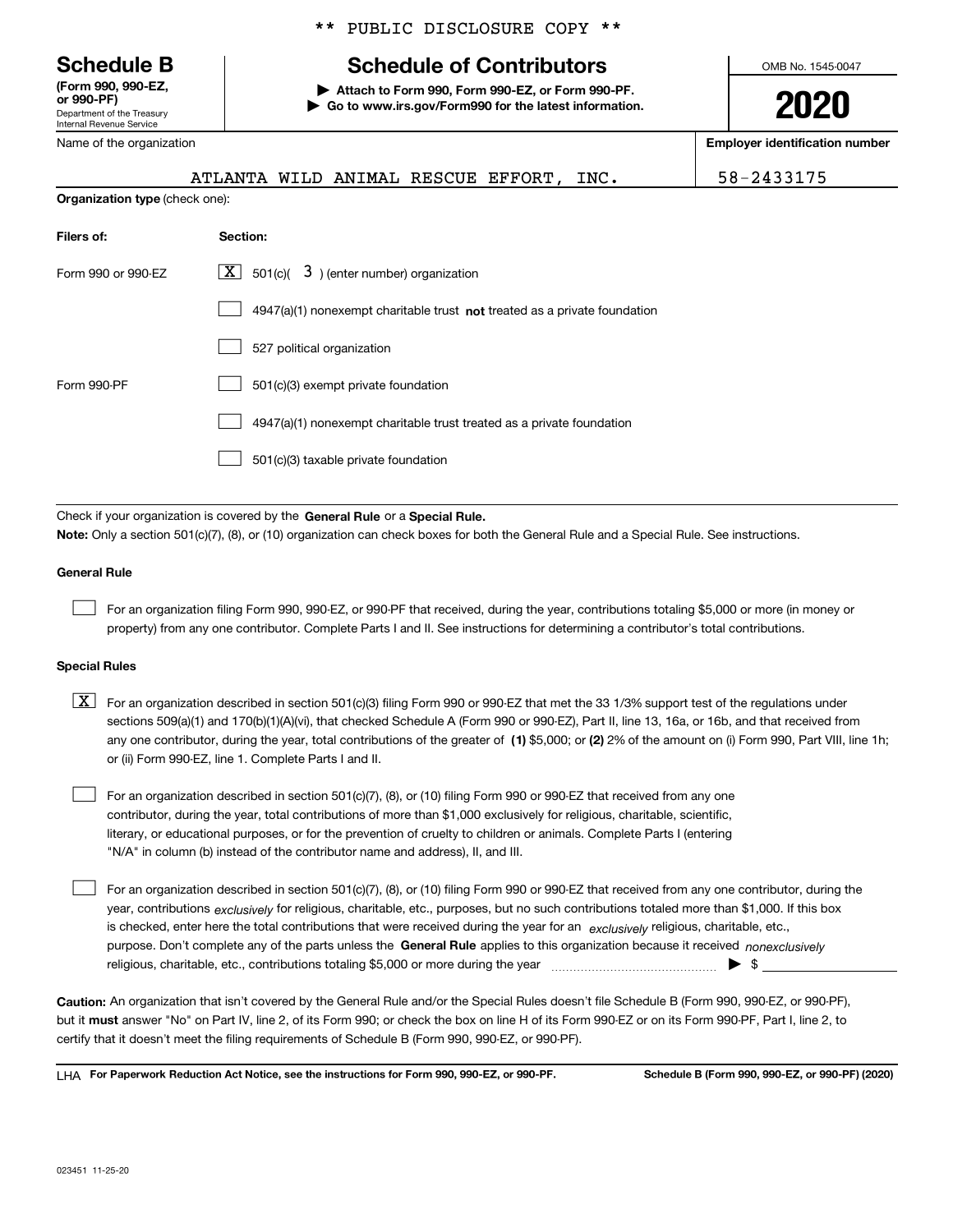Name of organization

**Employer identification number**

**(a) No. (b) Name, address, and ZIP + 4 (c) Total contributions (d) Type of contribution Person Payroll Noncash (a) No. (b) Name, address, and ZIP + 4 (c) Total contributions (d) Type of contribution Person Payroll Noncash (a) No. (b) Name, address, and ZIP + 4 (c) Total contributions (d) Type of contribution Person Payroll Noncash (a) No. (b) Name, address, and ZIP + 4 (c) Total contributions (d) Type of contribution Person Payroll Noncash (a) No. (b) Name, address, and ZIP + 4 (c) Total contributions (d) Type of contribution Person Payroll Noncash (a) No. (b) Name, address, and ZIP + 4 (c) Total contributions (d) Type of contribution Person Payroll Noncash Part I** Contributors (see instructions). Use duplicate copies of Part I if additional space is needed. \$ (Complete Part II for noncash contributions.) \$ (Complete Part II for noncash contributions.) \$ (Complete Part II for noncash contributions.) \$ (Complete Part II for noncash contributions.) \$ (Complete Part II for noncash contributions.) \$  $|X|$  $\begin{array}{c} \hline \end{array}$  $\begin{array}{c} \hline \end{array}$  $\boxed{\text{X}}$  $\begin{array}{c} \hline \end{array}$  $\begin{array}{c} \hline \end{array}$  $|X|$  $\begin{array}{c} \hline \end{array}$  $\begin{array}{c} \hline \end{array}$  $\lfloor x \rfloor$  $\begin{array}{c} \hline \end{array}$  $\begin{array}{c} \hline \end{array}$  $\boxed{\text{X}}$  $\begin{array}{c} \hline \end{array}$  $\begin{array}{c} \hline \end{array}$  $\boxed{\text{X}}$  $\begin{array}{c} \hline \end{array}$  $\begin{array}{c} \hline \end{array}$ 1 X 20,000.  $2$  Person  $\overline{\text{X}}$ 40,000. 3 X 20,000. 4 X 9,751.  $\overline{\phantom{a}}$  5  $\overline{\phantom{a}}$  Person  $\overline{\phantom{a}}$   $\overline{\phantom{a}}$ 12,600. 6 X 9,000. ATLANTA WILD ANIMAL RESCUE EFFORT, INC.  $\vert$  58-2433175

023452 11-25-20 **Schedule B (Form 990, 990-EZ, or 990-PF) (2020)**

(Complete Part II for noncash contributions.)

08340919 161375 299 2020.04020 ATLANTA WILD ANIMAL RESCU 299\_\_\_\_1

23

**<sup>2</sup>**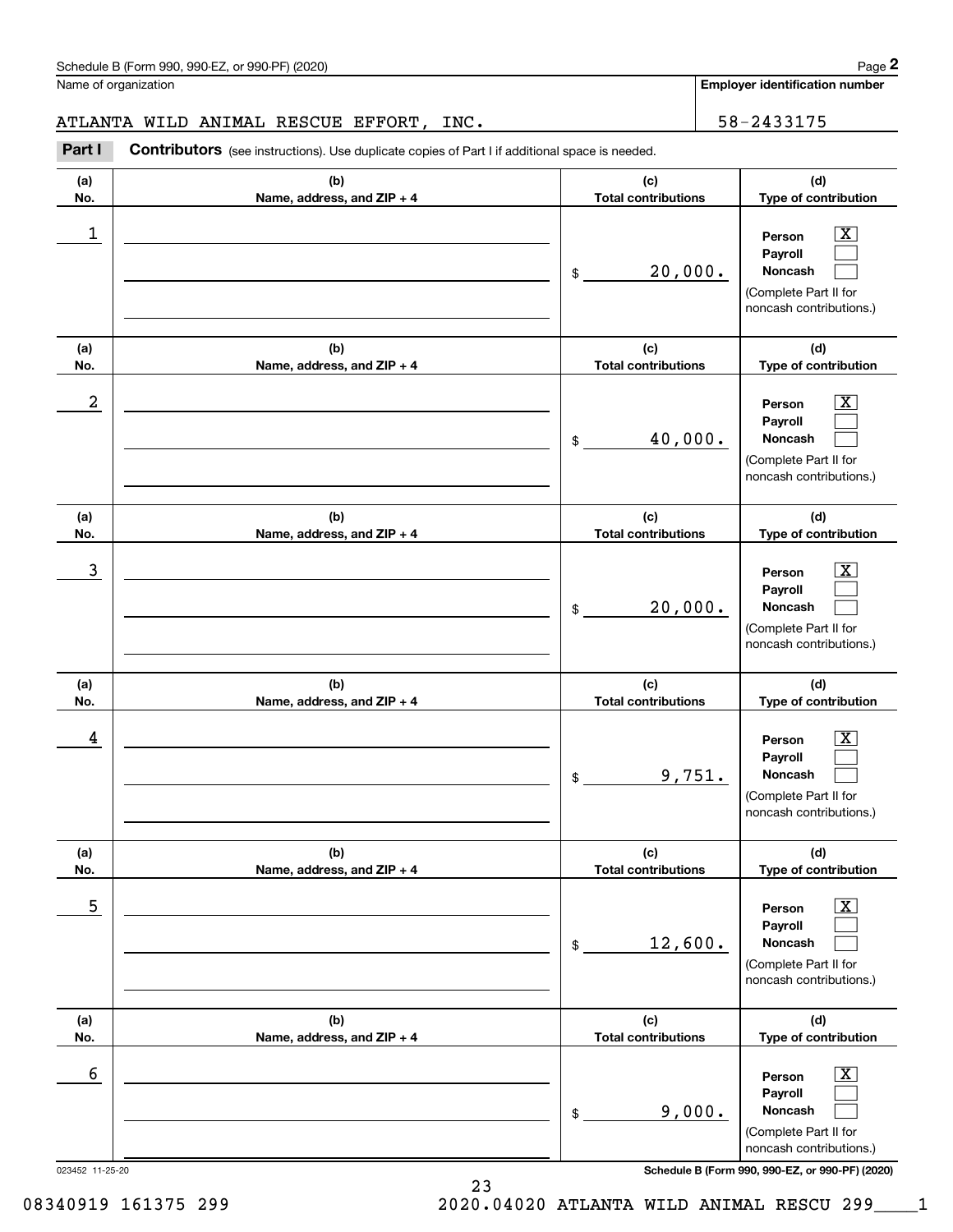Name of organization

**Employer identification number**

ATLANTA WILD ANIMAL RESCUE EFFORT, INC. 58-2433175

| Noncash Property (see instructions). Use duplicate copies of Part II if additional space is needed. |                                                 |                      |
|-----------------------------------------------------------------------------------------------------|-------------------------------------------------|----------------------|
| (b)<br>Description of noncash property given                                                        | (c)<br>FMV (or estimate)<br>(See instructions.) | (d)<br>Date received |
|                                                                                                     | $\frac{1}{2}$                                   |                      |
| (b)<br>Description of noncash property given                                                        | (c)<br>FMV (or estimate)<br>(See instructions.) | (d)<br>Date received |
|                                                                                                     | $$_$                                            |                      |
| (b)<br>Description of noncash property given                                                        | (c)<br>FMV (or estimate)<br>(See instructions.) | (d)<br>Date received |
|                                                                                                     | $\mathfrak{S}$                                  |                      |
| (b)<br>Description of noncash property given                                                        | (c)<br>FMV (or estimate)<br>(See instructions.) | (d)<br>Date received |
|                                                                                                     | \$                                              |                      |
| (b)<br>Description of noncash property given                                                        | (c)<br>FMV (or estimate)<br>(See instructions.) | (d)<br>Date received |
|                                                                                                     | \$                                              |                      |
| (b)<br>Description of noncash property given                                                        | (c)<br>FMV (or estimate)<br>(See instructions.) | (d)<br>Date received |
|                                                                                                     | \$                                              |                      |
|                                                                                                     |                                                 |                      |

24 08340919 161375 299 2020.04020 ATLANTA WILD ANIMAL RESCU 299 1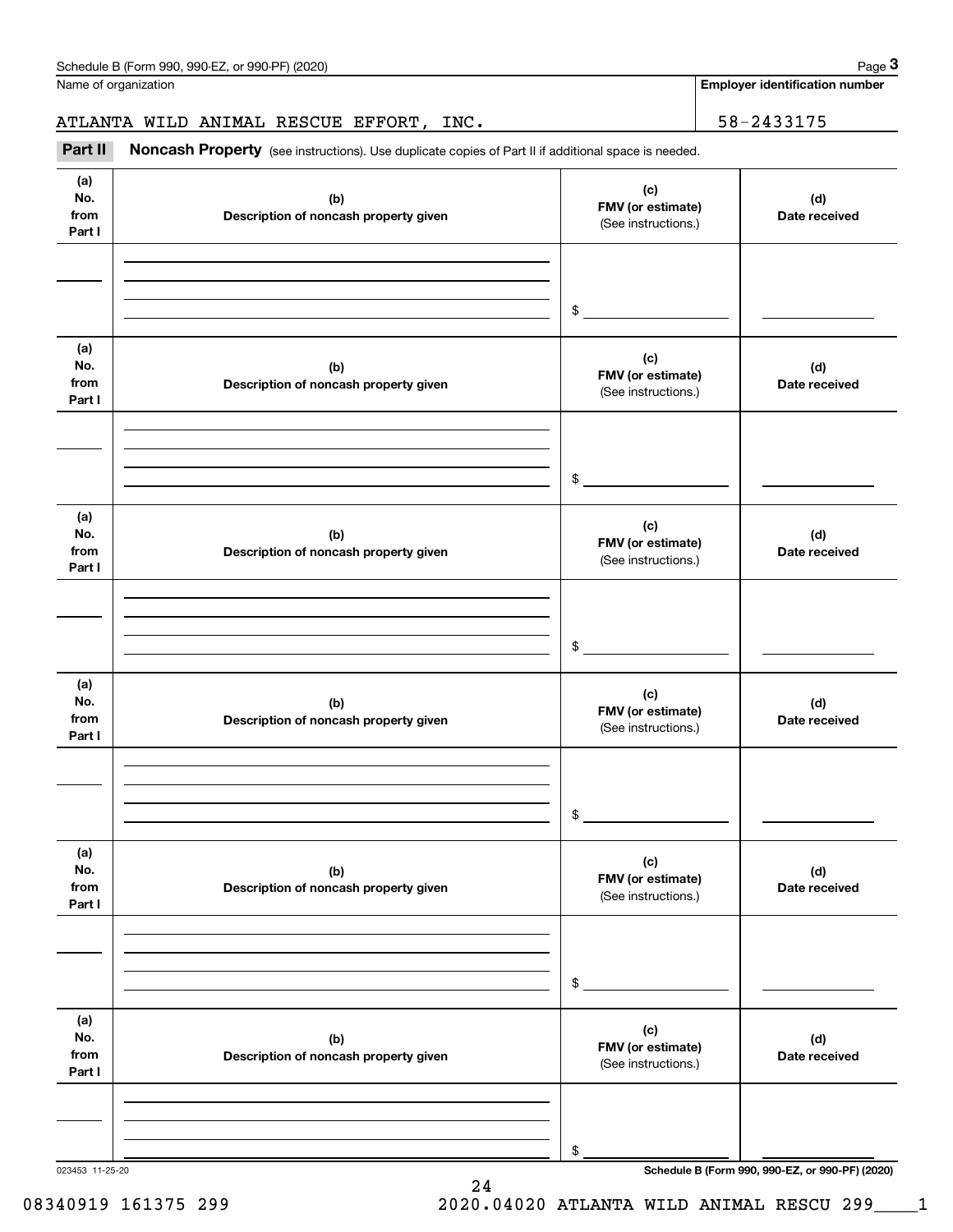|                           | Schedule B (Form 990, 990-EZ, or 990-PF) (2020)                                                                                                                                                                                                                                                 |                      | Page 4                                                                                                                                                         |  |  |  |  |
|---------------------------|-------------------------------------------------------------------------------------------------------------------------------------------------------------------------------------------------------------------------------------------------------------------------------------------------|----------------------|----------------------------------------------------------------------------------------------------------------------------------------------------------------|--|--|--|--|
| Name of organization      |                                                                                                                                                                                                                                                                                                 |                      | <b>Employer identification number</b>                                                                                                                          |  |  |  |  |
|                           | ATLANTA WILD ANIMAL RESCUE EFFORT, INC.                                                                                                                                                                                                                                                         |                      | 58-2433175                                                                                                                                                     |  |  |  |  |
| Part III                  | from any one contributor. Complete columns (a) through (e) and the following line entry. For organizations<br>completing Part III, enter the total of exclusively religious, charitable, etc., contributions of \$1,000 or less for the year. (Enter this info. once.) $\blacktriangleright$ \$ |                      | Exclusively religious, charitable, etc., contributions to organizations described in section 501(c)(7), (8), or (10) that total more than \$1,000 for the year |  |  |  |  |
| (a) No.                   | Use duplicate copies of Part III if additional space is needed.                                                                                                                                                                                                                                 |                      |                                                                                                                                                                |  |  |  |  |
| from<br>Part I            | (b) Purpose of gift                                                                                                                                                                                                                                                                             | (c) Use of gift      | (d) Description of how gift is held                                                                                                                            |  |  |  |  |
|                           |                                                                                                                                                                                                                                                                                                 | (e) Transfer of gift |                                                                                                                                                                |  |  |  |  |
|                           | Transferee's name, address, and $ZIP + 4$                                                                                                                                                                                                                                                       |                      | Relationship of transferor to transferee                                                                                                                       |  |  |  |  |
| (a) No.                   |                                                                                                                                                                                                                                                                                                 |                      |                                                                                                                                                                |  |  |  |  |
| from<br>Part I            | (b) Purpose of gift                                                                                                                                                                                                                                                                             | (c) Use of gift      | (d) Description of how gift is held                                                                                                                            |  |  |  |  |
|                           |                                                                                                                                                                                                                                                                                                 | (e) Transfer of gift |                                                                                                                                                                |  |  |  |  |
|                           | Transferee's name, address, and $ZIP + 4$                                                                                                                                                                                                                                                       |                      | Relationship of transferor to transferee                                                                                                                       |  |  |  |  |
|                           |                                                                                                                                                                                                                                                                                                 |                      |                                                                                                                                                                |  |  |  |  |
| (a) No.<br>from<br>Part I | (b) Purpose of gift                                                                                                                                                                                                                                                                             | (c) Use of gift      | (d) Description of how gift is held                                                                                                                            |  |  |  |  |
|                           |                                                                                                                                                                                                                                                                                                 |                      |                                                                                                                                                                |  |  |  |  |
|                           | (e) Transfer of gift                                                                                                                                                                                                                                                                            |                      |                                                                                                                                                                |  |  |  |  |
|                           | Transferee's name, address, and ZIP + 4                                                                                                                                                                                                                                                         |                      | Relationship of transferor to transferee                                                                                                                       |  |  |  |  |
| (a) No.<br>from           |                                                                                                                                                                                                                                                                                                 |                      |                                                                                                                                                                |  |  |  |  |
| Part I                    | (b) Purpose of gift                                                                                                                                                                                                                                                                             | (c) Use of gift      | (d) Description of how gift is held                                                                                                                            |  |  |  |  |
|                           |                                                                                                                                                                                                                                                                                                 |                      |                                                                                                                                                                |  |  |  |  |
|                           | (e) Transfer of gift                                                                                                                                                                                                                                                                            |                      |                                                                                                                                                                |  |  |  |  |
|                           | Transferee's name, address, and ZIP + 4                                                                                                                                                                                                                                                         |                      | Relationship of transferor to transferee                                                                                                                       |  |  |  |  |
|                           |                                                                                                                                                                                                                                                                                                 |                      |                                                                                                                                                                |  |  |  |  |
| 023454 11-25-20           |                                                                                                                                                                                                                                                                                                 | 25                   | Schedule B (Form 990, 990-EZ, or 990-PF) (2020)                                                                                                                |  |  |  |  |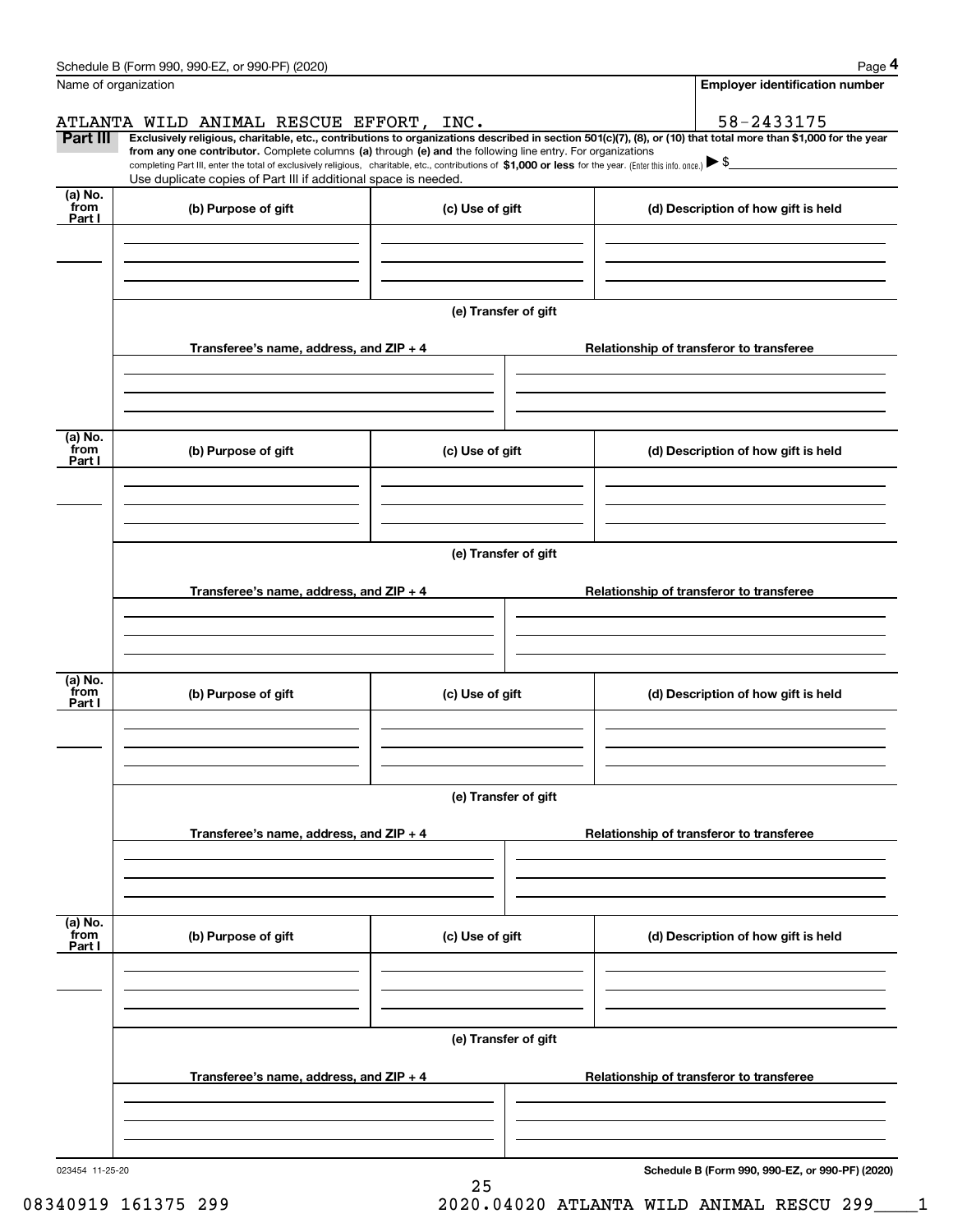| <b>SCHEDULE D</b> |  |
|-------------------|--|
|-------------------|--|

| (Form 990) |  |
|------------|--|
|------------|--|

**(Form 990) | Complete if the organization answered "Yes" on Form 990, Part IV, line 6, 7, 8, 9, 10, 11a, 11b, 11c, 11d, 11e, 11f, 12a, or 12b. SCHEDULE D Supplemental Financial Statements**<br> **Form 990**<br>
Part IV, line 6, 7, 8, 9, 10, 11a, 11b, 11c, 11d, 11e, 11f, 12a, or 12b.



Department of the Treasury Internal Revenue Service

**| Attach to Form 990. |Go to www.irs.gov/Form990 for instructions and the latest information.**

**Name of the organization**<br> **Employer identification number**<br> **Employer identification number**<br> **Employer identification number** 

|                | ATLANTA WILD ANIMAL RESCUE EFFORT, INC.                                                                                                                                                                                       | 58-2433175                                         |  |  |  |
|----------------|-------------------------------------------------------------------------------------------------------------------------------------------------------------------------------------------------------------------------------|----------------------------------------------------|--|--|--|
| Part I         | Organizations Maintaining Donor Advised Funds or Other Similar Funds or Accounts. Complete if the                                                                                                                             |                                                    |  |  |  |
|                | organization answered "Yes" on Form 990, Part IV, line 6.                                                                                                                                                                     |                                                    |  |  |  |
|                | (a) Donor advised funds                                                                                                                                                                                                       | (b) Funds and other accounts                       |  |  |  |
| 1              |                                                                                                                                                                                                                               |                                                    |  |  |  |
| 2              | Aggregate value of contributions to (during year)                                                                                                                                                                             |                                                    |  |  |  |
| з              |                                                                                                                                                                                                                               |                                                    |  |  |  |
| 4              |                                                                                                                                                                                                                               |                                                    |  |  |  |
| 5              | Did the organization inform all donors and donor advisors in writing that the assets held in donor advised funds                                                                                                              |                                                    |  |  |  |
|                |                                                                                                                                                                                                                               | Yes<br>No                                          |  |  |  |
| 6              | Did the organization inform all grantees, donors, and donor advisors in writing that grant funds can be used only                                                                                                             |                                                    |  |  |  |
|                | for charitable purposes and not for the benefit of the donor or donor advisor, or for any other purpose conferring                                                                                                            |                                                    |  |  |  |
|                | impermissible private benefit?                                                                                                                                                                                                | Yes<br>No                                          |  |  |  |
| <b>Part II</b> | Conservation Easements. Complete if the organization answered "Yes" on Form 990, Part IV, line 7.                                                                                                                             |                                                    |  |  |  |
| 1              | Purpose(s) of conservation easements held by the organization (check all that apply).                                                                                                                                         |                                                    |  |  |  |
|                | Preservation of land for public use (for example, recreation or education)                                                                                                                                                    | Preservation of a historically important land area |  |  |  |
|                | Protection of natural habitat                                                                                                                                                                                                 | Preservation of a certified historic structure     |  |  |  |
|                | Preservation of open space                                                                                                                                                                                                    |                                                    |  |  |  |
| 2              | Complete lines 2a through 2d if the organization held a qualified conservation contribution in the form of a conservation easement on the last                                                                                |                                                    |  |  |  |
|                | day of the tax year.                                                                                                                                                                                                          | Held at the End of the Tax Year                    |  |  |  |
| а              |                                                                                                                                                                                                                               | 2a                                                 |  |  |  |
| b              | Total acreage restricted by conservation easements                                                                                                                                                                            | 2b                                                 |  |  |  |
| c              | Number of conservation easements on a certified historic structure included in (a) manufacture included in (a)                                                                                                                | 2c                                                 |  |  |  |
| d              | Number of conservation easements included in (c) acquired after 7/25/06, and not on a historic structure                                                                                                                      |                                                    |  |  |  |
|                | listed in the National Register [11, 1200] [12] The National Register [11, 1200] [12] The National Register [11, 1200] [12] The National Register [11, 1200] [12] The National Register [11, 1200] [12] The National Register | 2d                                                 |  |  |  |
| з              | Number of conservation easements modified, transferred, released, extinguished, or terminated by the organization during the tax                                                                                              |                                                    |  |  |  |
| 4              | vear<br>Number of states where property subject to conservation easement is located >                                                                                                                                         |                                                    |  |  |  |
| 5              | Does the organization have a written policy regarding the periodic monitoring, inspection, handling of                                                                                                                        |                                                    |  |  |  |
|                | violations, and enforcement of the conservation easements it holds?                                                                                                                                                           | Yes<br>No                                          |  |  |  |
| 6              | Staff and volunteer hours devoted to monitoring, inspecting, handling of violations, and enforcing conservation easements during the year                                                                                     |                                                    |  |  |  |
|                |                                                                                                                                                                                                                               |                                                    |  |  |  |
| 7.             | Amount of expenses incurred in monitoring, inspecting, handling of violations, and enforcing conservation easements during the year                                                                                           |                                                    |  |  |  |
|                | ▶ \$                                                                                                                                                                                                                          |                                                    |  |  |  |
| 8              | Does each conservation easement reported on line 2(d) above satisfy the requirements of section 170(h)(4)(B)(i)                                                                                                               |                                                    |  |  |  |
|                | and section $170(h)(4)(B)(ii)?$                                                                                                                                                                                               | Yes<br>No                                          |  |  |  |
| 9              | In Part XIII, describe how the organization reports conservation easements in its revenue and expense statement and                                                                                                           |                                                    |  |  |  |
|                | balance sheet, and include, if applicable, the text of the footnote to the organization's financial statements that describes the                                                                                             |                                                    |  |  |  |
|                | organization's accounting for conservation easements.                                                                                                                                                                         |                                                    |  |  |  |
|                | Organizations Maintaining Collections of Art, Historical Treasures, or Other Similar Assets.<br><b>Part III</b>                                                                                                               |                                                    |  |  |  |
|                | Complete if the organization answered "Yes" on Form 990, Part IV, line 8.                                                                                                                                                     |                                                    |  |  |  |
|                | 1a If the organization elected, as permitted under FASB ASC 958, not to report in its revenue statement and balance sheet works                                                                                               |                                                    |  |  |  |
|                | of art, historical treasures, or other similar assets held for public exhibition, education, or research in furtherance of public                                                                                             |                                                    |  |  |  |
|                | service, provide in Part XIII the text of the footnote to its financial statements that describes these items.                                                                                                                |                                                    |  |  |  |
|                | <b>b</b> If the organization elected, as permitted under FASB ASC 958, to report in its revenue statement and balance sheet works of                                                                                          |                                                    |  |  |  |
|                | art, historical treasures, or other similar assets held for public exhibition, education, or research in furtherance of public service,                                                                                       |                                                    |  |  |  |
|                | provide the following amounts relating to these items:                                                                                                                                                                        |                                                    |  |  |  |
|                |                                                                                                                                                                                                                               | \$                                                 |  |  |  |
|                | (ii) Assets included in Form 990, Part X                                                                                                                                                                                      | $\blacktriangleright$ \$                           |  |  |  |
| $\mathbf{2}$   | If the organization received or held works of art, historical treasures, or other similar assets for financial gain, provide                                                                                                  |                                                    |  |  |  |
|                | the following amounts required to be reported under FASB ASC 958 relating to these items:                                                                                                                                     |                                                    |  |  |  |
| а              |                                                                                                                                                                                                                               | \$<br>$\blacktriangleright$ s                      |  |  |  |
|                |                                                                                                                                                                                                                               |                                                    |  |  |  |

| 41 | 6 |  |  |
|----|---|--|--|
|    |   |  |  |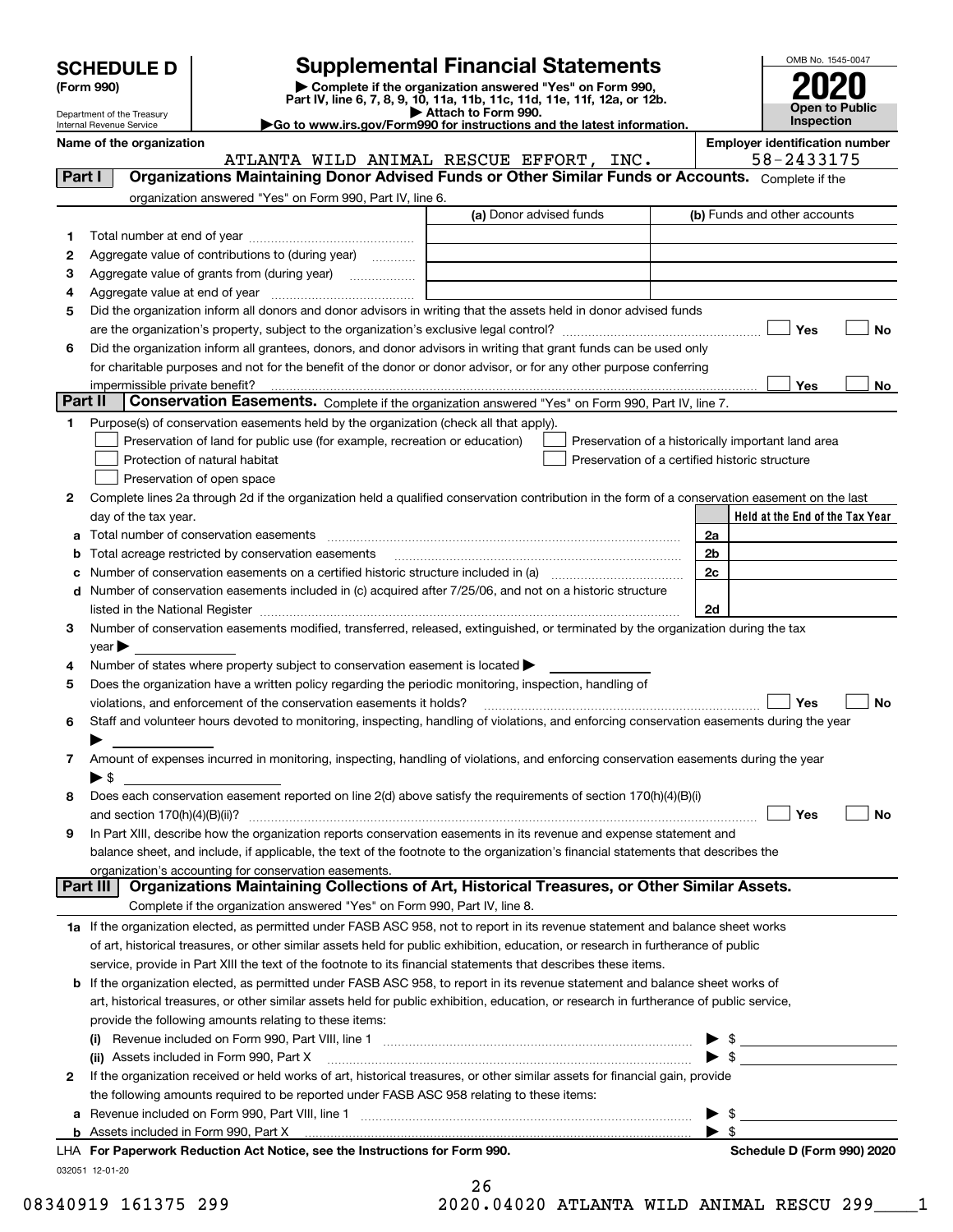|        | Schedule D (Form 990) 2020                                                                                                                                                                                                                                                                                                                           | ATLANTA WILD ANIMAL RESCUE EFFORT, INC. |   |                |                                                   |                                 | 58-2433175                           |                     |        | Page 2 |
|--------|------------------------------------------------------------------------------------------------------------------------------------------------------------------------------------------------------------------------------------------------------------------------------------------------------------------------------------------------------|-----------------------------------------|---|----------------|---------------------------------------------------|---------------------------------|--------------------------------------|---------------------|--------|--------|
|        | Part III<br>Organizations Maintaining Collections of Art, Historical Treasures, or Other Similar Assets (continued)                                                                                                                                                                                                                                  |                                         |   |                |                                                   |                                 |                                      |                     |        |        |
| 3      | Using the organization's acquisition, accession, and other records, check any of the following that make significant use of its                                                                                                                                                                                                                      |                                         |   |                |                                                   |                                 |                                      |                     |        |        |
|        | collection items (check all that apply):                                                                                                                                                                                                                                                                                                             |                                         |   |                |                                                   |                                 |                                      |                     |        |        |
| a      | Public exhibition                                                                                                                                                                                                                                                                                                                                    | d                                       |   |                | Loan or exchange program                          |                                 |                                      |                     |        |        |
| b      | Scholarly research                                                                                                                                                                                                                                                                                                                                   | e                                       |   |                | Other <u>with the contract of the contract of</u> |                                 |                                      |                     |        |        |
| c      | Preservation for future generations                                                                                                                                                                                                                                                                                                                  |                                         |   |                |                                                   |                                 |                                      |                     |        |        |
| 4      | Provide a description of the organization's collections and explain how they further the organization's exempt purpose in Part XIII.                                                                                                                                                                                                                 |                                         |   |                |                                                   |                                 |                                      |                     |        |        |
| 5      | During the year, did the organization solicit or receive donations of art, historical treasures, or other similar assets                                                                                                                                                                                                                             |                                         |   |                |                                                   |                                 |                                      |                     |        |        |
|        | to be sold to raise funds rather than to be maintained as part of the organization's collection?                                                                                                                                                                                                                                                     |                                         |   |                |                                                   |                                 |                                      | Yes                 |        | No     |
|        | <b>Part IV</b><br>Escrow and Custodial Arrangements. Complete if the organization answered "Yes" on Form 990, Part IV, line 9, or                                                                                                                                                                                                                    |                                         |   |                |                                                   |                                 |                                      |                     |        |        |
|        | reported an amount on Form 990, Part X, line 21.                                                                                                                                                                                                                                                                                                     |                                         |   |                |                                                   |                                 |                                      |                     |        |        |
|        | 1a Is the organization an agent, trustee, custodian or other intermediary for contributions or other assets not included                                                                                                                                                                                                                             |                                         |   |                |                                                   |                                 |                                      |                     |        |        |
|        | on Form 990, Part X? [11] matter contracts and contracts and contracts are contracted as a function of the set of the set of the set of the set of the set of the set of the set of the set of the set of the set of the set o                                                                                                                       |                                         |   |                |                                                   |                                 |                                      | Yes                 |        | No     |
|        | If "Yes," explain the arrangement in Part XIII and complete the following table:                                                                                                                                                                                                                                                                     |                                         |   |                |                                                   |                                 |                                      |                     |        |        |
|        |                                                                                                                                                                                                                                                                                                                                                      |                                         |   |                |                                                   |                                 |                                      | Amount              |        |        |
| c      |                                                                                                                                                                                                                                                                                                                                                      |                                         |   |                |                                                   | 1c                              |                                      |                     |        |        |
| d      | Additions during the year manufactured and an annual contract of the year manufactured and a set of the year manufactured and a set of the year manufactured and a set of the year manufactured and a set of the set of the se                                                                                                                       |                                         |   |                |                                                   | 1d                              |                                      |                     |        |        |
| е      | Distributions during the year measurement contains and all the state of the state of the state of the state of                                                                                                                                                                                                                                       |                                         |   |                |                                                   | 1e                              |                                      |                     |        |        |
|        | Ending balance manufactured and contact the contract of the contract of the contract of the contract of the contract of the contract of the contract of the contract of the contract of the contract of the contract of the co<br>2a Did the organization include an amount on Form 990, Part X, line 21, for escrow or custodial account liability? |                                         |   |                |                                                   | 1f                              |                                      | Yes                 |        | No     |
|        | <b>b</b> If "Yes," explain the arrangement in Part XIII. Check here if the explanation has been provided on Part XIII                                                                                                                                                                                                                                |                                         |   |                |                                                   |                                 |                                      |                     |        |        |
| Part V | Endowment Funds. Complete if the organization answered "Yes" on Form 990, Part IV, line 10.                                                                                                                                                                                                                                                          |                                         |   |                |                                                   |                                 |                                      |                     |        |        |
|        |                                                                                                                                                                                                                                                                                                                                                      | (a) Current year                        |   | (b) Prior year | (c) Two years back                                |                                 | $\vert$ (d) Three years back $\vert$ | (e) Four years back |        |        |
| 1a     | Beginning of year balance                                                                                                                                                                                                                                                                                                                            |                                         |   |                |                                                   |                                 |                                      |                     |        |        |
| b      |                                                                                                                                                                                                                                                                                                                                                      |                                         |   |                |                                                   |                                 |                                      |                     |        |        |
|        | Net investment earnings, gains, and losses                                                                                                                                                                                                                                                                                                           |                                         |   |                |                                                   |                                 |                                      |                     |        |        |
| a      |                                                                                                                                                                                                                                                                                                                                                      |                                         |   |                |                                                   |                                 |                                      |                     |        |        |
|        | e Other expenditures for facilities                                                                                                                                                                                                                                                                                                                  |                                         |   |                |                                                   |                                 |                                      |                     |        |        |
|        | and programs                                                                                                                                                                                                                                                                                                                                         |                                         |   |                |                                                   |                                 |                                      |                     |        |        |
| Ť.     |                                                                                                                                                                                                                                                                                                                                                      |                                         |   |                |                                                   |                                 |                                      |                     |        |        |
| g      | End of year balance                                                                                                                                                                                                                                                                                                                                  |                                         |   |                |                                                   |                                 |                                      |                     |        |        |
| 2      | Provide the estimated percentage of the current year end balance (line 1g, column (a)) held as:                                                                                                                                                                                                                                                      |                                         |   |                |                                                   |                                 |                                      |                     |        |        |
|        | Board designated or quasi-endowment                                                                                                                                                                                                                                                                                                                  |                                         | % |                |                                                   |                                 |                                      |                     |        |        |
| b      | Permanent endowment > ______________                                                                                                                                                                                                                                                                                                                 | %                                       |   |                |                                                   |                                 |                                      |                     |        |        |
| c      | Term endowment $\blacktriangleright$                                                                                                                                                                                                                                                                                                                 | %                                       |   |                |                                                   |                                 |                                      |                     |        |        |
|        | The percentages on lines 2a, 2b, and 2c should equal 100%.                                                                                                                                                                                                                                                                                           |                                         |   |                |                                                   |                                 |                                      |                     |        |        |
|        | 3a Are there endowment funds not in the possession of the organization that are held and administered for the organization                                                                                                                                                                                                                           |                                         |   |                |                                                   |                                 |                                      |                     |        |        |
|        | by:                                                                                                                                                                                                                                                                                                                                                  |                                         |   |                |                                                   |                                 |                                      |                     | Yes    | No     |
|        | (i)                                                                                                                                                                                                                                                                                                                                                  |                                         |   |                |                                                   |                                 |                                      | 3a(i)               |        |        |
|        |                                                                                                                                                                                                                                                                                                                                                      |                                         |   |                |                                                   |                                 |                                      | 3a(ii)              |        |        |
|        |                                                                                                                                                                                                                                                                                                                                                      |                                         |   |                |                                                   |                                 |                                      | 3b                  |        |        |
|        | Describe in Part XIII the intended uses of the organization's endowment funds.                                                                                                                                                                                                                                                                       |                                         |   |                |                                                   |                                 |                                      |                     |        |        |
|        | Land, Buildings, and Equipment.<br>Part VI                                                                                                                                                                                                                                                                                                           |                                         |   |                |                                                   |                                 |                                      |                     |        |        |
|        | Complete if the organization answered "Yes" on Form 990, Part IV, line 11a. See Form 990, Part X, line 10.                                                                                                                                                                                                                                           |                                         |   |                |                                                   |                                 |                                      |                     |        |        |
|        | Description of property                                                                                                                                                                                                                                                                                                                              | (a) Cost or other<br>basis (investment) |   |                | (b) Cost or other<br>basis (other)                | (c) Accumulated<br>depreciation |                                      | (d) Book value      |        |        |
|        |                                                                                                                                                                                                                                                                                                                                                      |                                         |   |                |                                                   |                                 |                                      |                     |        |        |
| b      |                                                                                                                                                                                                                                                                                                                                                      |                                         |   |                |                                                   |                                 |                                      |                     |        |        |
|        |                                                                                                                                                                                                                                                                                                                                                      |                                         |   |                |                                                   |                                 |                                      |                     |        |        |
|        |                                                                                                                                                                                                                                                                                                                                                      |                                         |   |                | 12,259.                                           | 9,883.                          |                                      |                     | 2,376. |        |
|        | e Other                                                                                                                                                                                                                                                                                                                                              |                                         |   |                |                                                   |                                 |                                      |                     |        |        |
|        |                                                                                                                                                                                                                                                                                                                                                      |                                         |   |                |                                                   |                                 |                                      |                     | 2,376. |        |

**Schedule D (Form 990) 2020**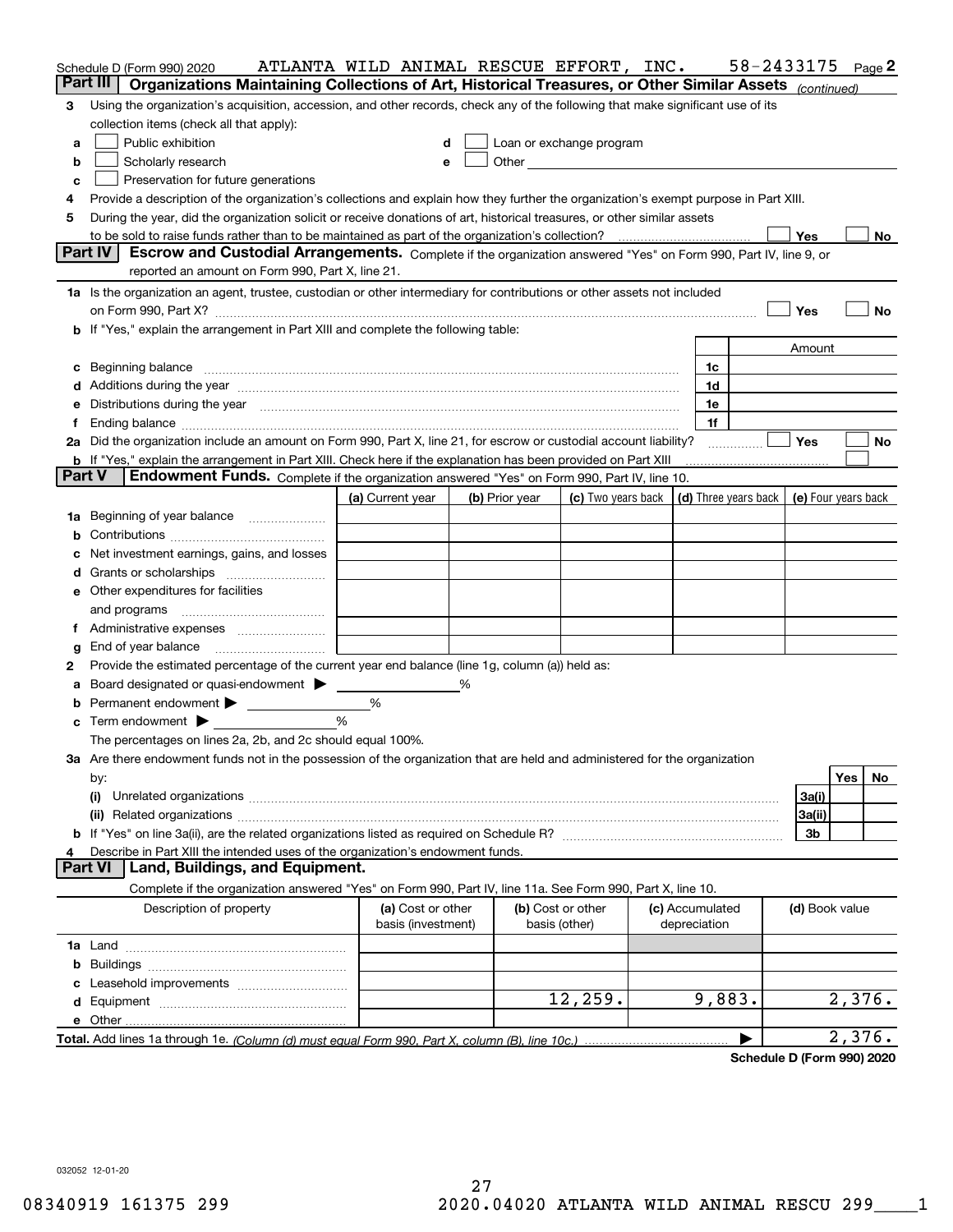|                | Complete if the organization answered "Yes" on Form 990, Part IV, line 11b. See Form 990, Part X, line 12.<br>(a) Description of security or category (including name of security) | (b) Book value  | (c) Method of valuation: Cost or end-of-year market value |                |
|----------------|------------------------------------------------------------------------------------------------------------------------------------------------------------------------------------|-----------------|-----------------------------------------------------------|----------------|
|                |                                                                                                                                                                                    |                 |                                                           |                |
|                |                                                                                                                                                                                    |                 |                                                           |                |
| $(3)$ Other    |                                                                                                                                                                                    |                 |                                                           |                |
| (A)            |                                                                                                                                                                                    |                 |                                                           |                |
| (B)            |                                                                                                                                                                                    |                 |                                                           |                |
| (C)            |                                                                                                                                                                                    |                 |                                                           |                |
| (D)            |                                                                                                                                                                                    |                 |                                                           |                |
| (E)            |                                                                                                                                                                                    |                 |                                                           |                |
| (F)            |                                                                                                                                                                                    |                 |                                                           |                |
| (G)            |                                                                                                                                                                                    |                 |                                                           |                |
| (H)            |                                                                                                                                                                                    |                 |                                                           |                |
|                | Total. (Col. (b) must equal Form 990, Part X, col. (B) line 12.)                                                                                                                   |                 |                                                           |                |
|                | Part VIII Investments - Program Related.                                                                                                                                           |                 |                                                           |                |
|                | Complete if the organization answered "Yes" on Form 990, Part IV, line 11c. See Form 990, Part X, line 13.                                                                         |                 |                                                           |                |
|                | (a) Description of investment                                                                                                                                                      | (b) Book value  | (c) Method of valuation: Cost or end-of-year market value |                |
| (1)            |                                                                                                                                                                                    |                 |                                                           |                |
| (2)            |                                                                                                                                                                                    |                 |                                                           |                |
| (3)            |                                                                                                                                                                                    |                 |                                                           |                |
| (4)            |                                                                                                                                                                                    |                 |                                                           |                |
| (5)            |                                                                                                                                                                                    |                 |                                                           |                |
| (6)            |                                                                                                                                                                                    |                 |                                                           |                |
| (7)            |                                                                                                                                                                                    |                 |                                                           |                |
| (8)            |                                                                                                                                                                                    |                 |                                                           |                |
|                |                                                                                                                                                                                    |                 |                                                           |                |
| (9)            |                                                                                                                                                                                    |                 |                                                           |                |
|                | Total. (Col. (b) must equal Form 990, Part X, col. (B) line 13.)<br><b>Other Assets.</b>                                                                                           |                 |                                                           |                |
|                | Complete if the organization answered "Yes" on Form 990, Part IV, line 11d. See Form 990, Part X, line 15.                                                                         |                 |                                                           |                |
|                |                                                                                                                                                                                    | (a) Description |                                                           | (b) Book value |
| (1)            |                                                                                                                                                                                    |                 |                                                           |                |
| (2)            |                                                                                                                                                                                    |                 |                                                           |                |
| Part IX<br>(3) |                                                                                                                                                                                    |                 |                                                           |                |
| (4)            |                                                                                                                                                                                    |                 |                                                           |                |
| (5)            |                                                                                                                                                                                    |                 |                                                           |                |
| (6)            |                                                                                                                                                                                    |                 |                                                           |                |
| (7)            |                                                                                                                                                                                    |                 |                                                           |                |
| (8)            |                                                                                                                                                                                    |                 |                                                           |                |
| (9)<br>Part X  | <b>Other Liabilities.</b>                                                                                                                                                          |                 |                                                           |                |
|                | Complete if the organization answered "Yes" on Form 990, Part IV, line 11e or 11f. See Form 990, Part X, line 25.                                                                  |                 |                                                           |                |
|                | (a) Description of liability                                                                                                                                                       |                 |                                                           | (b) Book value |
| (1)            | Federal income taxes                                                                                                                                                               |                 |                                                           |                |
| (2)            |                                                                                                                                                                                    |                 |                                                           |                |
| (3)            |                                                                                                                                                                                    |                 |                                                           |                |
| (4)            |                                                                                                                                                                                    |                 |                                                           |                |
| (5)            |                                                                                                                                                                                    |                 |                                                           |                |
| (6)            |                                                                                                                                                                                    |                 |                                                           |                |
| (7)            |                                                                                                                                                                                    |                 |                                                           |                |
| (8)            |                                                                                                                                                                                    |                 |                                                           |                |
| (9)            |                                                                                                                                                                                    |                 |                                                           |                |

Schedule D (Form 990) 2020 ATLANTA WILD ANIMAL RESCUE EFFORT, INC. 58-2433175 <sub>Page</sub> 3

**Schedule D (Form 990) 2020**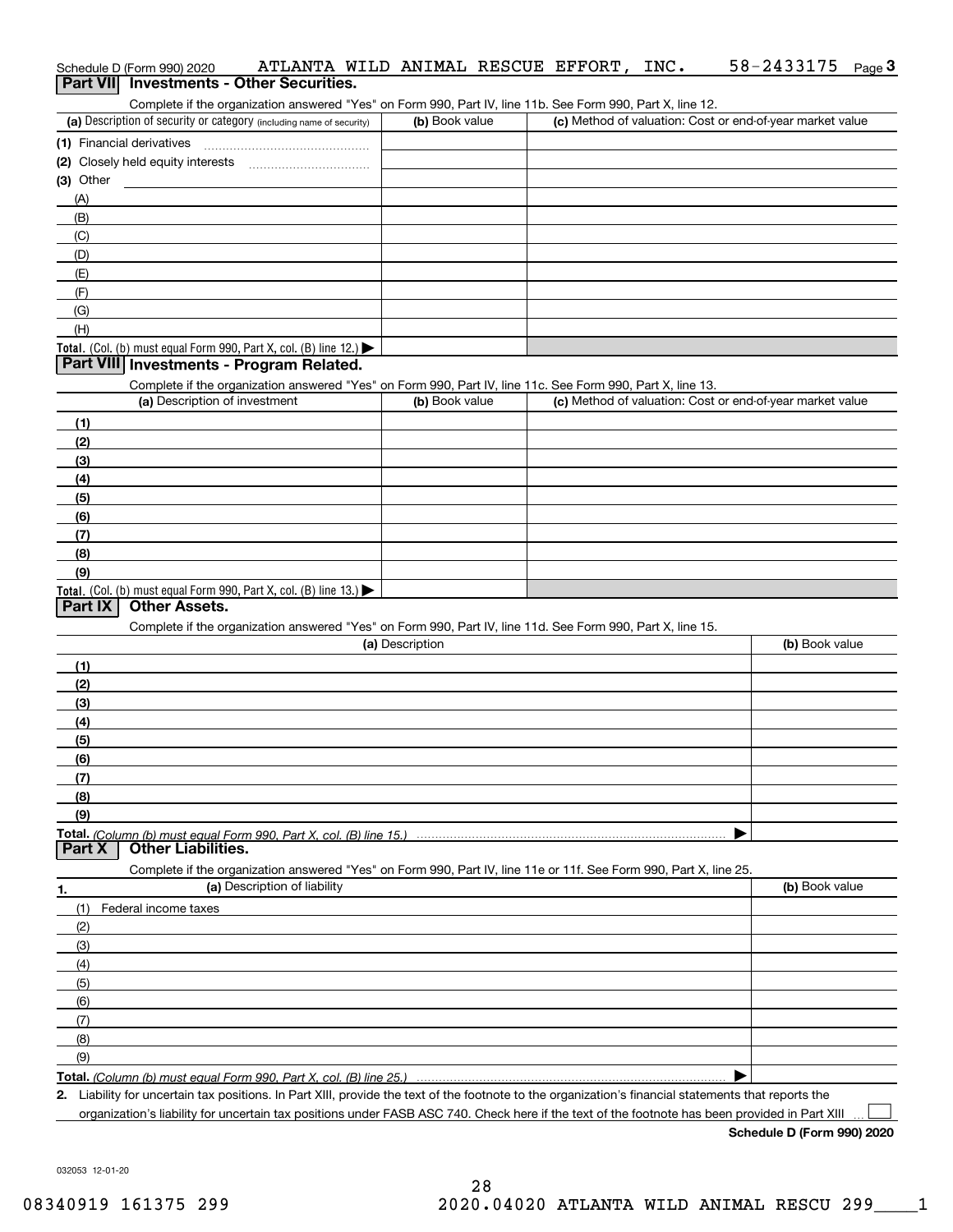|    | ATLANTA WILD ANIMAL RESCUE EFFORT, INC.<br>Schedule D (Form 990) 2020                                                                                                                                                               |                | 58-2433175<br>Page 4 |
|----|-------------------------------------------------------------------------------------------------------------------------------------------------------------------------------------------------------------------------------------|----------------|----------------------|
|    | Reconciliation of Revenue per Audited Financial Statements With Revenue per Return.<br>Part XI                                                                                                                                      |                |                      |
|    | Complete if the organization answered "Yes" on Form 990, Part IV, line 12a.                                                                                                                                                         |                |                      |
| 1  | Total revenue, gains, and other support per audited financial statements                                                                                                                                                            |                | $\blacksquare$       |
| 2  | Amounts included on line 1 but not on Form 990, Part VIII, line 12:                                                                                                                                                                 |                |                      |
| а  | Net unrealized gains (losses) on investments [11] matter contracts and the unrealized gains (losses) on investments                                                                                                                 | 2a             |                      |
|    |                                                                                                                                                                                                                                     | 2 <sub>b</sub> |                      |
|    |                                                                                                                                                                                                                                     | 2c             |                      |
| d  | Other (Describe in Part XIII.) <b>2006</b> 2007 2010 2010 2010 2010 2011 2012 2013 2014 2015 2016 2017 2018 2019 2016 2016 2017 2018 2019 2016 2017 2018 2019 2016 2017 2018 2019 2018 2019 2016 2017 2018 2019 2018 2019 2018 2019 | 2d             |                      |
| е  | Add lines 2a through 2d                                                                                                                                                                                                             |                | 2e                   |
| З  |                                                                                                                                                                                                                                     |                | 3                    |
| 4  | Amounts included on Form 990, Part VIII, line 12, but not on line 1:                                                                                                                                                                |                |                      |
| a  |                                                                                                                                                                                                                                     | 4a             |                      |
|    |                                                                                                                                                                                                                                     | 4b             |                      |
| c. | Add lines 4a and 4b                                                                                                                                                                                                                 |                | 4c                   |
|    |                                                                                                                                                                                                                                     |                | 5                    |
|    | Part XII   Reconciliation of Expenses per Audited Financial Statements With Expenses per Return.                                                                                                                                    |                |                      |
|    | Complete if the organization answered "Yes" on Form 990, Part IV, line 12a.                                                                                                                                                         |                |                      |
| 1  | Total expenses and losses per audited financial statements [11] [11] Total expenses and losses per audited financial statements [11] [11] Total expenses and losses per audited financial statements                                |                | $\mathbf{1}$         |
| 2  | Amounts included on line 1 but not on Form 990, Part IX, line 25:                                                                                                                                                                   |                |                      |
| a  |                                                                                                                                                                                                                                     | 2a             |                      |
| b  |                                                                                                                                                                                                                                     | 2b             |                      |
|    |                                                                                                                                                                                                                                     | 2c             |                      |
| d  |                                                                                                                                                                                                                                     | 2d             |                      |
| е  | Add lines 2a through 2d                                                                                                                                                                                                             |                | <b>2e</b>            |
| 3  |                                                                                                                                                                                                                                     |                | $\overline{3}$       |
| 4  | Amounts included on Form 990, Part IX, line 25, but not on line 1:                                                                                                                                                                  |                |                      |
| a  | Investment expenses not included on Form 990, Part VIII, line 7b [1000000000000000000000000000000000                                                                                                                                | 4a l           |                      |
| b  | Other (Describe in Part XIII.)                                                                                                                                                                                                      | 4b             |                      |
| c  | Add lines 4a and 4b                                                                                                                                                                                                                 |                | 4c                   |
| 5  |                                                                                                                                                                                                                                     |                | 5                    |
|    | Part XIII Supplemental Information.                                                                                                                                                                                                 |                |                      |

Provide the descriptions required for Part II, lines 3, 5, and 9; Part III, lines 1a and 4; Part IV, lines 1b and 2b; Part V, line 4; Part X, line 2; Part XI, lines 2d and 4b; and Part XII, lines 2d and 4b. Also complete this part to provide any additional information.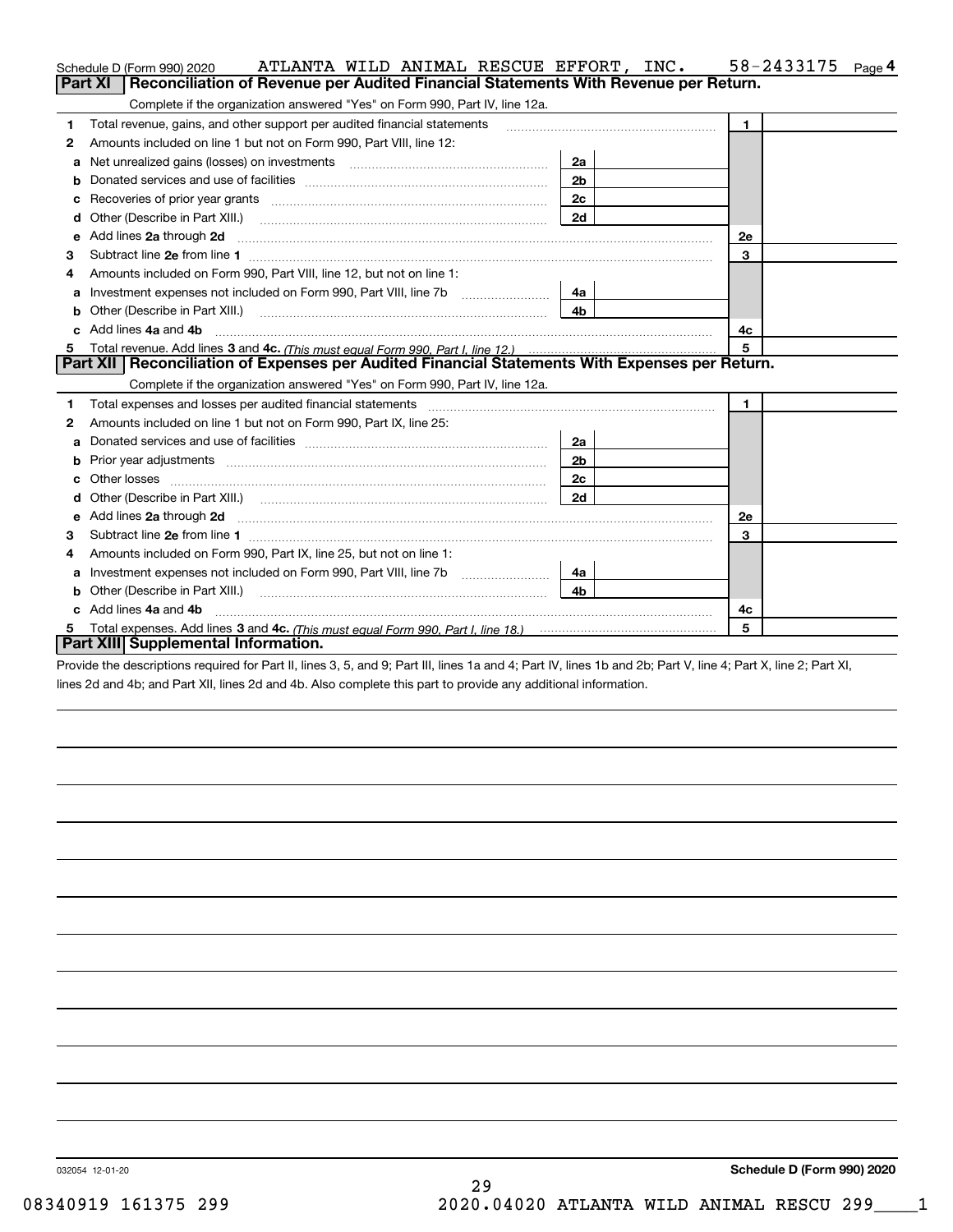| <b>SCHEDULE G</b>                                                                                                                                                                                                                                                                                                                                                                                                                                                                                                                       |                                                                                                                                                                     |  |               |                            |                                                                            |    | <b>Supplemental Information Regarding Fundraising or Gaming Activities</b>                                                                                                                |  |                                                                            | OMB No. 1545-0047                                       |
|-----------------------------------------------------------------------------------------------------------------------------------------------------------------------------------------------------------------------------------------------------------------------------------------------------------------------------------------------------------------------------------------------------------------------------------------------------------------------------------------------------------------------------------------|---------------------------------------------------------------------------------------------------------------------------------------------------------------------|--|---------------|----------------------------|----------------------------------------------------------------------------|----|-------------------------------------------------------------------------------------------------------------------------------------------------------------------------------------------|--|----------------------------------------------------------------------------|---------------------------------------------------------|
| (Form 990 or 990-EZ)                                                                                                                                                                                                                                                                                                                                                                                                                                                                                                                    | Complete if the organization answered "Yes" on Form 990, Part IV, line 17, 18, or 19, or if the<br>organization entered more than \$15,000 on Form 990-EZ, line 6a. |  |               |                            |                                                                            |    |                                                                                                                                                                                           |  | <b>2020</b>                                                                |                                                         |
|                                                                                                                                                                                                                                                                                                                                                                                                                                                                                                                                         | Attach to Form 990 or Form 990-EZ.                                                                                                                                  |  |               |                            |                                                                            |    |                                                                                                                                                                                           |  |                                                                            | <b>Open to Public</b>                                   |
| Department of the Treasury<br>Internal Revenue Service                                                                                                                                                                                                                                                                                                                                                                                                                                                                                  |                                                                                                                                                                     |  |               |                            |                                                                            |    | Go to www.irs.gov/Form990 for instructions and the latest information.                                                                                                                    |  |                                                                            | Inspection                                              |
| Name of the organization                                                                                                                                                                                                                                                                                                                                                                                                                                                                                                                |                                                                                                                                                                     |  |               |                            |                                                                            |    |                                                                                                                                                                                           |  |                                                                            | <b>Employer identification number</b>                   |
|                                                                                                                                                                                                                                                                                                                                                                                                                                                                                                                                         |                                                                                                                                                                     |  |               |                            |                                                                            |    | ATLANTA WILD ANIMAL RESCUE EFFORT, INC.                                                                                                                                                   |  | 58-2433175                                                                 |                                                         |
| Part I                                                                                                                                                                                                                                                                                                                                                                                                                                                                                                                                  | required to complete this part.                                                                                                                                     |  |               |                            |                                                                            |    | Fundraising Activities. Complete if the organization answered "Yes" on Form 990, Part IV, line 17. Form 990-EZ filers are not                                                             |  |                                                                            |                                                         |
| 1 Indicate whether the organization raised funds through any of the following activities. Check all that apply.<br>Mail solicitations<br>a<br>b<br>Phone solicitations<br>с<br>In-person solicitations<br>d<br>2 a Did the organization have a written or oral agreement with any individual (including officers, directors, trustees, or<br>b If "Yes," list the 10 highest paid individuals or entities (fundraisers) pursuant to agreements under which the fundraiser is to be<br>compensated at least \$5,000 by the organization. | Internet and email solicitations                                                                                                                                    |  | e<br>f<br>g   | Special fundraising events |                                                                            |    | Solicitation of non-government grants<br>Solicitation of government grants<br>key employees listed in Form 990, Part VII) or entity in connection with professional fundraising services? |  | Yes                                                                        | No                                                      |
| (i) Name and address of individual<br>or entity (fundraiser)                                                                                                                                                                                                                                                                                                                                                                                                                                                                            |                                                                                                                                                                     |  | (ii) Activity |                            | (iii) Did<br>fundraiser<br>have custody<br>or control of<br>contributions? |    | (iv) Gross receipts<br>from activity                                                                                                                                                      |  | (v) Amount paid<br>to (or retained by)<br>fundraiser<br>listed in col. (i) | (vi) Amount paid<br>to (or retained by)<br>organization |
|                                                                                                                                                                                                                                                                                                                                                                                                                                                                                                                                         |                                                                                                                                                                     |  |               |                            | Yes                                                                        | No |                                                                                                                                                                                           |  |                                                                            |                                                         |
|                                                                                                                                                                                                                                                                                                                                                                                                                                                                                                                                         |                                                                                                                                                                     |  |               |                            |                                                                            |    |                                                                                                                                                                                           |  |                                                                            |                                                         |
|                                                                                                                                                                                                                                                                                                                                                                                                                                                                                                                                         |                                                                                                                                                                     |  |               |                            |                                                                            |    |                                                                                                                                                                                           |  |                                                                            |                                                         |
|                                                                                                                                                                                                                                                                                                                                                                                                                                                                                                                                         |                                                                                                                                                                     |  |               |                            |                                                                            |    |                                                                                                                                                                                           |  |                                                                            |                                                         |
|                                                                                                                                                                                                                                                                                                                                                                                                                                                                                                                                         |                                                                                                                                                                     |  |               |                            |                                                                            |    |                                                                                                                                                                                           |  |                                                                            |                                                         |
|                                                                                                                                                                                                                                                                                                                                                                                                                                                                                                                                         |                                                                                                                                                                     |  |               |                            |                                                                            |    |                                                                                                                                                                                           |  |                                                                            |                                                         |
|                                                                                                                                                                                                                                                                                                                                                                                                                                                                                                                                         |                                                                                                                                                                     |  |               |                            |                                                                            |    |                                                                                                                                                                                           |  |                                                                            |                                                         |
|                                                                                                                                                                                                                                                                                                                                                                                                                                                                                                                                         |                                                                                                                                                                     |  |               |                            |                                                                            |    |                                                                                                                                                                                           |  |                                                                            |                                                         |
|                                                                                                                                                                                                                                                                                                                                                                                                                                                                                                                                         |                                                                                                                                                                     |  |               |                            |                                                                            |    |                                                                                                                                                                                           |  |                                                                            |                                                         |
|                                                                                                                                                                                                                                                                                                                                                                                                                                                                                                                                         |                                                                                                                                                                     |  |               |                            |                                                                            |    |                                                                                                                                                                                           |  |                                                                            |                                                         |
|                                                                                                                                                                                                                                                                                                                                                                                                                                                                                                                                         |                                                                                                                                                                     |  |               |                            |                                                                            |    |                                                                                                                                                                                           |  |                                                                            |                                                         |
|                                                                                                                                                                                                                                                                                                                                                                                                                                                                                                                                         |                                                                                                                                                                     |  |               |                            |                                                                            |    |                                                                                                                                                                                           |  |                                                                            |                                                         |
|                                                                                                                                                                                                                                                                                                                                                                                                                                                                                                                                         |                                                                                                                                                                     |  |               |                            |                                                                            |    |                                                                                                                                                                                           |  |                                                                            |                                                         |
|                                                                                                                                                                                                                                                                                                                                                                                                                                                                                                                                         |                                                                                                                                                                     |  |               |                            |                                                                            |    |                                                                                                                                                                                           |  |                                                                            |                                                         |
|                                                                                                                                                                                                                                                                                                                                                                                                                                                                                                                                         |                                                                                                                                                                     |  |               |                            |                                                                            |    |                                                                                                                                                                                           |  |                                                                            |                                                         |
| Total                                                                                                                                                                                                                                                                                                                                                                                                                                                                                                                                   |                                                                                                                                                                     |  |               |                            |                                                                            |    |                                                                                                                                                                                           |  |                                                                            |                                                         |
| 3 List all states in which the organization is registered or licensed to solicit contributions or has been notified it is exempt from registration<br>or licensing.                                                                                                                                                                                                                                                                                                                                                                     |                                                                                                                                                                     |  |               |                            |                                                                            |    |                                                                                                                                                                                           |  |                                                                            |                                                         |
|                                                                                                                                                                                                                                                                                                                                                                                                                                                                                                                                         |                                                                                                                                                                     |  |               |                            |                                                                            |    |                                                                                                                                                                                           |  |                                                                            |                                                         |
|                                                                                                                                                                                                                                                                                                                                                                                                                                                                                                                                         |                                                                                                                                                                     |  |               |                            |                                                                            |    |                                                                                                                                                                                           |  |                                                                            |                                                         |
|                                                                                                                                                                                                                                                                                                                                                                                                                                                                                                                                         |                                                                                                                                                                     |  |               |                            |                                                                            |    |                                                                                                                                                                                           |  |                                                                            |                                                         |
|                                                                                                                                                                                                                                                                                                                                                                                                                                                                                                                                         |                                                                                                                                                                     |  |               |                            |                                                                            |    |                                                                                                                                                                                           |  |                                                                            |                                                         |
|                                                                                                                                                                                                                                                                                                                                                                                                                                                                                                                                         |                                                                                                                                                                     |  |               |                            |                                                                            |    |                                                                                                                                                                                           |  |                                                                            |                                                         |
|                                                                                                                                                                                                                                                                                                                                                                                                                                                                                                                                         |                                                                                                                                                                     |  |               |                            |                                                                            |    |                                                                                                                                                                                           |  |                                                                            |                                                         |
|                                                                                                                                                                                                                                                                                                                                                                                                                                                                                                                                         |                                                                                                                                                                     |  |               |                            |                                                                            |    |                                                                                                                                                                                           |  |                                                                            |                                                         |
|                                                                                                                                                                                                                                                                                                                                                                                                                                                                                                                                         |                                                                                                                                                                     |  |               |                            |                                                                            |    |                                                                                                                                                                                           |  |                                                                            |                                                         |
|                                                                                                                                                                                                                                                                                                                                                                                                                                                                                                                                         |                                                                                                                                                                     |  |               |                            |                                                                            |    |                                                                                                                                                                                           |  |                                                                            | Schedule G (Form 990 or 990-EZ) 2020                    |
| LHA For Paperwork Reduction Act Notice, see the Instructions for Form 990 or 990-EZ.                                                                                                                                                                                                                                                                                                                                                                                                                                                    |                                                                                                                                                                     |  |               |                            |                                                                            |    |                                                                                                                                                                                           |  |                                                                            |                                                         |

032081 11-25-20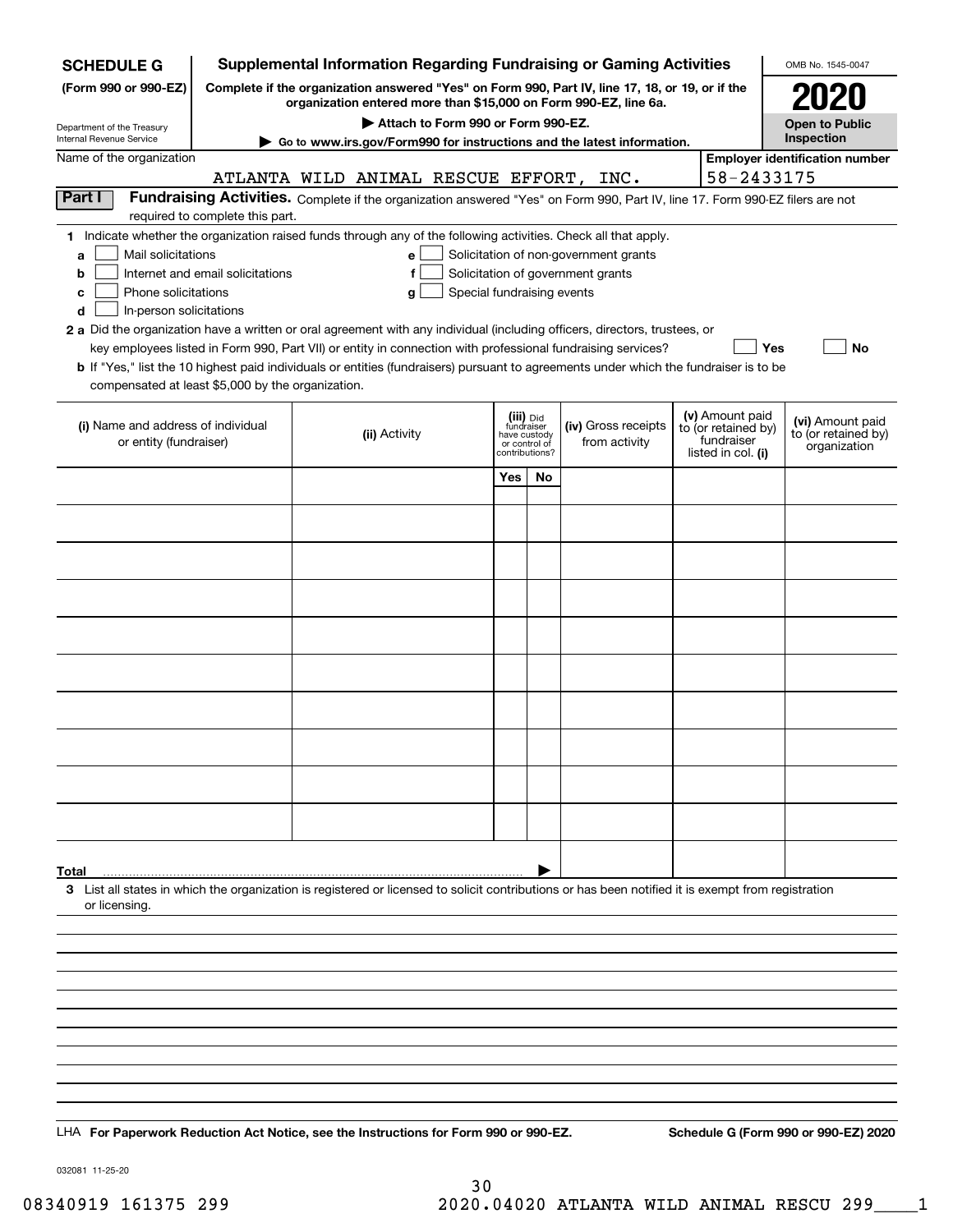Schedule G (Form 990 or 990-EZ) 2020 ATLANTA WILD ANIMAL RESCUE EFFORT, INC. 58-2433175 Page 2 Part II | Fundraising Events. Complete if the organization answered "Yes" on Form 990, Part IV, line 18, or reported more than \$15,000

of fundraising event contributions and gross income on Form 990-EZ, lines 1 and 6b. List events with gross receipts greater than \$5,000.

|                 |          | or iunuralsing event contributions and gross income on Form 990-EZ, lines T and 6D. Elst events with gross receipts greater than \$5,000. |                |                                                  |                                 |                                                     |
|-----------------|----------|-------------------------------------------------------------------------------------------------------------------------------------------|----------------|--------------------------------------------------|---------------------------------|-----------------------------------------------------|
|                 |          |                                                                                                                                           | (a) Event $#1$ | $(b)$ Event #2                                   | (c) Other events<br><b>NONE</b> | (d) Total events<br>(add col. (a) through           |
|                 |          |                                                                                                                                           | ART AUCTION    | 5K                                               |                                 | col. (c)                                            |
|                 |          |                                                                                                                                           | (event type)   | (event type)                                     | (total number)                  |                                                     |
| Revenue         | 1        |                                                                                                                                           | 15, 193.       | 30,992.                                          |                                 | 46, 185.                                            |
|                 |          |                                                                                                                                           | 10, 284.       | 26,847.                                          |                                 | 37,131.                                             |
|                 | 3        | Gross income (line 1 minus line 2)                                                                                                        | 4,909.         | 4,145.                                           |                                 | 9,054.                                              |
|                 | 4        |                                                                                                                                           |                |                                                  |                                 |                                                     |
|                 | 5        |                                                                                                                                           |                |                                                  |                                 |                                                     |
|                 | 6        |                                                                                                                                           |                |                                                  |                                 |                                                     |
| Direct Expenses |          | 7 Food and beverages                                                                                                                      |                |                                                  |                                 |                                                     |
|                 | 8        |                                                                                                                                           |                |                                                  |                                 |                                                     |
|                 | 9        |                                                                                                                                           | 4,909.         | 4,145.                                           |                                 | 9,054.                                              |
|                 | 10       | Direct expense summary. Add lines 4 through 9 in column (d)                                                                               |                |                                                  |                                 | 9,054.                                              |
|                 |          | 11 Net income summary. Subtract line 10 from line 3, column (d)                                                                           |                |                                                  |                                 | 0.                                                  |
|                 | Part III | Gaming. Complete if the organization answered "Yes" on Form 990, Part IV, line 19, or reported more than                                  |                |                                                  |                                 |                                                     |
|                 |          | \$15,000 on Form 990-EZ, line 6a.                                                                                                         |                |                                                  |                                 |                                                     |
| Revenue         |          |                                                                                                                                           | (a) Bingo      | (b) Pull tabs/instant<br>bingo/progressive bingo | (c) Other gaming                | (d) Total gaming (add<br>col. (a) through col. (c)) |
|                 | 1        |                                                                                                                                           |                |                                                  |                                 |                                                     |
|                 | 2        |                                                                                                                                           |                |                                                  |                                 |                                                     |
| Direct Expenses | 3        |                                                                                                                                           |                |                                                  |                                 |                                                     |
|                 | 4        |                                                                                                                                           |                |                                                  |                                 |                                                     |
|                 |          | 5 Other direct expenses                                                                                                                   |                |                                                  |                                 |                                                     |
|                 |          |                                                                                                                                           | Yes<br>%       | Yes<br>%                                         | Yes<br>%                        |                                                     |
|                 | 6        | Volunteer labor                                                                                                                           | No             | No                                               | No                              |                                                     |
|                 | 7        | Direct expense summary. Add lines 2 through 5 in column (d)                                                                               |                |                                                  |                                 |                                                     |
|                 | 8        |                                                                                                                                           |                |                                                  |                                 |                                                     |
|                 |          |                                                                                                                                           |                |                                                  |                                 |                                                     |
| 9               |          | Enter the state(s) in which the organization conducts gaming activities:                                                                  |                |                                                  |                                 |                                                     |
|                 |          |                                                                                                                                           |                |                                                  |                                 | Yes<br>No                                           |
|                 |          | <b>b</b> If "No," explain:                                                                                                                |                |                                                  |                                 |                                                     |
|                 |          |                                                                                                                                           |                |                                                  |                                 |                                                     |
|                 |          |                                                                                                                                           |                |                                                  |                                 |                                                     |
|                 |          |                                                                                                                                           |                |                                                  |                                 | Yes<br>No                                           |
|                 |          | <b>b</b> If "Yes," explain:                                                                                                               |                |                                                  |                                 |                                                     |
|                 |          |                                                                                                                                           |                |                                                  |                                 |                                                     |
|                 |          |                                                                                                                                           |                |                                                  |                                 |                                                     |
|                 |          |                                                                                                                                           |                |                                                  |                                 |                                                     |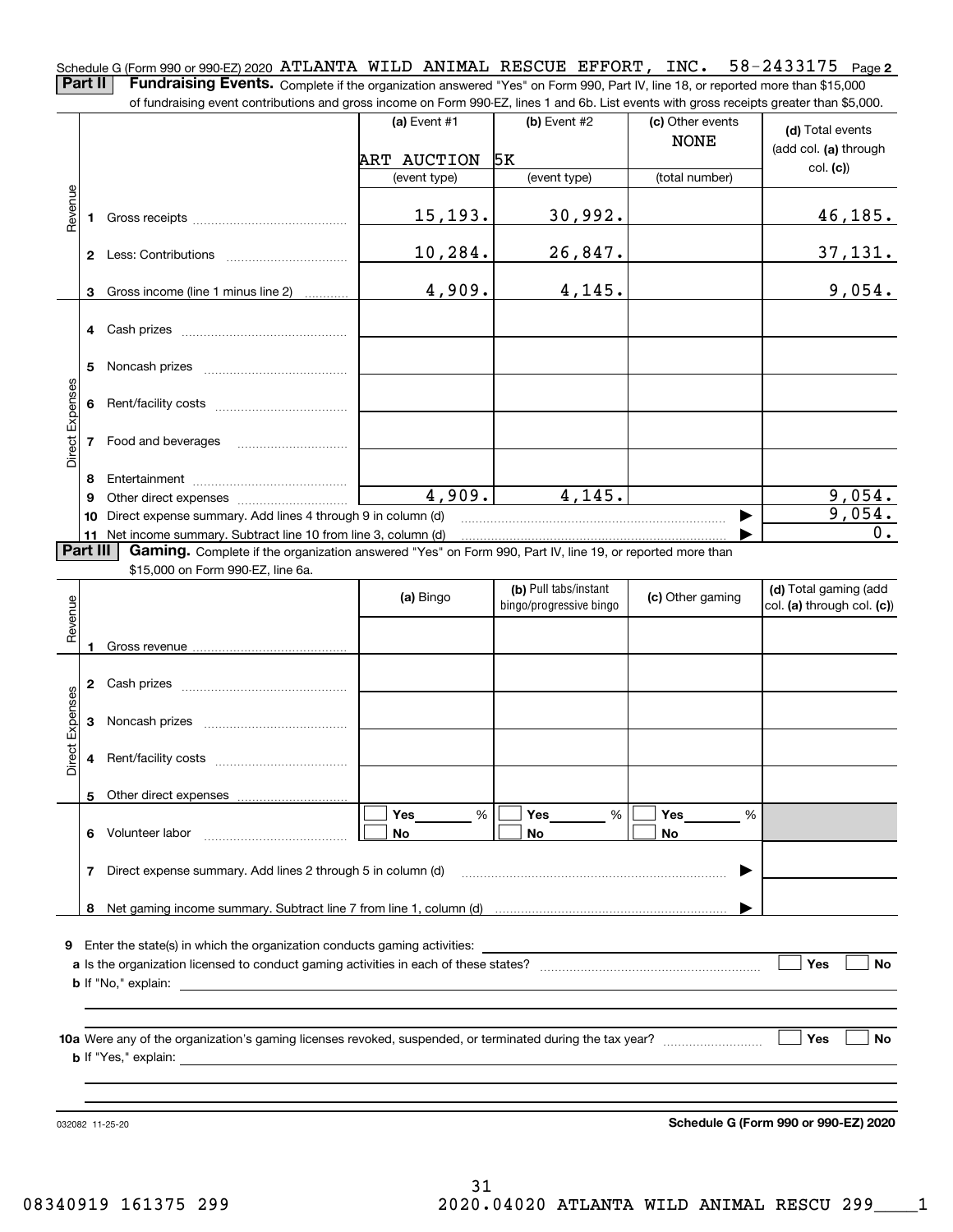| Schedule G (Form 990 or 990-EZ) 2020 ATLANTA WILD ANIMAL RESCUE EFFORT, INC. 58-2433175                                                                                                                                                                                                                                                                           |                               | Page 3    |
|-------------------------------------------------------------------------------------------------------------------------------------------------------------------------------------------------------------------------------------------------------------------------------------------------------------------------------------------------------------------|-------------------------------|-----------|
|                                                                                                                                                                                                                                                                                                                                                                   | Yes                           | No        |
| 12 Is the organization a grantor, beneficiary or trustee of a trust, or a member of a partnership or other entity formed                                                                                                                                                                                                                                          |                               |           |
|                                                                                                                                                                                                                                                                                                                                                                   | Yes                           | <b>No</b> |
| 13 Indicate the percentage of gaming activity conducted in:                                                                                                                                                                                                                                                                                                       |                               |           |
|                                                                                                                                                                                                                                                                                                                                                                   | <u>13a</u><br>13 <sub>b</sub> | %         |
| <b>b</b> An outside facility <b>contained a contract and a contract of the contract of the contract of the contract of the contract of the contract of the contract of the contract of the contract of the contract of the contract o</b><br>14 Enter the name and address of the person who prepares the organization's gaming/special events books and records: |                               | %         |
|                                                                                                                                                                                                                                                                                                                                                                   |                               |           |
|                                                                                                                                                                                                                                                                                                                                                                   |                               |           |
|                                                                                                                                                                                                                                                                                                                                                                   |                               |           |
|                                                                                                                                                                                                                                                                                                                                                                   |                               |           |
| 15a Does the organization have a contract with a third party from whom the organization receives gaming revenue?                                                                                                                                                                                                                                                  | Yes                           | No        |
|                                                                                                                                                                                                                                                                                                                                                                   |                               |           |
| <b>b</b> If "Yes," enter the amount of gaming revenue received by the organization $\triangleright$ \$ ___________________ and the amount                                                                                                                                                                                                                         |                               |           |
|                                                                                                                                                                                                                                                                                                                                                                   |                               |           |
| c If "Yes," enter name and address of the third party:                                                                                                                                                                                                                                                                                                            |                               |           |
|                                                                                                                                                                                                                                                                                                                                                                   |                               |           |
| Name $\blacktriangleright$ $\_\_$                                                                                                                                                                                                                                                                                                                                 |                               |           |
|                                                                                                                                                                                                                                                                                                                                                                   |                               |           |
|                                                                                                                                                                                                                                                                                                                                                                   |                               |           |
| 16 Gaming manager information:                                                                                                                                                                                                                                                                                                                                    |                               |           |
|                                                                                                                                                                                                                                                                                                                                                                   |                               |           |
| Name $\blacktriangleright$ $\frac{1}{\sqrt{1-\frac{1}{2}}\left(1-\frac{1}{2}\right)}$                                                                                                                                                                                                                                                                             |                               |           |
|                                                                                                                                                                                                                                                                                                                                                                   |                               |           |
| Gaming manager compensation > \$                                                                                                                                                                                                                                                                                                                                  |                               |           |
| Description of services provided $\blacktriangleright$ $\_\_$                                                                                                                                                                                                                                                                                                     |                               |           |
|                                                                                                                                                                                                                                                                                                                                                                   |                               |           |
|                                                                                                                                                                                                                                                                                                                                                                   |                               |           |
|                                                                                                                                                                                                                                                                                                                                                                   |                               |           |
| Director/officer<br>Employee<br>Independent contractor                                                                                                                                                                                                                                                                                                            |                               |           |
|                                                                                                                                                                                                                                                                                                                                                                   |                               |           |
| 17 Mandatory distributions:                                                                                                                                                                                                                                                                                                                                       |                               |           |
| a Is the organization required under state law to make charitable distributions from the gaming proceeds to                                                                                                                                                                                                                                                       | $\Box$ Yes $\Box$ No          |           |
| retain the state gaming license?<br><b>b</b> Enter the amount of distributions required under state law to be distributed to other exempt organizations or spent in the                                                                                                                                                                                           |                               |           |
| organization's own exempt activities during the tax year $\triangleright$ \$                                                                                                                                                                                                                                                                                      |                               |           |
| <b>Part IV</b><br>Supplemental Information. Provide the explanations required by Part I, line 2b, columns (iii) and (v); and Part III, lines 9, 9b, 10b,                                                                                                                                                                                                          |                               |           |
| 15b, 15c, 16, and 17b, as applicable. Also provide any additional information. See instructions.                                                                                                                                                                                                                                                                  |                               |           |
|                                                                                                                                                                                                                                                                                                                                                                   |                               |           |
|                                                                                                                                                                                                                                                                                                                                                                   |                               |           |
|                                                                                                                                                                                                                                                                                                                                                                   |                               |           |
|                                                                                                                                                                                                                                                                                                                                                                   |                               |           |
|                                                                                                                                                                                                                                                                                                                                                                   |                               |           |
|                                                                                                                                                                                                                                                                                                                                                                   |                               |           |
|                                                                                                                                                                                                                                                                                                                                                                   |                               |           |
|                                                                                                                                                                                                                                                                                                                                                                   |                               |           |
|                                                                                                                                                                                                                                                                                                                                                                   |                               |           |
|                                                                                                                                                                                                                                                                                                                                                                   |                               |           |
|                                                                                                                                                                                                                                                                                                                                                                   |                               |           |
|                                                                                                                                                                                                                                                                                                                                                                   |                               |           |
|                                                                                                                                                                                                                                                                                                                                                                   |                               |           |
|                                                                                                                                                                                                                                                                                                                                                                   |                               |           |
|                                                                                                                                                                                                                                                                                                                                                                   |                               |           |
| Schedule G (Form 990 or 990-EZ) 2020<br>032083 11-25-20                                                                                                                                                                                                                                                                                                           |                               |           |
| 32                                                                                                                                                                                                                                                                                                                                                                |                               |           |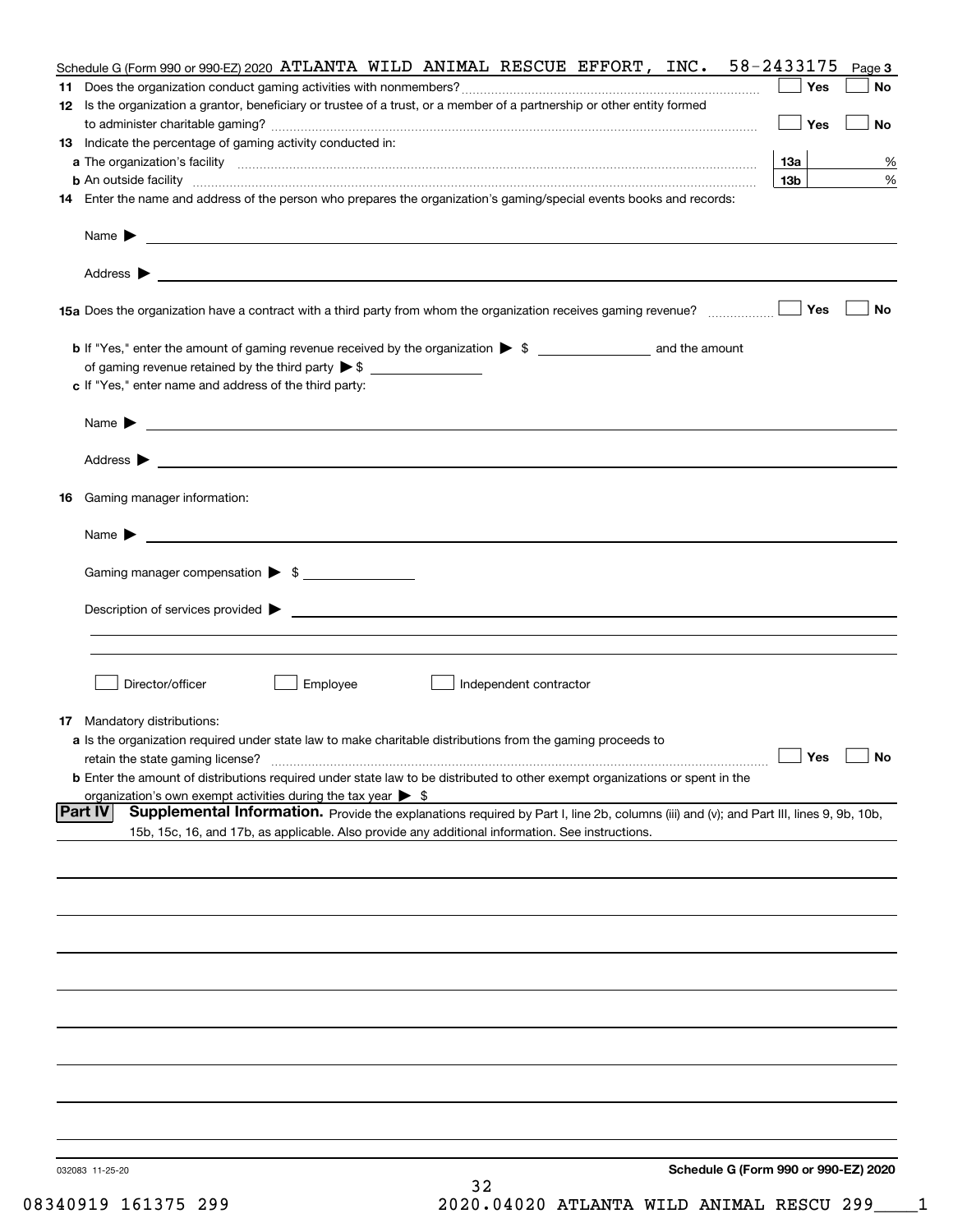| Schedule G (Form 990 or 990-EZ) ATLANTA WI.<br>Part IV   Supplemental Information (continued) |  |  | ATLANTA WILD ANIMAL RESCUE EFFORT, INC. 58-2433175 Page 4 |  |
|-----------------------------------------------------------------------------------------------|--|--|-----------------------------------------------------------|--|
|                                                                                               |  |  |                                                           |  |
|                                                                                               |  |  |                                                           |  |
|                                                                                               |  |  |                                                           |  |
|                                                                                               |  |  |                                                           |  |
|                                                                                               |  |  |                                                           |  |
|                                                                                               |  |  |                                                           |  |
|                                                                                               |  |  |                                                           |  |
|                                                                                               |  |  |                                                           |  |
|                                                                                               |  |  |                                                           |  |
|                                                                                               |  |  |                                                           |  |
|                                                                                               |  |  |                                                           |  |
|                                                                                               |  |  |                                                           |  |
|                                                                                               |  |  |                                                           |  |
|                                                                                               |  |  |                                                           |  |
|                                                                                               |  |  |                                                           |  |
|                                                                                               |  |  |                                                           |  |
|                                                                                               |  |  |                                                           |  |
|                                                                                               |  |  |                                                           |  |
|                                                                                               |  |  |                                                           |  |
|                                                                                               |  |  |                                                           |  |
|                                                                                               |  |  |                                                           |  |
|                                                                                               |  |  |                                                           |  |
|                                                                                               |  |  |                                                           |  |
|                                                                                               |  |  |                                                           |  |
|                                                                                               |  |  |                                                           |  |
|                                                                                               |  |  |                                                           |  |
|                                                                                               |  |  |                                                           |  |
|                                                                                               |  |  |                                                           |  |
|                                                                                               |  |  |                                                           |  |
|                                                                                               |  |  |                                                           |  |
|                                                                                               |  |  |                                                           |  |
|                                                                                               |  |  |                                                           |  |
|                                                                                               |  |  |                                                           |  |
|                                                                                               |  |  |                                                           |  |
|                                                                                               |  |  |                                                           |  |
|                                                                                               |  |  |                                                           |  |
|                                                                                               |  |  |                                                           |  |
|                                                                                               |  |  |                                                           |  |
|                                                                                               |  |  |                                                           |  |
|                                                                                               |  |  |                                                           |  |
|                                                                                               |  |  | Schedule G (Form 990 or 990-EZ)                           |  |

032084 04-01-20